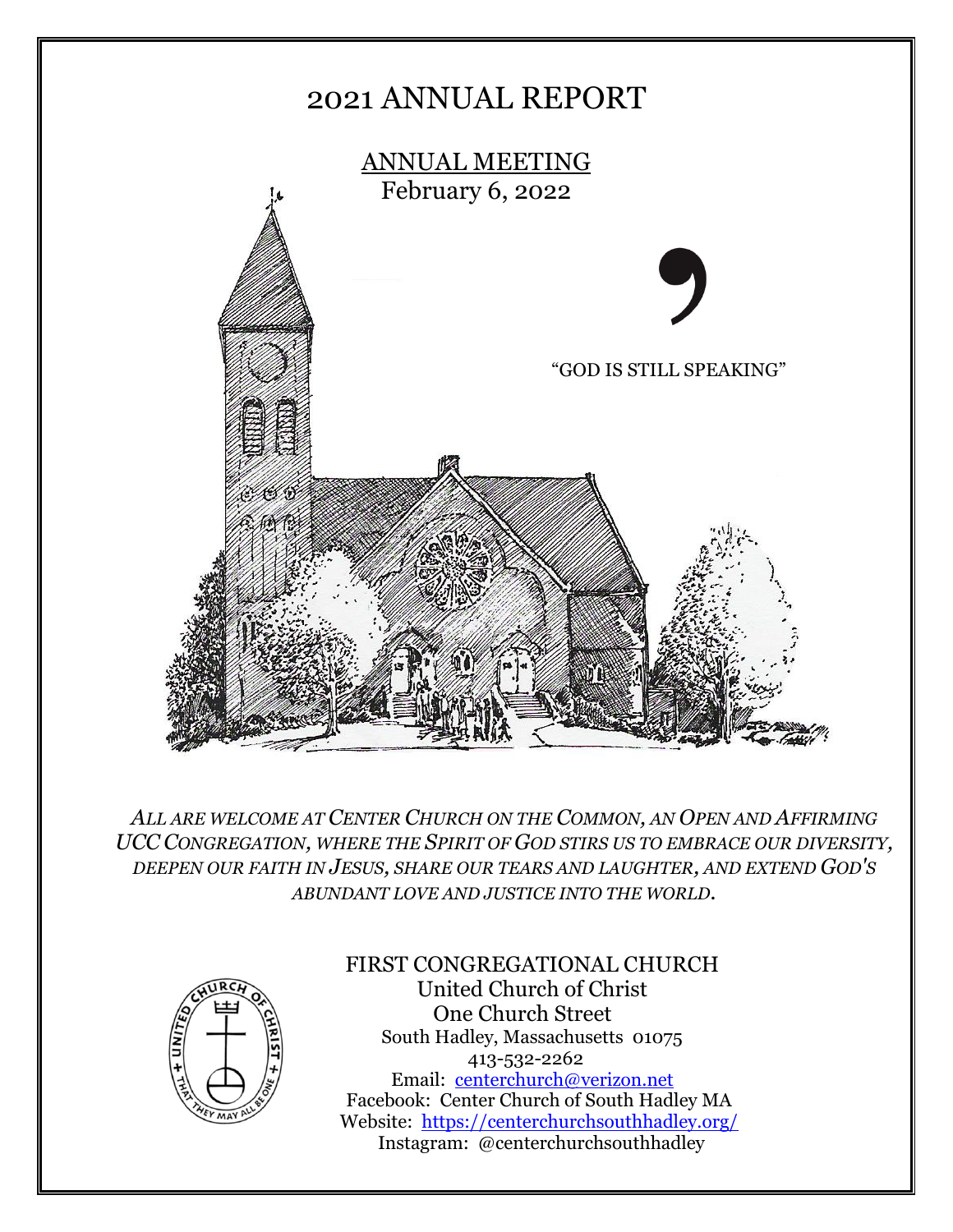#### **The Ministry at Center Church**

Christian Education

Music Program Organist Larry D. Schipull Associate in Music Cynthia J. Morrell Church Administrator Cynthia H. Jubinville Custodian Robert Farman

Ministers All Church Members Senior Minister Rev. Lori J. Souder

Children Martha Guild, Maddie Drake and Chelsea Korzeniowski Youth Emily Carle and Kayla Scott-McDowell

### **AGENDA**

Annual Meeting – February 6, 2022 *First Congregational Church, UCC South Hadley, Massachusetts 01075*

| Call to Order - Call for quorum | Moderator                                                        |
|---------------------------------|------------------------------------------------------------------|
|                                 | Rev. Lori J. Souder                                              |
|                                 | Moderator                                                        |
|                                 |                                                                  |
|                                 |                                                                  |
|                                 | <b>Review Chairs</b>                                             |
|                                 | David Morrell                                                    |
|                                 | John Hoffman                                                     |
|                                 | Moderator                                                        |
| Budget for 2022                 | Eliot Chartrand                                                  |
|                                 | Moderator                                                        |
|                                 |                                                                  |
|                                 | <b>Corinne Chartrand</b>                                         |
|                                 | Moderator                                                        |
|                                 | Rev. Souder                                                      |
|                                 | <b>Emily Carle</b>                                               |
|                                 | Cynthia J. Morrell<br>and all members of the 2022 Annual Meeting |

### *Blest Be the Tie That Binds*

*Blest be the ties that bind, our hearts in Christian Love; The fellowship of kindred minds, is like to that above.*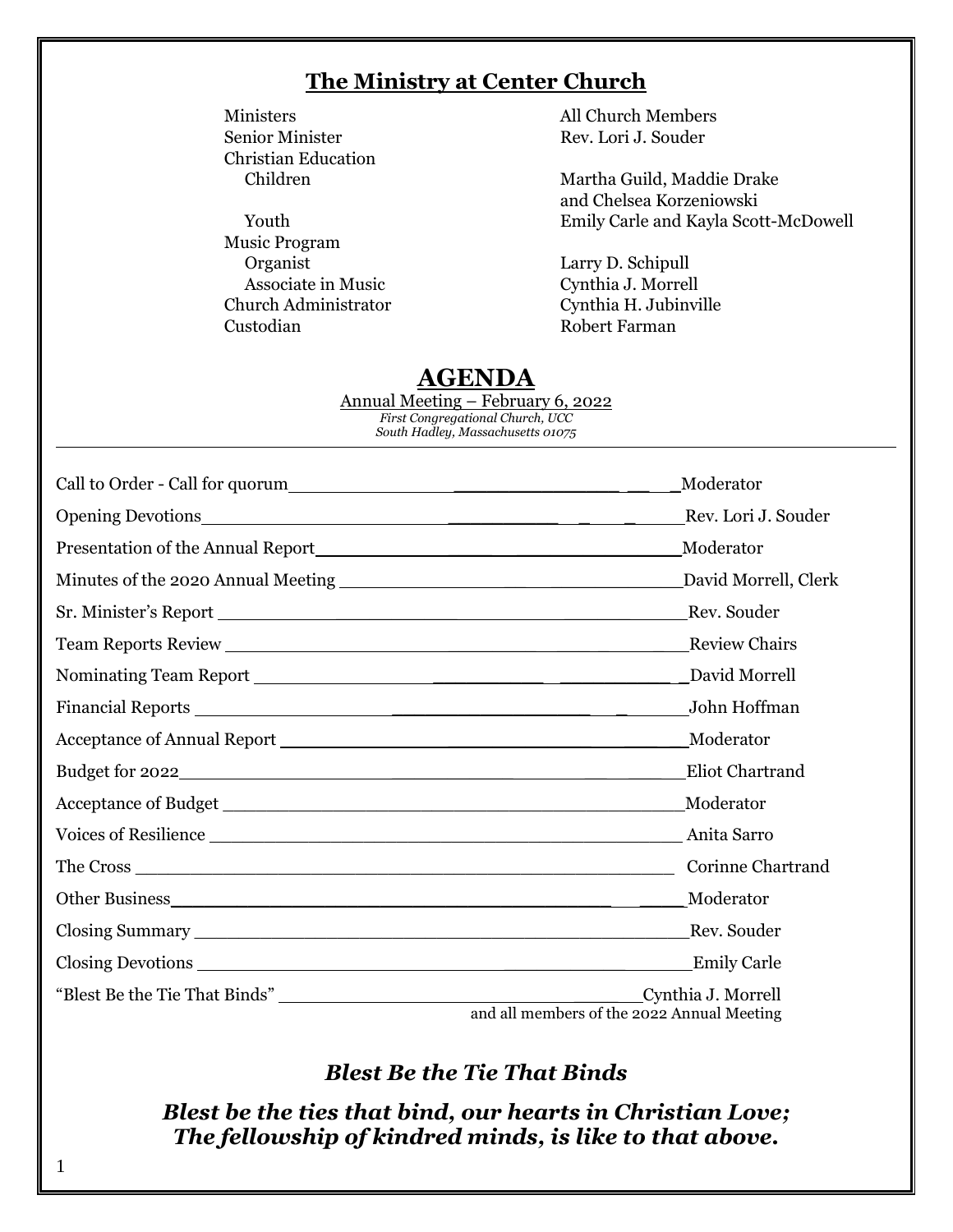### **INDEX**

### **Annual Meeting – February 6, 2022**

- **page 3** Minutes of the 2021 Annual Meeting, March 6, 2021
- **page 6** Report of the Senior Minister
- **page 8 \_** Report of the Board of Deacons
- **page \_ 9 \_** Report of the Board of Trustees
- **page \_ 10 \_** Report of the Clerk
- **page \_11** Report of the Church Council
- **page 15** Report of the Director of Faith Formation for Children
- **page** 16 Report of the Youth Leaders
- **page** 17 Report of the Musicians
- **page** 19 Report of the Associate in Music
- **page <u>21</u>** Report of the Activities Team
- **page 22** Report of the Faith Formation for Children and Youth Team
- **page 23** Report of the Human Resources Team/Pastor-Congregation Relations Team
- **page 24\_** Report of the Membership Team
- **page \_ 25 \_** Report of the Outreach Team
- **page 27** Report of the Stewardship Team
- **page 28** Financial Reviewer's Letter
- **page \_ 29** Financial Reports
- **page \_ 40\_** Proposed 2022 Budget
- **page \_ 42** Nominating Team Report
- **page \_ 43** Appointed Persons and Teams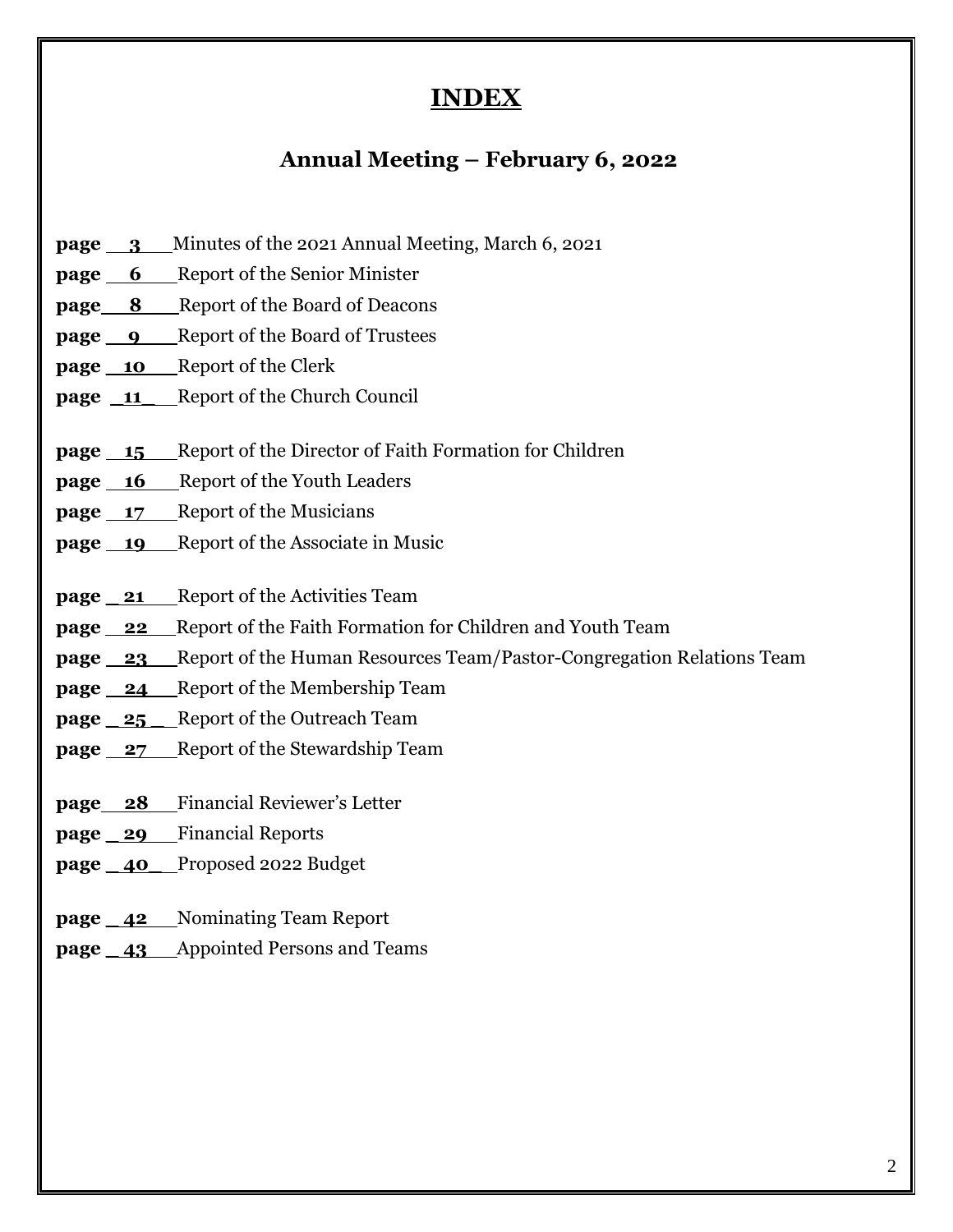### **MINUTES OF THE ANNUAL MEETING March 7, 2021 (on Zoom)**

The 288th Annual Meeting was called to order through an historic virtual Zoom (our first remote) meeting by acting moderator John Hoffman at 11:05 a.m. We counted a quorum of 46 voting members. We determined that we needed a quorum of 25. We surpassed that number! John called on Reverend Lori Souder for an opening prayer. She declared that we ask God for help for us to adjust "beyond the normal" and "beyond the isolation and pain" that the pandemic has brought upon us. She asked God to "bless us in our time together." Moderator Hoffman then went over the agenda and how the remote meeting is to proceed. He shared some poignant thoughts about the Covid-19 pandemic year and its impact on us and Center Church. With a vaccine on the way, there is "hope in sight!"

The minutes of the February 2, 2020 Annual Meeting were **MSV** unanimously to accept them as printed.

#### **Pastor's Report:**

• Reverend Souder spoke about her report. She commented that in her 37 years as a pastor, her written report is the longest due to this pandemic year! The threat of Covid-19 kept her physically away from most of us. She remarked at how grateful she is/was to have the various Zoom meetings where she virtually connected with the Council and the Trustees and others. She recalled her conversation with 102-year-old member Becky McArthur who asked Lori if "Seminary prepared her for a pandemic?" Lori reported that the Discernment Task Force (Ruth Cowan, Claire Houston, Lorain Giles and Thia Jubinville) have been meeting with MHC senior and member Emily Carle who will be attending Louisville Seminary in the Fall. Council voted to endorse Emily as a Member of Discernment and that she be given \$1,000 per year (\$500 per semester) to financially support her. This money would come from the Council's unrestricted funds. The Phase Forward Task force met to make sense of the Covid-19 restrictions and to determine how best to use the church building and when we would be re-opening. In the meantime, "YouTube" worship services will continue until further notice. She thanked Gretchen LaBonte, Helen Gage and John Anz for helping with recordings and sharing their technical expertise. This enabled her, along with the musicians, to present Sunday worship services on a weekly basis. Lori stated that she did not take a sabbatical in 2020 and would not be taking one in 2021. She concluded that she is "humbled and blessed to have such a huge team of staff, members and friends who help and guide her. May the Spirit bless and lead us in 2021!"

#### **Team Reports:**

- Gretchen LaBonte reported that the <u>Deacons</u> are grateful for all assistance they received while producing the weekly virtual worship services with various scripture readers and musicians who contributed their time and talent.
- Eliot Chartrand shared what the Trustees are considering. They are concerned about the vacant space left by the closed Center Nursery School. A potential children's daycare program has shown an interest in the available space. The Trustees will look into this possibility. The outside sanctuary window painting project has been completed. There has been a survey done about the re-pointing of the building's exterior bricks. We received a certificate from the National Register of Historic places declaring that Center Church is now an historic building! A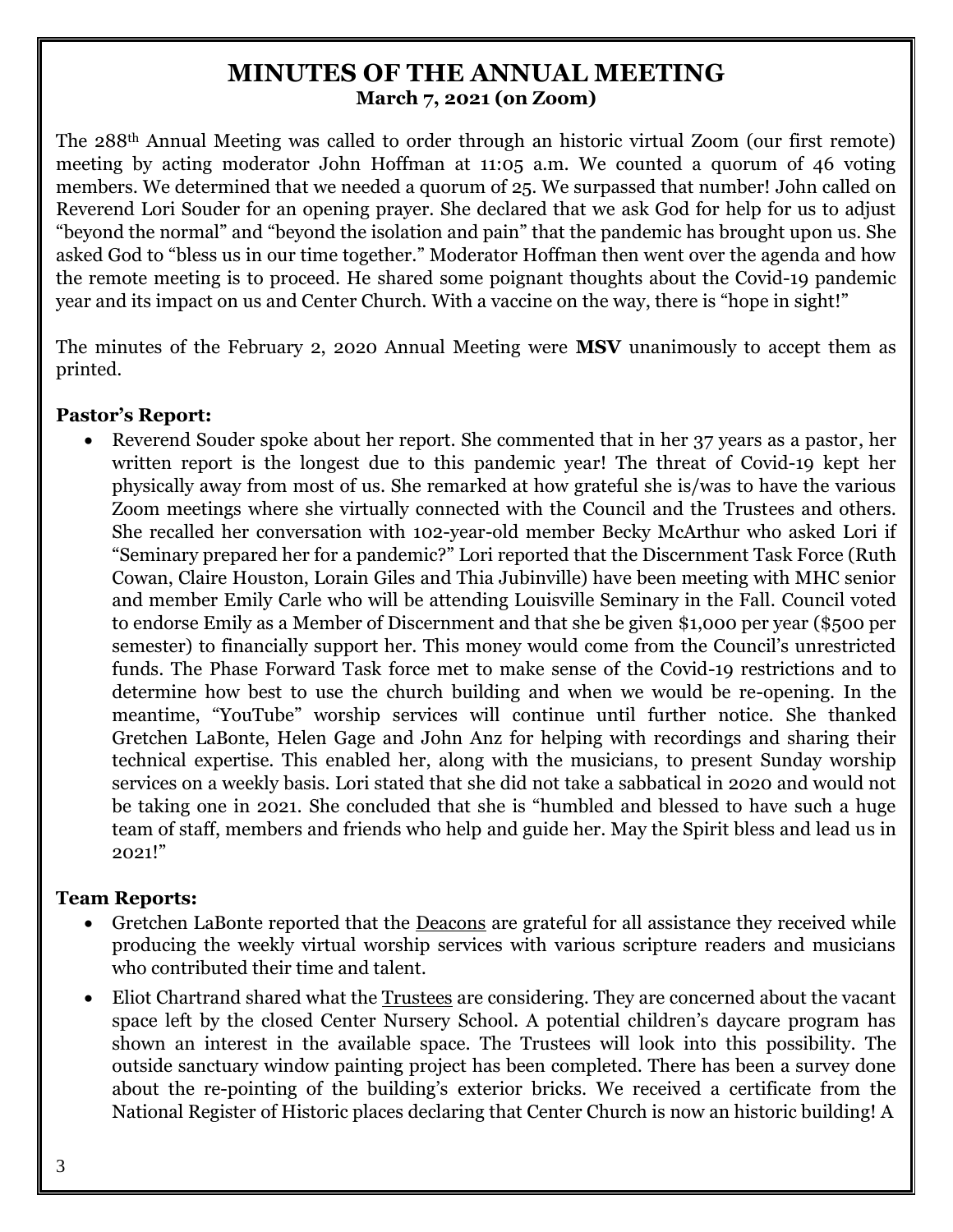• plaque indicating this status is to be designed and ordered and placed in a prominent spot on the outside of our building. Due to this honor, it will help us receive funds for future

preservation projects. Exploration into the various fund outlets has been started. Our outdoor signage is in need of repair and/or possible replacement.

- CE reported that the Sunday school program has thrived through this unusual time. 2020 was like no other! All who participated in the Sunday school's success helped it to adapt to the times! There were many virtual visits with both the children's group and the Youth Group. The curriculum "packet pick up" outside the Church Street entrance ran smoothly with the combined help of the Sunday school staff and CE Team. The future children's curriculum will be focusing on racial justice. The Youth Group will look into systematic racism.
- Cindy Morrell spoke for the Musicians stating that the regular "Center Church music routine" changed to accommodate Covid-19 restrictions. There were no choir rehearsals or choir, limited organ and piano practicing, solos, duets, and small musical groups had to be recorded for YouTube presentations. She expressed gratitude for Gretchen LaBonte and John Anz's technical help.
- Activities is putting the Fall Fair and Holiday Bazaar on hold until further notice.
- HR/PCRC is striving to be more supportive of Lori. They hope to come up with more creative ways to allow her more "time off." The team is monitoring employee relations pertaining to any added duties due to the pandemic.
- Membership did not do a Fall 2020 "We miss you" letter to members we haven't seen in church. They are continuing to find ways to "get back to encouraging" possible new members.
- Outreach thanked their team for getting through a very busy and unusual year. They are continuing to focus on racial justice through various programs and the Saturday morning vigils. Due to a variety of natural disasters and the pandemic, they feel that this year's One Great Hour of Sharing fund drive is more needed and important than ever!
- Stewardship announced their final numbers for their campaign. They had 91 pledge units totaling \$165,882. There were four new pledge units which helped with a modest increase over last year's. They thanked everyone who participated.
- David Morrell presented the Nominating slate. Due to Covid-19 restrictions, it was a bit difficult to do any "in person" asking to serve on a team. The team made some changes to terms to be served, etc. Some team members agreed to serve for an additional year in order to maintain a certain amount of continuity. He expressed his appreciation to those who came forward to help.

#### **Financial Report:**

• The endowment is at \$1.1 million for the first time! The relief payment from the government (known as the PPP) which paid for staff and other church-related costs helped our budget greatly! Treasurer John Hoffman was thanked for his efforts in obtaining the PPP "loan." It helped Center Church end the year with a \$13,000 surplus! Thia Jubinville made a correction to the audit report. Thia inadvertently typed the year 2020 on the report instead of 2019. It was **MSV** unanimously to accept the change as corrected to 2019.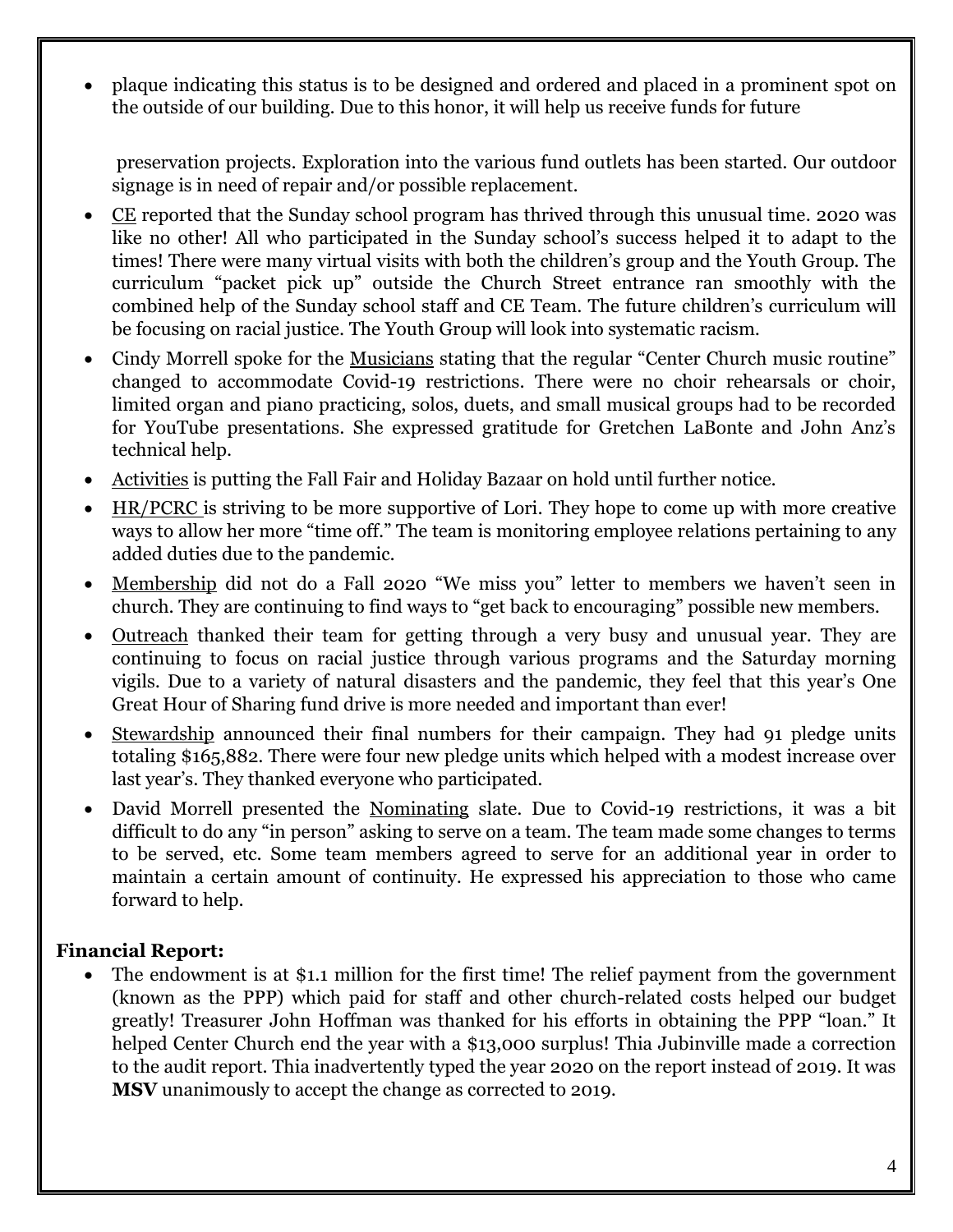#### **Budget for 2021:**

• Eliot Chartrand presented the 2021 budget declaring that it went through seven drafts to get it to this report! Health coverage costs had to be worked out for the office manager. The Trustees were able to incorporate small increases to the staff salaries. Lorain Giles asked if we were affected by not having any plate offerings. Eliot stated that we weren't affected too much. Various monetary donations totaling \$5,600 came in throughout the year which offset the "no plate" offering! He said future monetary predictions look hopeful once the pandemic is under control. It was then **MSV** unanimously to accept the 2021 Budget as presented.

It was **MSV** unanimously to accept the 2020 Annual Report as corrected.

#### **New Business:**

Kate Hoffman brought before the meeting a request to formally change the name in our Constitution for Christian Education Team for Children and Youth to Faith Formation for Children and Youth. A discussion was held. Kate explained that changing the name has been used and put forth by the UCC. Sunday school parents were surveyed and they agreed, feeling that the change is more inclusive and pertains to what the Sunday school is trying to teach. Al Duffy and Doug Smith asked why there is no reference to Christian Education in the change. An amendment to include Christian Education in the name change was presented and defeated. Kate expressed her gratitude for the worthwhile discussion. She reiterated that "faith is a journey we are on." It was then **MSV with 38 yes, 6 no and 2 abstentions** to accept the change to Faith Formation for Children and Youth.

Cindy Morrell thanked John Hoffman for his responsible leadership as our moderator. She also thanked Thia Jubinville for gathering and producing the 2020 Annual Report.

There being no further business, the meeting adjourned at 12:54 p.m. with a closing prayer from Reverend Souder. "God of robust spirit, blessed be the tie that binds!"

Respectfully submitted, *David C. Morrell*, Clerk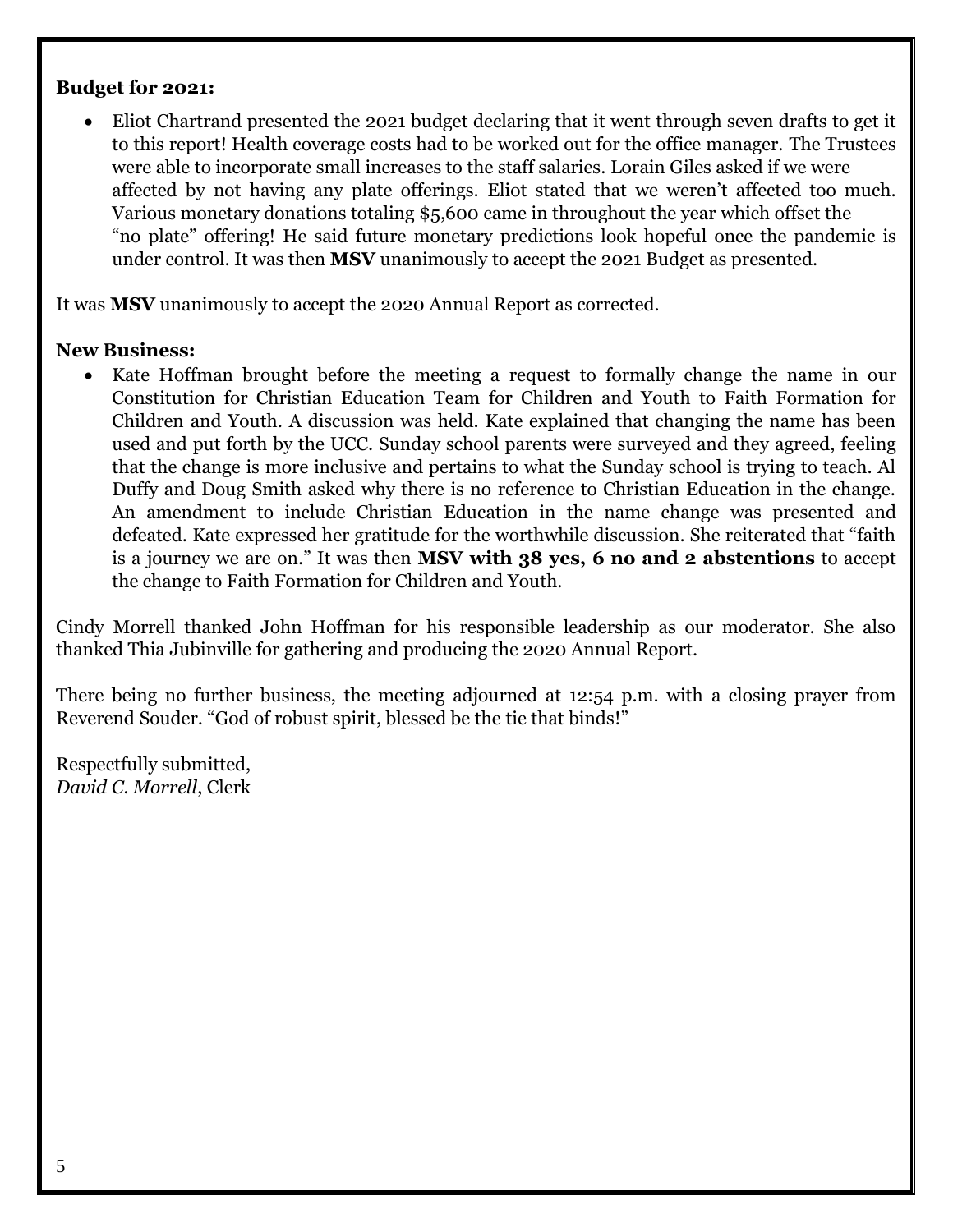### **REPORT OF THE SENIOR MINISTER**

The year 2021 found ourselves wandering around in the desert, finding oases of hope along the way. Yet we are a resurrected people full of resiliency and resourcefulness. If it wasn't for Zoom, I would have forgotten what your smiles look like. If it wasn't for many volunteers from the church and community who volunteered their time, wells of promise wouldn't have sprung up. From 2 Corinthians 4:16-18 in The Message Translation**.***"So we're not giving up. How could we! Even though on the outside it often looks like things are falling apart on us, on the inside, where God is making new life, not a day goes by without God's unfolding grace. These hard times are small potatoes compared to the coming good times."*

**Nothing small potatoes when it comes to our staff.** The staff were constantly resilient. The staff revealed great expertise as they continued to record worship, Sunday School (PL), and Youth Group. While Bob did months of spring cleaning. Thia worked ½ from home to "navigate the ship." Thanks to Elizabeth Griffin for stepping in for Thia's time off. The musicians continued their excellent music seeking ways to be safe and reveal God's glory through voice & instruments. Believe Covid hits music the hardest. On Sunday's YouTube we had 60-130 hits on average. And Thia sent out 18 complete bulletins by mail to homebound & those without computers.

**Trustees do more than count.** Did you know the Trustees have two pairs of eyes? They are constantly examining the building, repairing it, & finding ways to raise money through building use. The Trustees along with Randy Hyvonen registered CC as a Historical Landmark. The bronze sign on Church St makes me smile.

**Jesus (Jeez) finally made it back to church.** Our dog Mac enjoyed getting to know Jesus better with "Mac and Jeez" midweek videos. Thanks to Gretchen LaBonte for coordinating all the Sunday individual videos into beautiful worship & art. She donated ½ her Saturdays to the project. Helen Gage helped record me. And then once we returned in person in May, John Anz has steadily recorded the hybrid service; he & the Stewardship Team are invested in recording worship & updating our website in addition to creating a strong Stewardship campaign. The Deacons (& ushers) worked alongside me as we prepared for online or in-house worship. Resilient and resourceful! And the 3 past moderators have been by my side with sage advice regarding Covid, Annual Meeting, or communication (Bobbie Ayers, Brian Lapis, Anita Sarro).

**"We've never done it this way before."** Well, isn't that the truth when we received 5 new members via Zoom. Membership has had to adjust considering how remote we were.

**Vigils build community!** For over 77 consecutive weeks we gathered on the front lawn to stand for racial injustice. We have changed it to the first Saturday of the month from 10-10:30am. We are grateful for the support of the church and greater community from 67-8 folks a week in attendance in 2021. What next? We had a burning desire to expand our work using art. Then Anita Sarro's friends offered up their exhibit, "Voices of Resilience" which was only open for a limited time two years ago. We are postponing the exhibit until the fall. We are also fortunate to have the vision and heart of the Outreach Team who educates us and is the arm of Center Church reaching out into the community.

**In 2021 we discovered how resourceful we can be.** Food For Friends (a shared ministry with a few other churches and community members to provide meals for the homebound) adjusted the way they cooked food, packaged and delivered. The Activities Team with a few volunteers crafted and distributed hand-made gifts for the holidays to be distributed to homebound folks and MHC students.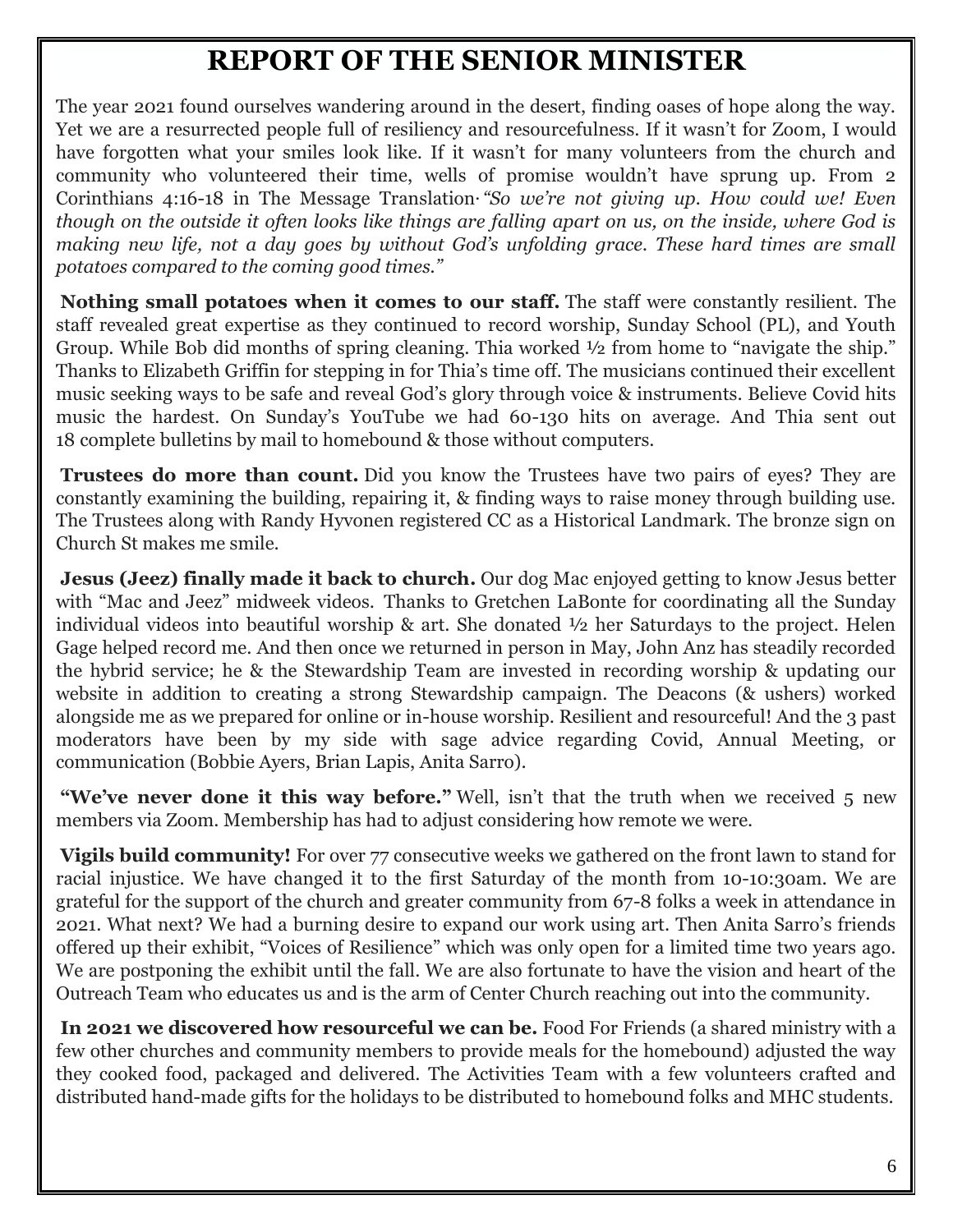A few church members agreed to call periodically those who were remote. Pastoral Care fell into a twilight realm, but as May emerged, hospitals and Loomis opened.

Let's throw the world into the ocean to see if folks can swim. None of us were prepared to handle the ramifications of Covid even in its second year. The Phase Forward Task Force comprised of Brittany Bryan, Al Duffy, Kate Hoffman, Gretchen LaBonte, Anita Sarro, and me, tackled another year of paying close tabs with the Covid rates and examining when and how to slowly open to worship, our renters, and non-profits. We are in fluctuation. Thank you all for masking up and getting your vaccinations and boosters.

**Finally, we resumed Bible Study at Loomis.** What a joy it is to be in the midst of a study where many opinions are shared as well as laughter.

It's been ages since we last had a seminarian student. We continued to periodically hold a Zoom meeting with our seminarian, Emily Carle. Five MHC graduates are part of the Discernment Circle: Ruth Cowan, Lorain Giles, Claire Houston, Thia Jubinville, and myself. Emily expands our minds when sharing her seminary classes. We also held a Zoom meeting with the MHC students who were at home and who attended CC in the past.

**Time for an overdue sabbatical.** A Sabbatical Task Force was established to interview for a potential minister to lead worship and provide pastoral care while I am on my sabbatical.

**Outside ministries all by Zoom.** I remain facilitating a Clergy Community of Practice group. It is rewarding as well as nourishing. And I sit on the Board of Cathedral In the Night (ministry with the homeless in Noho) with whom you support. Thank you. I spent time working with the SNEUCC (Southern New England UCC), interviewing candidates to be Area Conference Ministers. I participated so I could understand better the workings of our relatively new Conference. Because of COVID, not all the Conference staff have met in person! I assisted our Area Conference Minister in configuring how the clergy and commissioned ministers could meet in three Associations. And for something new, I moderated a forum on policing in South Hadley.

**We all grieve over someone or something.** As a community we are in deep sorrow over the loss of our Choir Director, Cheryl Cobb. Her talent, incredible positive and humorous nature, and friendship touched us to the core. Plans to find her replacement began in November. We lost several dear members and friends in 2021. Truly I believe my grief will last longer since tending to them was extremely limited. I hear their voices, such as Bob Russell's laugh or Cheryl's spontaneous bursts of one-liners. Then on the flip side I am grateful for the healing of members who were severely ill. Praise be to God.

*"Even though on the outside it often looks like things are falling apart on us, on the inside, where God is making new life, not a day goes by without God's unfolding grace. These hard times are small potatoes compared to the coming good times." Blessings, Lori*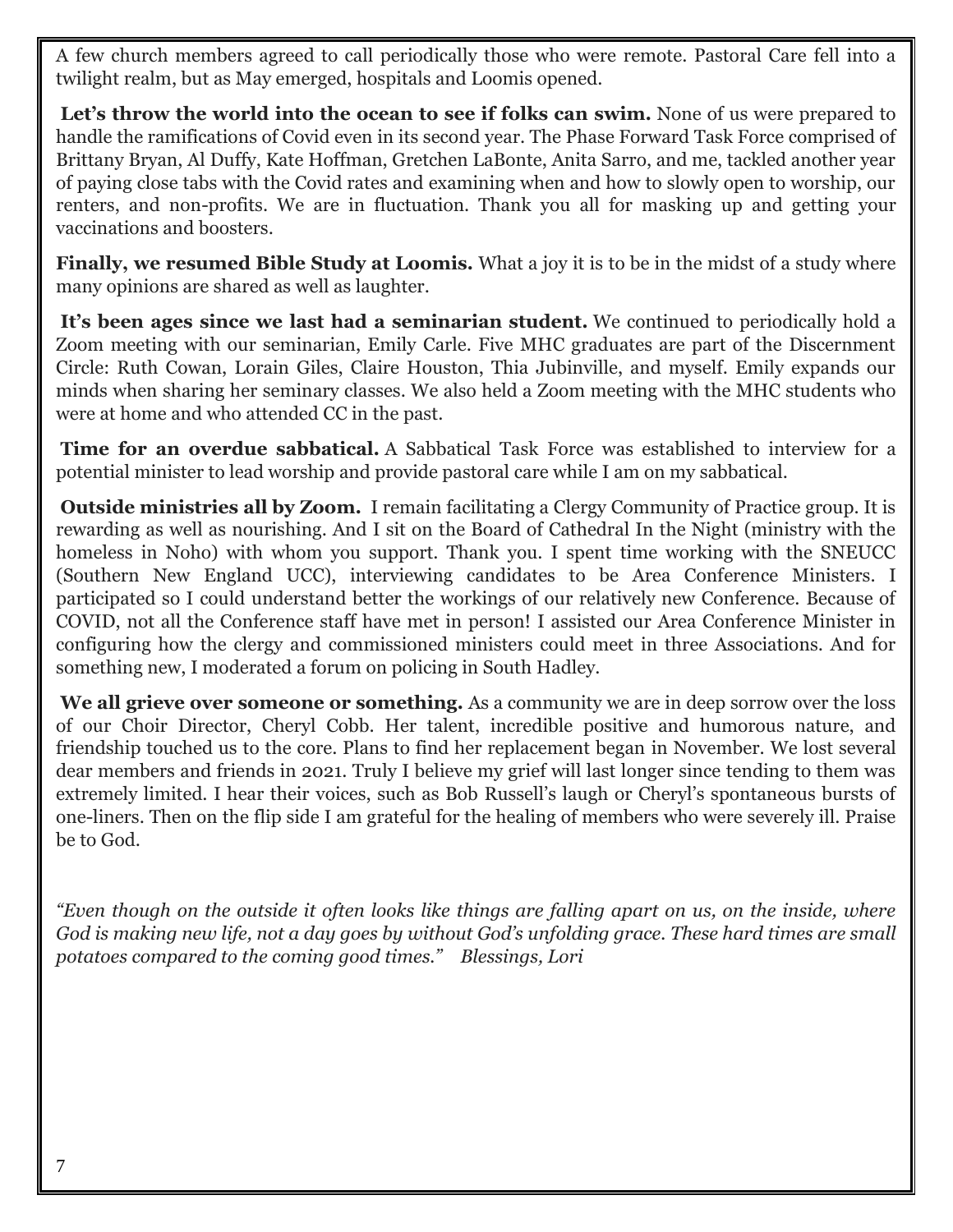### **REPORT OF THE BOARD OF DEACONS**

Deacons facilitate worship and worship planning with Senior Pastor, Lori Souder. The diaconate for 2021 included Gretchen LaBonte, Julie Burke, David Barrett along with Ushers, Randy Hyvonen and Bill Giles, and Rev. Souder as our advisor. Gretchen LaBonte served as chair of deacons.

We would like to share a special thank you to David Barrett who became a deacon in July shortly after joining Center Church as a new member. In November, David passed away following several months of illness from COVID-19. While we did not get to have David with us very long, we are grateful for his warmth and for his enthusiasm for Center Church. We will continue to miss having him as part of our team and our community.

During the first part of the year, worship continued via online services on YouTube due to the COVID-19 Pandemic. During these months, Lori and many church members came together to record portions of the weekly services, along with Lori's "Midweek Musings." In-person church services were reinstated on May 16, 2021 as vaccinations were more widely available and it was safer to gather together once again. In addition to in-person services, a livestream of services was shared on Facebook. The deacons wish to thank all those participants for the wonderful and moving services provided. We would also like to thank Gretchen LaBonte for her technical expertise in putting together the YouTube services, and share our sincere gratitude with the Stewardship Team, especially John Anz, who have made the Facebook livestream services possible.

Our team has continued to meet throughout the year via zoom. Our team members contributed to discussions about how to continue to provide meaningful worship to our congregation particularly through another difficult year when community members have navigated the added stressors and personal challenges of the pandemic. We have had on-going discussions about what pieces of worship are most important and meaningful to us. We were excited to be able to share several months of communion together in the fall. We will hope for a safer year ahead for our community and hope for more opportunities to gather together at the table again.

We want to thank Pastor Lori for her leadership at Center Church, and in particular to the deacons. We want to thank our guest preachers – Emily Carle and Lorain Giles. We would also like to thank all the scripture readers, Martha Guild who provided Messages for All, as well as all of our fabulous musicians. We would also like to thank the many members who stepped up to help in transitioning back to in-person worship.

As a team we will strive to provide moments of peace and reflection during a challenging time for our world. We wish for our congregation to reflect on their faith journey and look forward to a meaningful year ahead.

*Gretchen LaBonte* for the Deacons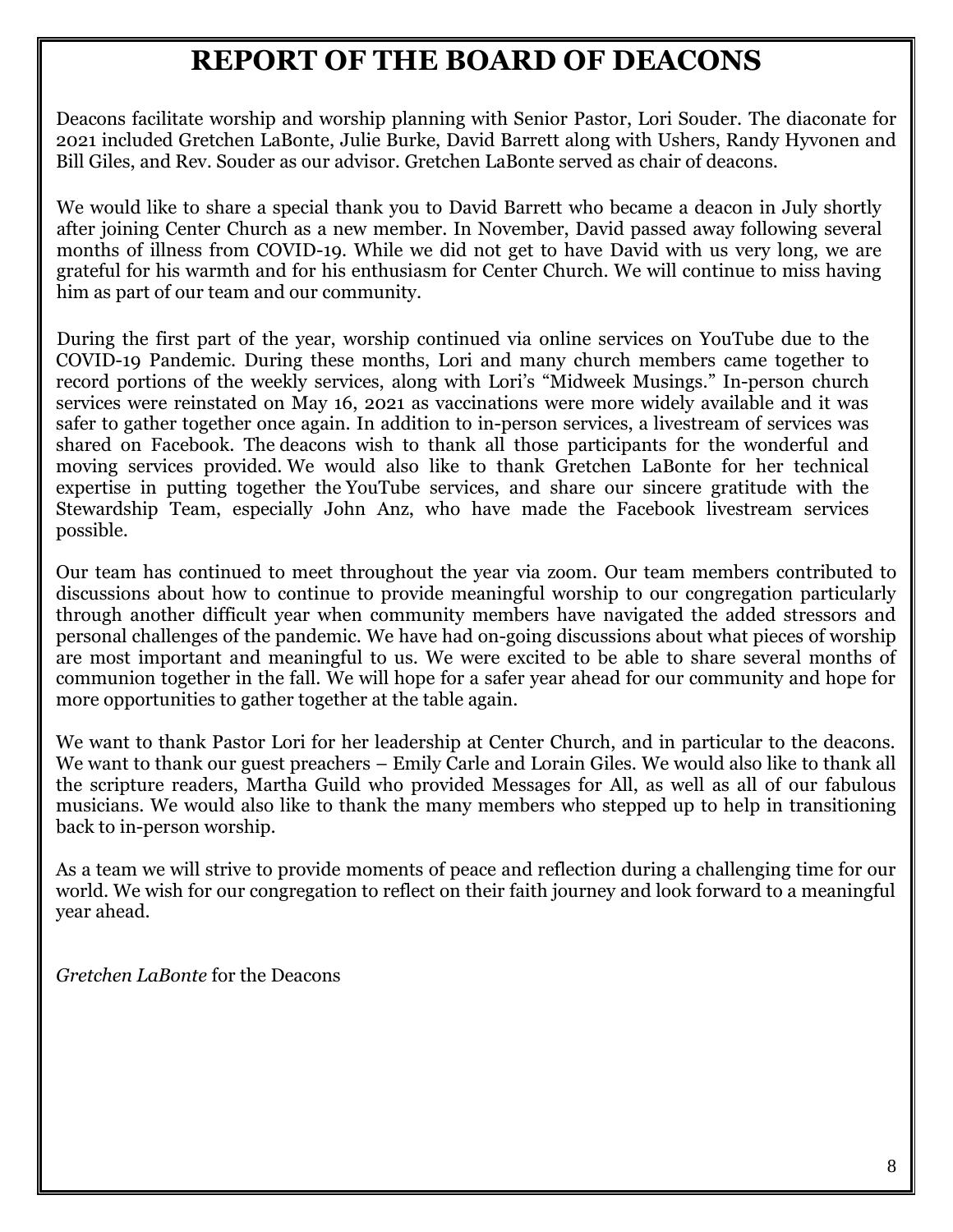### **REPORT OF THE BOARD OF TRUSTEES – 2021**

At the outset, I would like to thank the entire staff for all the time and effort spent making this year a success. Everyone has worked so hard keeping a positive and constructive attitude. It has been a pleasure working with everyone and seeing the results of our efforts.

I also wish to acknowledge the contribution that Bob Russell has made to Center Church. Bob unfortunately passed away in July 2021. He was a friend of many, a choir member, a trustee for many years and an investment committee member. His concern for Center Church was demonstrated in his leadership of the Investment Committee. His long-term goal was to create an endowment fund which would be a source of funds to supplement the annual pledge income and help cover operating expenses. He was so pleased to have the endowment fund reach \$1 million dollars, but once achieved he said we should now go for \$2 million. We on the committee appreciated his energy and will miss his counsel.

The Trustees are pleased to report that 2021 was a financially better year than we had expected. The proposed budget had projected a loss of \$9,731. As of year-end we had a loss of \$6,863. While this is not as gratifying as having a profit it is encouraging to know that we performed better than expected.

In the spring of 2020, we became aware that The Center Nursery School was contemplating closing. The school had been a tenant since the 50s and the thought of their leaving was discouraging. We thought about converting the play yard to parking space but that was not plan A. We wanted to continue the community service of having an educational program in that space. Fortunately, before we started the parking lot project, we received a call from Tracie Kennedy who was interested in starting a nursery school and day care center. The discussion resulted in their taking the space.

The year was spent evaluating what expenses we may address and what expenses we must address. In preparing the space for The Tree of Life Learning Center, the second floor of the Education Wing had to be updated and renovated to be compliant with the Town Building Department codes and State Board of Education requirements. The cost to improve the space was approximately \$20,000. We installed vinyl plank flooring in the hallway and 2 classrooms. We installed new door handles on some of the classroom doors and added security locks on the hall access doors. We updated the electrical service to meet the requirements to power 4 AC units purchased for the classrooms. In addition, the tenant painted several classrooms and the hallway at their own expense. By all reports the new tenant is very happy and we are happy to have them.

Additional projects for the church building include the replacement of the Kiosk in the front of the building. The present illuminated sign has been in service since 1966 or 1967, as far as we can determine. We have requested a permit from the Town to change the sign to an illuminated sign that can be managed electronically. The sign will be WiFi compatible and can be updated or changed from the administration office. This project should be completed in 2022.

We are also evaluating the possibility of expanding the fire alarm system to include fire detection devices in the boiler rooms and the kitchen as well as the education floor occupied by Tree of Life. There seems to be no end to the projects to renovate and preserve our church building. This year we hope to get more information on grants and funding available for us to work on some of our projects.

Respectfully Submitted:

*Eliot Chartrand*, Trustee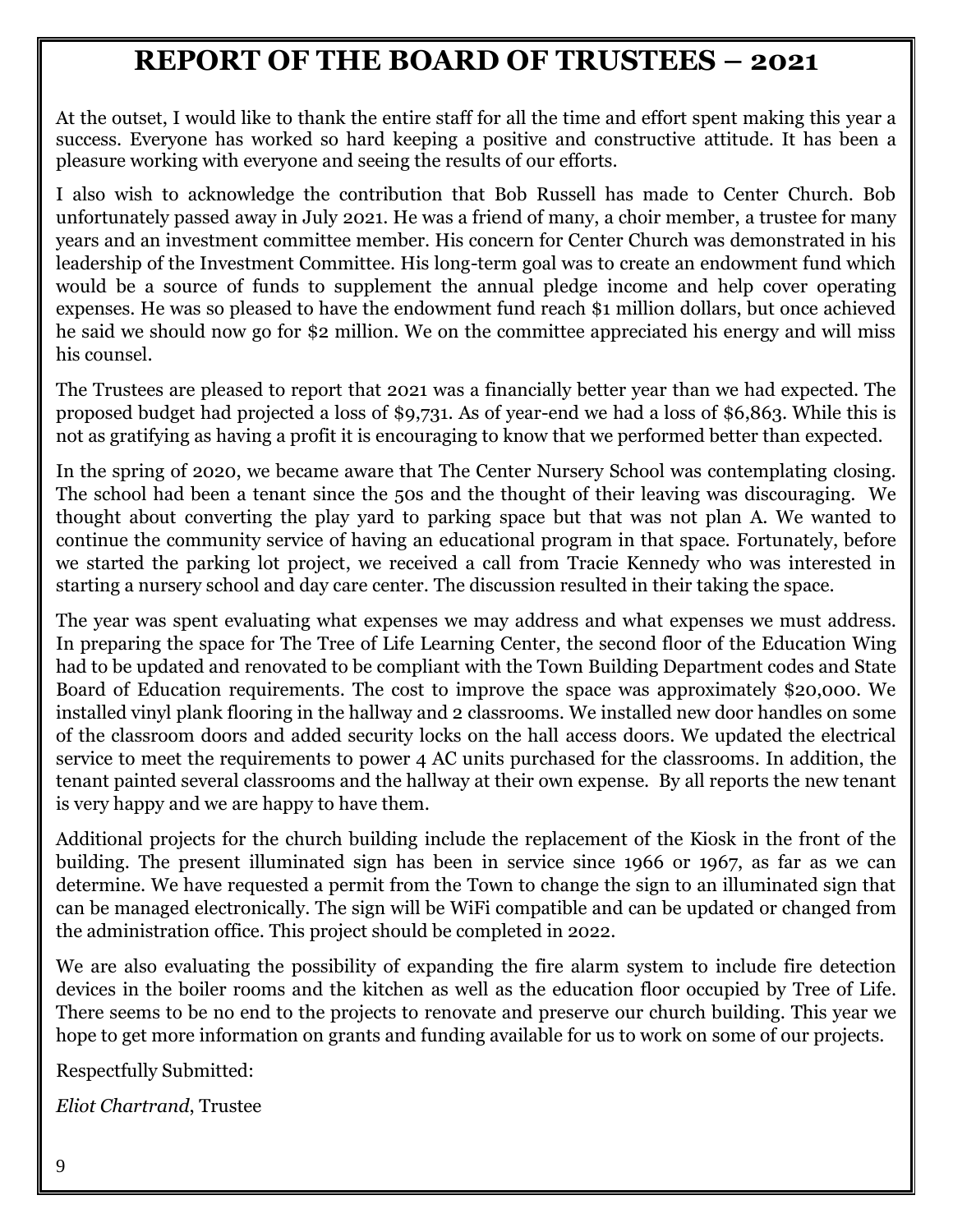## **REPORT OF THE CLERK**

## **December 31, 2021**

| NEW MEMBERS UNITED BY:                            | <b>INACTIVE STATUS</b>                    |
|---------------------------------------------------|-------------------------------------------|
|                                                   |                                           |
| <b>Reaffirmation of Faith</b>                     | Nancy Johnson*                            |
| April 25, 2021                                    | Jeremy Kenneson*                          |
|                                                   | Paula Lonergan*                           |
| David Robert Barrett                              | Peter McAvoy*                             |
| Joshua and Kelly Jacques                          | Kayla Narey*                              |
| Rev. Mary Nelson                                  | Tyler Narey*                              |
| Rev. Terry Yasuko Ogawa                           | Sydney Phoenix*                           |
|                                                   | Roland (Jay) Roberts*                     |
|                                                   | Chloe Sabbs Asselin*                      |
|                                                   | Melissa Thornton*                         |
|                                                   | Pamela Thornton*                          |
| <b>BIRTHS:</b>                                    | Lisa Wray*                                |
| <b>Bernard Procter</b><br>October <sub>5</sub>    |                                           |
| Son of Katherine and Art Procter                  | * continuing status                       |
|                                                   |                                           |
| <b>BAPTISMS:</b>                                  |                                           |
| September 12 Lucas Daniel Jacques                 |                                           |
| son of Kelly and Joshua Jacques                   |                                           |
| <b>Reese Marion Holmes</b><br>October 10          |                                           |
| daughter of Lisa and Jason Holmes                 |                                           |
|                                                   | TO BE MOVED TO HISTORICAL RECORDS         |
|                                                   | <b>BY REQUEST</b>                         |
|                                                   |                                           |
| <b>MARRIAGE:</b>                                  | Douglas Smith<br>June 1                   |
| Christina Remie and Christopher Kibler<br>June 11 | Diane F. Deshaies<br>December 15          |
|                                                   | December 15<br>Robert D. Deshaies         |
|                                                   | December 15<br><b>Kimberly Deshaies</b>   |
| <b>DEATHS:</b>                                    | December 15<br>Julie Deshaies             |
|                                                   |                                           |
| February 26<br>[Michael Frank Bozek]              |                                           |
| April 27<br><b>Jennett Teece</b>                  |                                           |
| July 31<br>Robert H. Russell Jr.                  |                                           |
| October 1<br>[Cheryl Virginia Hussey Cobb]        |                                           |
| Choir Director                                    |                                           |
| November 19<br>David Robert Barrett               |                                           |
|                                                   |                                           |
| Brackets - non-members                            | <b>TOTAL MEMBERSHIP DECEMBER 31, 2021</b> |
|                                                   | Active<br>176                             |
|                                                   | Inactive<br>12                            |
|                                                   |                                           |
|                                                   |                                           |
|                                                   | David Morrell, Clerk                      |
|                                                   |                                           |
|                                                   |                                           |
|                                                   |                                           |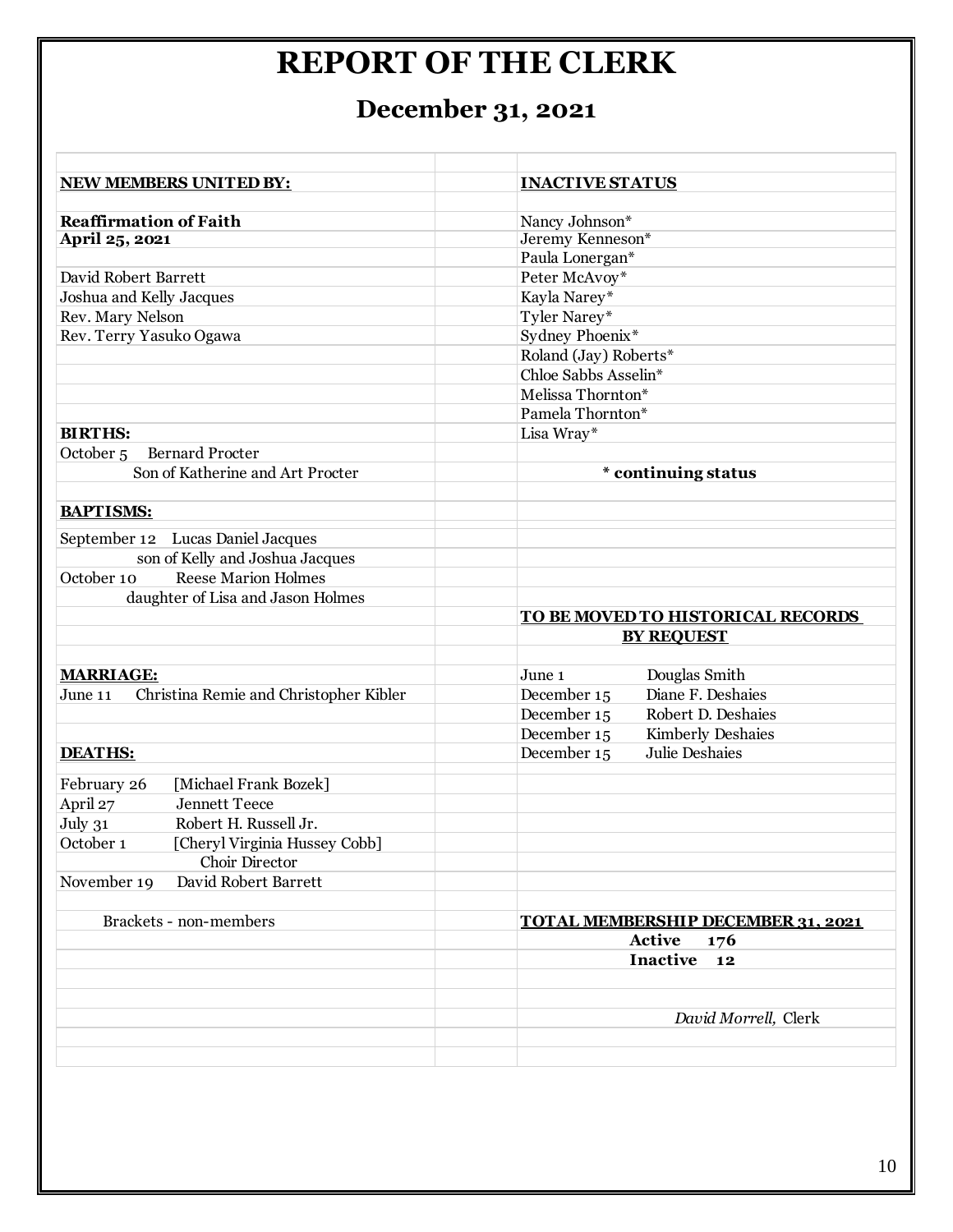### **REPORT OF CHURCH COUNCIL**

The Church Council meets on the first Tuesday of each month accept the month of July. Team reports are brought before the Council. With no moderator, the Council is led by a Lead Pro-tem each month. The designated Lead meets Rev. Souder prior to each meeting to review pertinent topics and to create an agenda. Due to the COVID-19 pandemic, the Council met virtually through Zoom. Below are the monthly summaries from each meeting.

January Council met on Tuesday January 5. Brian Lapis of Stewardship was Lead pro-tem. Rev. Souder touched upon how important it is for each of us to reach out to one another during this unsettling time. She spoke about the "farewell" that the Hampshire Association planned for Associate Conference Ministers Rev. Jill Graham and Rev. Kelly Gallagher departing from the SNEUCC. Council **MSV** unanimously to participate in the National Day of Recollection for COVID-19 deaths, on January 19. It was also **MSV** unanimously to set the virtual Annual Meeting for Sunday, March 7. Another unanimous **VOTE** was taken to allow three individual \$480 scholarships to be taken from unrestricted memorial funds for the children and youth of Center Church on a "first come, first served" basis to attend the two-week Silver Lake 2021 Summer Camp. Activities created care packages for Emily Carle and Emma Martin along with any other MHC students associated with Center Church as a "welcome back" gesture. CE is considering a name change for their team which will be brought before the Annual Meeting for discussion and a vote. Trustees went through seven drafts of the 2021 budget to be presented at the Annual Meeting. There are a lot of variables in the budget this time. The Council felt that the Christmas Eve virtual service was well thought out and presented. The "Food Bag" drop off went smoothly, also.

February Council met on Tuesday February 2. Kate Hoffman of CE was Lead pro-tem. Rev. Souder asked us where our value resides and how we can restore that value. In her report, Lori mentioned that she has been attending lots of Zoom meetings. Because we had no money in the budget to pay a dues fee to one of the organizations to which we belong, Lori paid the dues. This engendered discussion about fluidity in the church budget. The Council agreed to discuss this further. The virtual Annual Meeting is to be on March 7 at 11:00 a.m. and will have structure, and votes will be taken. It was **MSV** unanimously to appoint John Hoffman as Annual Meeting moderator and it was agreed that said meeting be recorded. Also, the Clerk will announce the Call during the YouTube worship of February 21, 28 and March 7. Outreach donated \$400 to Craig's Door, an emergency shelter program in Amherst. HR/PCR reviewed the hours worked by staff and considered whether there should be some minor adjustments. Stewardship reported that \$165,182 had been pledged from 89 units and they also received a "bonus" gift of \$25,000! Trustees continued to monitor the church's heating system. Deacons planned a future workshop about helping with the worship service. CE will provide a motion for the Annual Meeting about changes to the Team's name. Nominating reported that the slate is prepared with very few changes.

March Council met on Tuesday March 2. Corinne Chartrand of Activities was Lead pro-tem. Council discussed logistics concerning the Annual Meeting. We have 179 active members, so we needed to determine what constitutes a quorum. The meeting adheres to Robert's Rules. Outreach reported that the vigils are still ongoing. The team collected household items for Jewish Family Services to be used for new refugee arrivals. They also donated \$200 to JFS for school supplies. \$250 was sent to the LGBTQ Asylum Task Force in Worcester, MA. Activities provided another virtual trivia night. Stewardship reported that the "bonus gift" of \$25,000 was from Tom Hazen and his family. Trustees reviewed a proposal for a daycare program in our former Center Nursery School rooms. Preservation of the exterior of our church building is an ongoing discussion. A plaque has been proposed declaring our new national historic status! Deacons may consider "live streaming" of our worship service. CE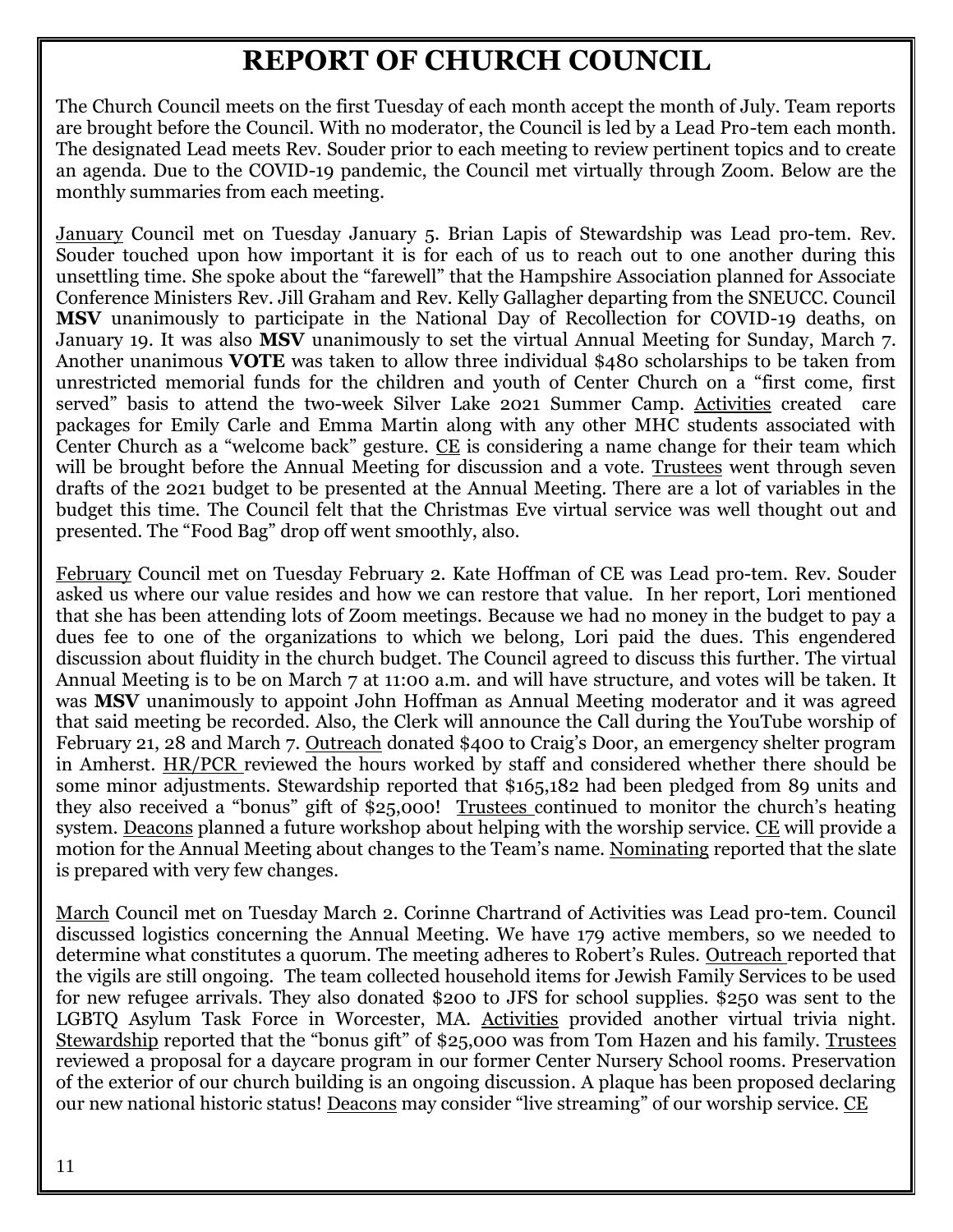recognized graduating High School seniors and MHC graduating seniors Emily Carle and Phoebe Murtagh. Rev. Souder is participating in the Area Conference Minister Search Committee being conducted through Zoom. Our current outside kiosk is in poor condition and needs updating. Our website needs a "2021 overhaul," including all teams' updating. Brian Lapis agreed to chair the group. Council discussed an "all-purpose church fund" for "pop-up" expenses.

April Council met on Tuesday April 6. Bobbie Ayers of Membership was Lead pro-tem. Council was joined by the Trustees and the Phase Forward Task Force to hear from the Task Force about the future re-opening of Center Church. Anita Sarro led the update. It **MSV** unanimously to accept the Phase Forward update and start worshipping in Fellowship Hall on Sunday morning May 16. Outreach continues their focus on racial justice and continue to support the faith communities of the Interfaith Opportunities Network (ION) of Hampshire County. Activities canceled the Annual Fall Fair and the Holiday Bazaar until further notice. Stewardship reported that our website can now accept one-time donations to the operating budget of Center Church. That team has taken the lead about updating/overhauling our current website. They hope to sponsor another Jazz concert in the Fall. Trustees removed (due to winter damage) the Center Church's 250<sup>th</sup> Anniversary commemorative Bartlett Pear tree on the Park Street side. Deacons may do more recorded worship services. It's been suggested that we look into hiring an electronic technician. Faith Formation has formed a small group to consider the Sunday school curriculum. Membership reported that there are eight potential new members hoping to join us. Lori stated that the Loomis Bible study group will begin again in May. The summer worship services are: July, Center Church hosts, and August, Granby hosts. The request for an "all-purpose fund" for pop-up expenses is covered in the existing budget as the "contingency" fund.

May Council met on Tuesday May 4. Karen Hyvonen of Outreach was the Lead pro-tem. The Phase Forward update comprised information about when other uses of our church building will be implemented. The Trustees, Council and other teams may, in the near future, be able to do in-person meetings in the building. Deacons worked on details for future recording and streaming services. YouTube and Mid-Week Musings are discontinued. Faith Formation continues Sunday school participation in person outside (weather permitting) through May and two Sundays in June. The new Bible-based curriculum will be in place by September. Emily Carle will continue to do Zoom meetings with the Youth Group. HR considered future hiring for the Youth Group leaders. Outreach evaluated its current partnerships and may seek potential new partners. Stewardship agreed upon Friday, October 29 for the "Jazz for Justice, Peace and Dignity" concert. Trustees proposed a fire inspection of the Education building for July 5. A health inspection found no lead issues. The daycare (Tree of Life) for the second floor of the Education building is evolving. Lori shared four goals for Center Church as follows: (1) that we be agents of transformation; (2) that we infuse and provide our ministry with love and justice; (3) that we follow the teachings of Jesus; and (4) that we encourage fellowship and outreach.

June Council met on June 1. It was led by Corrine Chartrand. The Phase Forward update was that worship was going well in the sanctuary. The use of the church building is coming back slowly. Team reports were: Deacons looked into some new equipment for better recording of the worship service, etc. Faith Formation purchased air filters for the Promised Land rooms. Outreach donated \$500 to Food for Friends. Trustees provided a smooth transition for the Tree of Life school on the second floor of the Education Bldg. The Loomis Bible study is continuing. Council agreed to support Emily Carle's need for funds for an evaluation as she prepares to enter Seminary. It was **MSV** unanimously to take the amount of \$617.00 from our unrestricted memorial funds as our contribution for her required evaluation.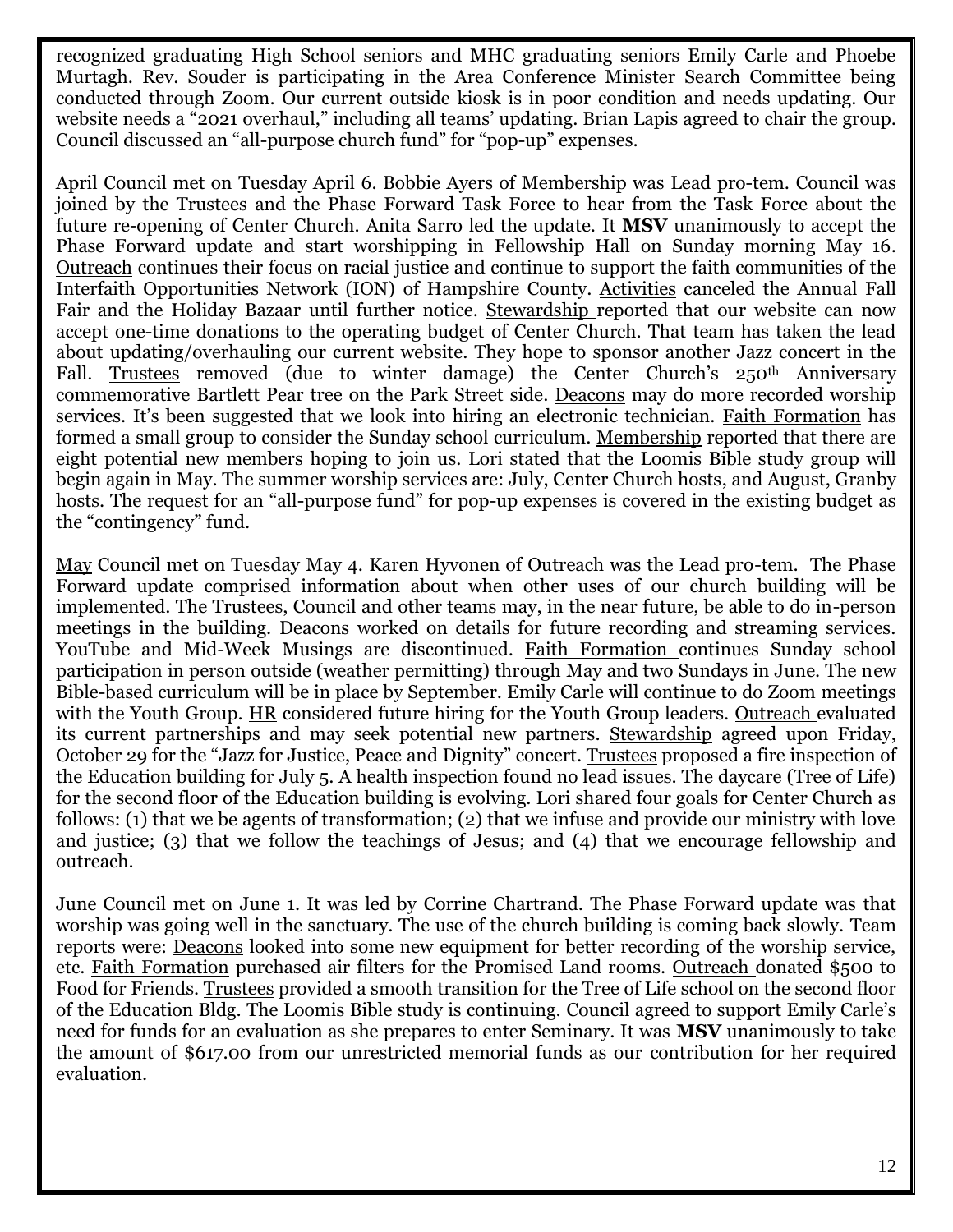August (there was no July meeting) met on Tuesday August 3. Bobbie Ayers of Membership led the meeting. Anita Sarro informed Council about a possible Fall exhibit *Voices of Resilience* consisting of works by contemporary African American women and their white women allies. It was **MSV** unanimously to approve the plan for Anita and Lori to continue to work out the exhibit details and return to Council with a more specific plan. Deacons renewed some training sessions and Ushers are now meeting with them. There needs to be more coordination about how to welcome visitors. Faith Formation reviewed the new Sunday school curriculum. Separate "supply boxes" are now instituted for each Promised Lander. Membership relocated various church info pamphlets to a table in the Narthex and Crossway. Outreach donated \$500 to Neighbors Helping Neighbors. They visited the Full Circle Garden on Rt. 47. Stewardship finalized the Jazz Concert posters with expenses being covered by a sponsor. The driving force behind this concert is John Anz! Trustees welcomed the Tree of Life school. The Building Inspector has given our church a good report. The Trustees are looking to improve the landscaping around the church. A guitarist is giving guitar lessons in Fellowship Hall once a week. In New Business, it was **MSV** unanimously to appoint new member David Barrett to the Deacons' Team with a term ending in 2023.

September Council met on September 7. Kate Hoffman led the meeting. Anita Sarro reported that the *Voices of Resilience* is postponed due to needed funding and the Delta variant. Now they are looking to the Spring. The October 29 Jazz Concert is still "a go." Masks are required and tickets are on sale. Team reports: Activities called off the Annual Fall Fair for this year. Deacons discussed how best to observe World Wide Communion on October 3. Faith Formation welcomed their new hires for the Sunday school and Youth Group. There is no Nursery this year. HR shared the new hires' info. Molly Thomas is a first-year student at MHC from New Hampshire. She is from the UCC tradition with a good "understanding of church life." She is teaching in the Promised Land. For the Youth Group, Kayla Scott-McDowell '24 is a MHC student from New York City and has an active background in social justice. Outreach monitored disaster relief programs. Jewish Family Services is expecting 150 refugees from Afghanistan and the team would like to help with needed supplies. Stewardship's Fall campaign is entitled "Rooted in Love." They are hoping to have some personal testimonies. Lori planned to meet digitally with the Conference ministers October 6.

October Council met on Tuesday October 5. Anita Sarro of HR led the meeting. Anita gave an update pertaining to the *Voices of Resilience* exhibit. Lori and Anita contacted the treasurer of the SH Cultural Council who was very supportive of the exhibit. The deadline for a 2022 grant is October 15. School groups are to be invited to the exhibit. Activities reported that there will be no Holiday Bazaar this year. Deacons are in the midst of training and assigning duties for the team. Faith Formation has a new hire for the Promised Land. Maddie Drake '24, a MHC student from Kentucky will help teach the Sunday school classes. Chelsea Korzeniowski is on hand for support. HR worked out vacation time for Thia so that she can do "Grandma duty" for her new granddaughter. Membership is continuing to update the pamphlet "All About Us." Outreach signed up for Cathedral in the Night on November 21. \$250 was donated to Neighbors in Need. They are continuing to gather items for the 150 Afghani evacuees coming to the area. A "work day" gathering for future help with the Full Circle Garden is planned. Stewardship's campaign culminates on Sunday, November 14. Trustees looked into repairing/replacing the kiosk in front of the church. They made available all pertinent information. The fire alarm system (and smoke alarm system) is in need of updating. Rev. Souder wants to restart the "stakeholders" interviews. It's an excellent way to get in touch with town leaders and make them aware of Center Church.

November Council met on Tuesday November 2. Bobbie Ayers of Membership led the meeting. Guest Emily Carle gave an overview about her first semester studies and experiences on campus at the Louisville Seminary. She is enjoying the "challenges" and is RA for her dorm. She declared that she's not "burned out" yet! Activities is hoping for a possible "Spring Tea" event. Deacons need volunteers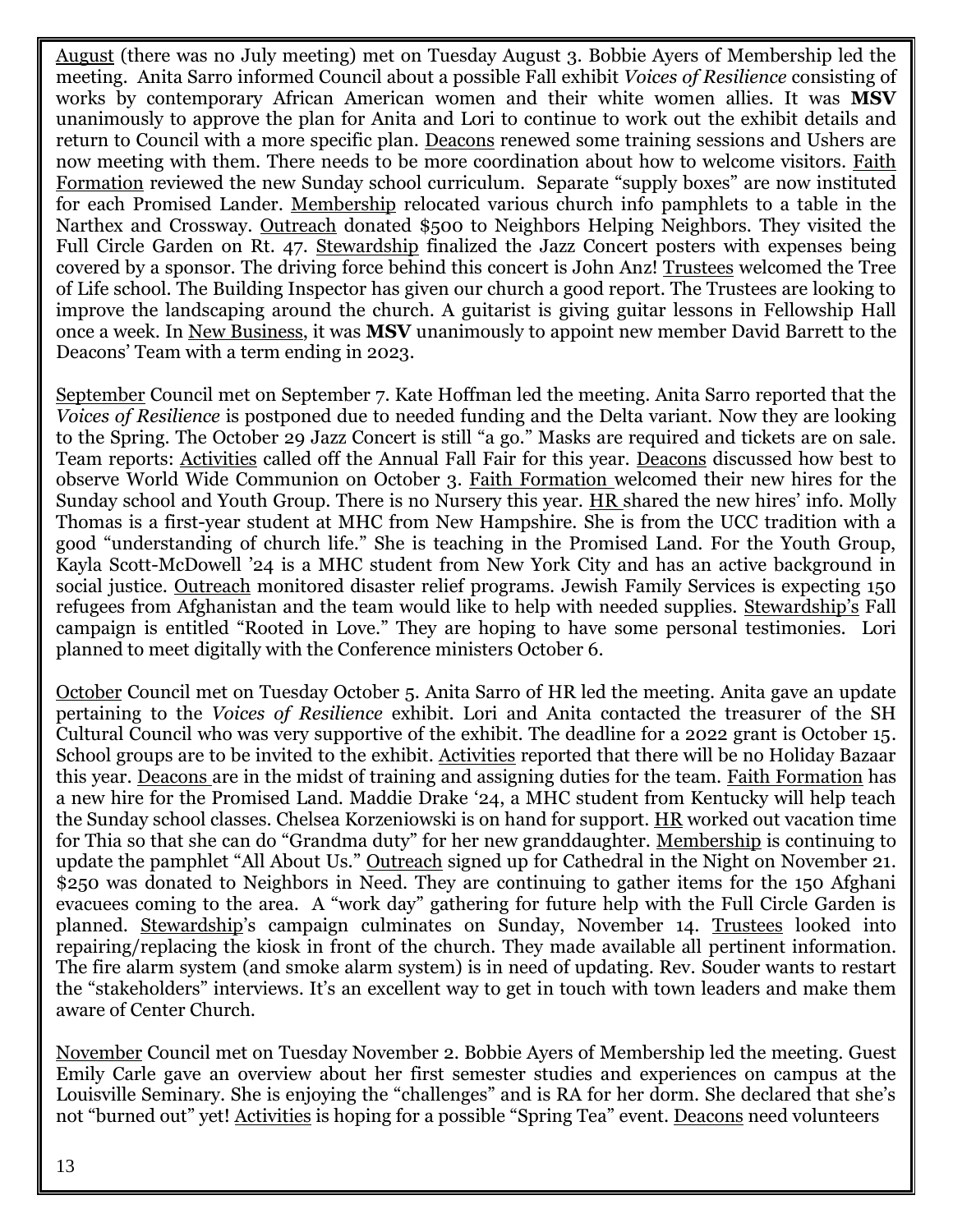for Christmas Eve ushering. Faith Formation discussed the direction they will take during the Advent season. HR discussed with Thia about her "long range plans." The choir director position is on hold. Membership is following up on potential new members. Outreach participated in Cathedral in the Night gatherings. They thanked Food for Friends for their help. 22 hygiene kits were assembled for the incoming Afghani families. Outreach donated \$500 to Habitat for Humanity. Participation with Full Circle Garden is on hold until next year. Trustees are investigating the fire alarm system. There is a need for a chimney cap. The Girl Scouts are meeting on Wednesdays in Fellowship Hall. The second floor lavatories are available during worship service. Lori is taking her sabbatical in 2022 (June 6 through September 5). There's a list of digital needs for Center Church and a consultant is to participate in the choices. Guest Charlotte Buijnarowski is the coordinator for Food for Friends weekend meals on wheels. She spoke about the future need for volunteers for kitchen staff, packing crew, and drivers. As "manager" she is aware that she needs backup for herself and the chefs. FFF has been operating for 12 years! Center Church will still continue to sponsor the Saturday Racial Justice vigil on the first Saturday of the month. The Afghani resettlement needs attorneys to help over 60 evacuees with citizenship issues. The *Voices of Resilience Exhibit* is postponed until March 2022.

December Council met on Tuesday December 7. Karen Hyvonen of Outreach led the meeting. Activities reported that a Spring tag sale is being discussed. Members of the team created 37 holiday "tea light" gifts for members from Loomis and for homebound members. Outreach is lining up speakers to address the use of personal pronouns. They also asked for winter coats for the local Afghani evacuees. Trustees looked into future expansion of the fire alarm system. Forms are being completed to update our aging kiosk. Damaged roof flashing over the Crossway is to be replaced. Lori met with a "video and sound consultant" concerning the sanctuary. Six persons inquired about joining Center Church! Thia returned to her office schedule of: Tuesday through Thursday. The Council discussed the Sabbatical Pastor Agreement for a replacement pastor during Lori's upcoming sabbatical. It was **MSV** unanimously to appoint: Brittany Bryan, Julie Burke, Greer Clarke, Brian Lapis and Randy Purinton as the ad hoc Sabbatical Pastor Search Committee. It was **MSV** unanimously to accept the agreement as changed. The Council wants a dialogue about the possible removal of the large hanging cross in the sanctuary.

Respectfully submitted, *David C. Morrell*, Clerk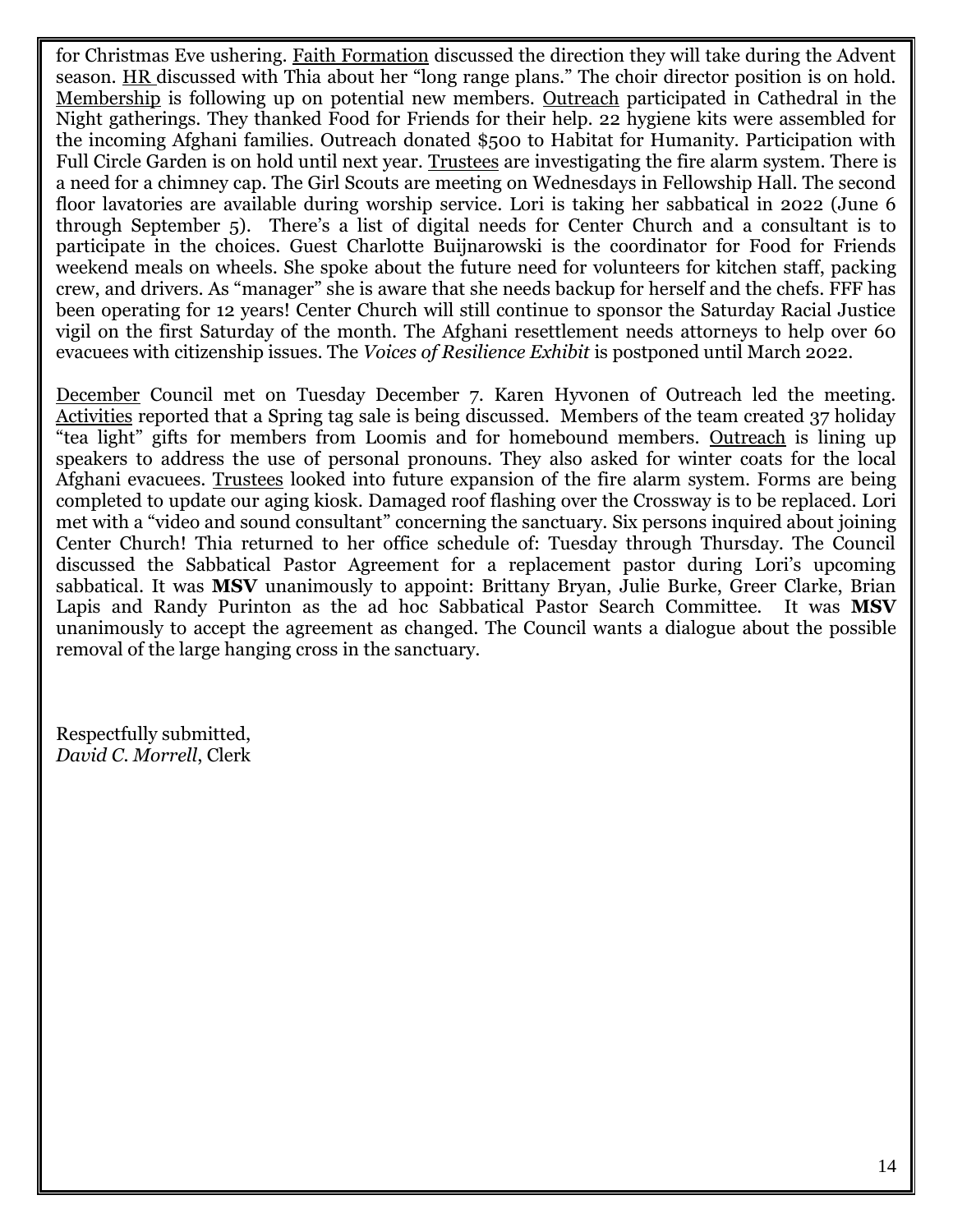### **REPORT OF THE DIRECTOR OF FAITH FORMATION FOR CHILDREN**

The Promised Land Sunday School delivers a thriving and progressive Christian faith formation curriculum for PreK-5th Grade each Sunday during the school calendar year. The curriculum is prepared and taught by the Director of Children's Education, a staff of two co-teachers plus church volunteers. The Promised Land Sunday School program is supported by the Children and Youth Faith Formation Team. The classrooms are located on the third floor of the education wing of Center Church.

Curriculum: The curriculum in 2021 from January to June continued with theme-based lessons that followed the church calendar. Due to the on-going Coronavirus Pandemic, Sunday school classes continued remotely on the Zoom platform through June. In September, classes began again in person with safety protocols in place (mask wearing, distancing, when possible, each child having their own supply box). The Growing in God's Love curriculum (Presbyterian Publishing) was purchased in the summer and three units were taught from September to December 2021. The lessons were designed and adapted to address children's unique learning needs, including differentiated instruction to reach the children's full range of learning levels and abilities.

Staff: Mount Holyoke College student Simone Jacob resigned as co-teacher in January 2021. Chelsea Korzeniowski, the nursery care provider, was reassigned for the spring and then repositioned as floater support in the Promised Land for the fall. Maddie Drake, a Mount Holyoke College second year, was hired in the fall as a co-teacher to help with the "Littles" (the preschool students). Martha Guild is the lead teacher and the Director of Children's Education. Martha taught morning classes on Sundays remotely from January to June and has been back in person since the fall.

Worship/Outreach: Two Sundays a month, a Children's Conversation (now Message for All) was prepared and recorded and included in the Center Church South Hadley YouTube channel as part of the Sunday service. In-person Messages for All are now starting up again. On Communion Sundays, deacons are bringing a communion platter up to the classrooms for the teachers and students. During remote learning Martha led communion with everyone bringing their own bread and juice to the video conferencing meeting. In December, a modified Christmas pageant was performed in the sanctuary during the service. Promised Land's outreach has been mainly to families of the church, providing activity bags with crafts related to the church calendar including Easter activities in the spring. Children assembled "Blessing Bags" in June for the temporarily homeless.

Submitted by: *Martha Guild* Children's Education Director Center Church, First Congregational Church, UCC South Hadley, MA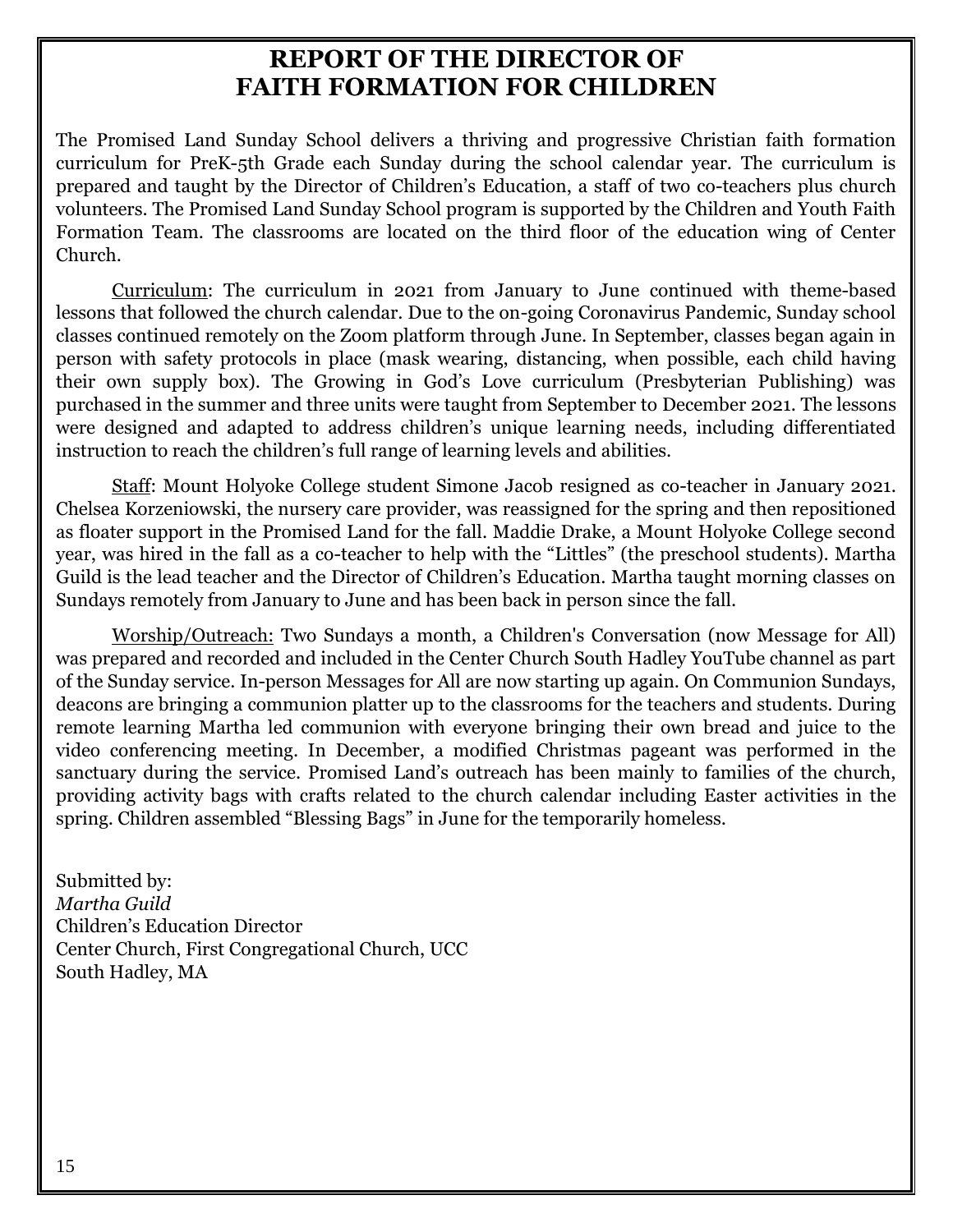### **REPORT OF THE YOUTH LEADERS**

2021 in Youth Group was a trying, but fruitful time. We continued with virtual Youth Group for the entire year with good attendance throughout. January - March 2021 we used our Younique curriculum for youth to learn about their personalities, gifts, and discern who God created them to be. After that, we used a Generation Why curriculum called "Encountering Other Faiths" where we learned about other world religions. We ended the school year with celebrating our many graduating seniors with a fun, COVID-safe party. Former Youth Director Emma Martin resigned after transferring from Mount Holyoke. Over the summer with the arrival of the Tree of Life Learning Center, the Youth Rooms moved upstairs to the Promised Land. In September, we welcomed Kayla Scott-McDowell, a sophomore at Mount Holyoke to be a Co-Youth Director with Emily Carle. We started with hybrid Youth Group where Kayla was in person at the church with a laptop on Zoom, and Emily was in KY on Zoom. The church purchased a new laptop for the youth group and increased WiFi capabilities on the 3rd floor which was much appreciated and needed. Youth could be in person or online and all be together. We also welcomed youth from All Saints' Church next door who have been a wonderful addition. Our first series was a Generation Why curriculum called "What's in the Bible" where we explored how the Bible is history, literature, and testimony. We wrapped up the year with a series on the prophets of the Old Testament. For fun, we had a Youth Group Secret Santa to close out the year. We look forward cautiously to 2022 with the rise of Omicron and the sustaining hope for more opportunities to gather together for community.

Respectfully Submitted,

*Emily Carle and Kayla Scott-McDowell*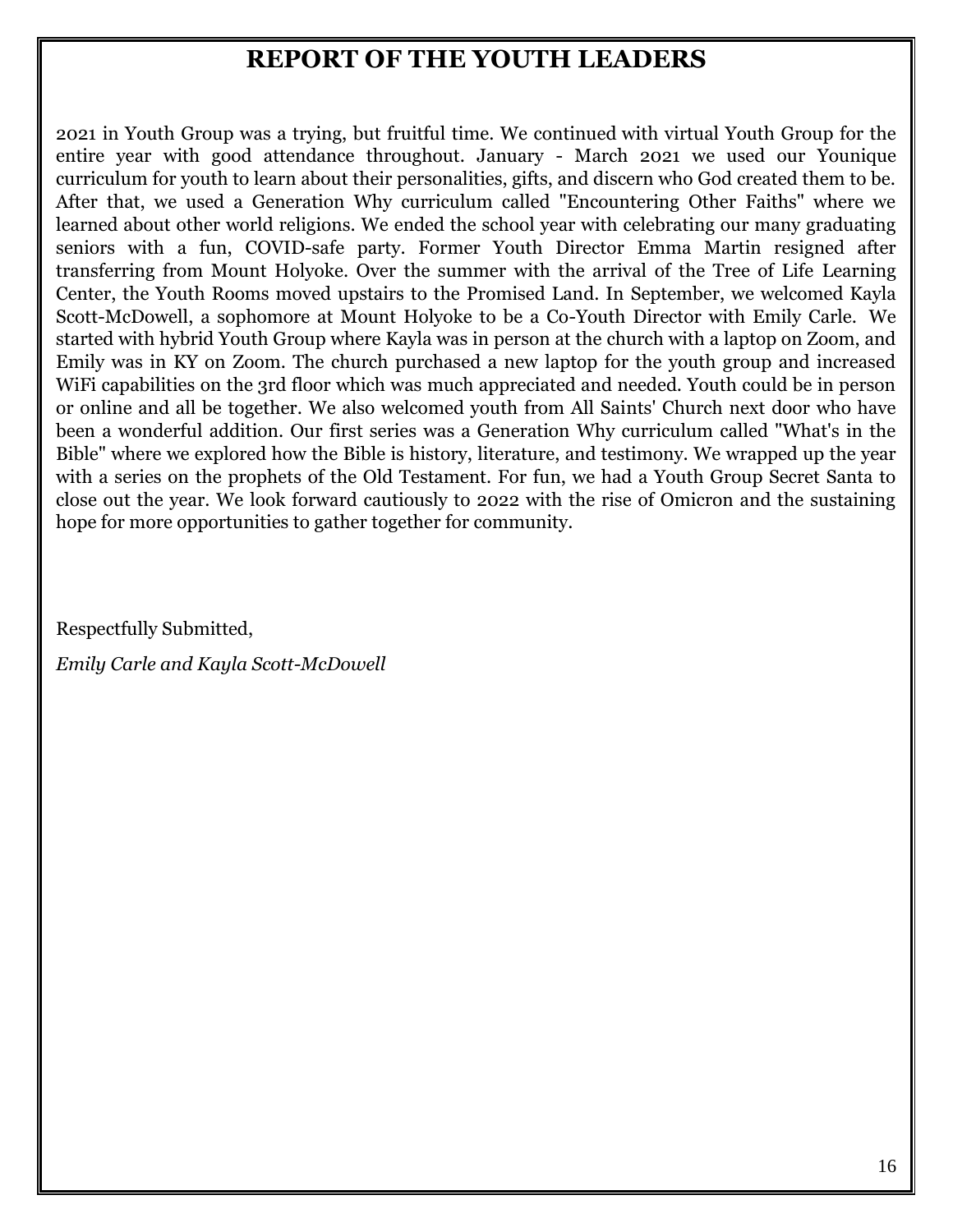### **REPORT OF THE CENTER CHURCH MUSICIANS FOR 2021**

The year 2021 has again been a very different one. Normally the Annual Report carries only the comments from the associate in music, Cindy Morrell. Given what transpired over the course of 2021, and for a second year, we thought it might be a good idea to let our church members know how the three staff musicians (organist Larry Schipull, choir director Cheryl Cobb, and associate in music, Cindy Morrell) "coped." This 2021 year began the same way we ended 2020. We continued with the YouTube services with basically no formal choir, no sung hymns, and an organ/piano duet which we had already recorded or solos or small groups.

The YouTube service was released with prelude, one hymn and an offertory duet of organ, trumpet/solo vocal plus the usual service items and we were off. We kept working with Pastor Lori on tweaking the musical part of the service to include a prelude but no postlude. Sometimes an unseen vocalist sang the chosen hymns. Larry became quite adept at creating videos of each week's selected hymns**.** As we said last year, **e**very hymn video is a four-step process: the music (organ solo, or organ with singer[s]) is recorded; the hymn lyrics are put into a PowerPoint slide show; the music is dropped into and synchronized with the slide show; and the slideshow is converted into a standard movie format for use on YouTube. Cheryl and David Morrell recorded a few duets which could be added when needed and there were still already recorded organ/piano duets available. This year, Cheryl put together smaller groups of choir members to sing an occasional anthem and even sometimes that Sunday's hymns. Beckie Markarian also chimed in occasionally on her flute. A couple of times, the full choir went to Abbey Chapel steps and sang an acappella anthem.

On May 16, we returned to the church but worshipped in Fellowship Hall with pre-registration, Cheryl Cobb singing the hymns, and Larry at the piano. On May 30, we returned to the sanctuary. Marghorzata (Margaret) Lach joined us on the guitar. The choir returned for the first two Sundays in June. On June 20, we transitioned to our "regular summer services" with Cindy handling the music. Again because of restrictions, we could not gather as usual to practice and then sing in Sunday services. Cindy had to use a solos or duets, but no small group of singers for the summer and those four singers have been duly thanked in her report

Over the summer, Cheryl was diagnosed with pancreatic cancer which was very aggressive. It became apparent very quickly that Cheryl would not be able to return to lead the choir. And when we returned to the "regular" Sunday services in September, there was no congregational singing, only one "anthem," and just one or two singers. We thank John Anz for again recording any of us who could be there to record a little music to be sent to Cheryl while she was at home. Her daughter, Lee Tae said they were able to play it for her just before she died on October 1. Larry took over the choral duties too. Individual choir members were asked to serve as hymn singers – thanks to Bobbie Ayers, Tim Garrett, John Hoffman, Sharyn Kovalesky, David Morrell, and Randy Purinton for performing that musical leadership! On October 31, the Phase Forward team agreed that the congregation could sing hymns again, of course with masks on! Larry was able to talk the MHC Music Dept.'s administrator, Lynn Barszcz, an accomplished saxophone player, into providing music one Sunday, and on another occasion we all were introduced to the mellow sound of Max Swisher's euphonium. Both soloists' participation were real treats for the congregation.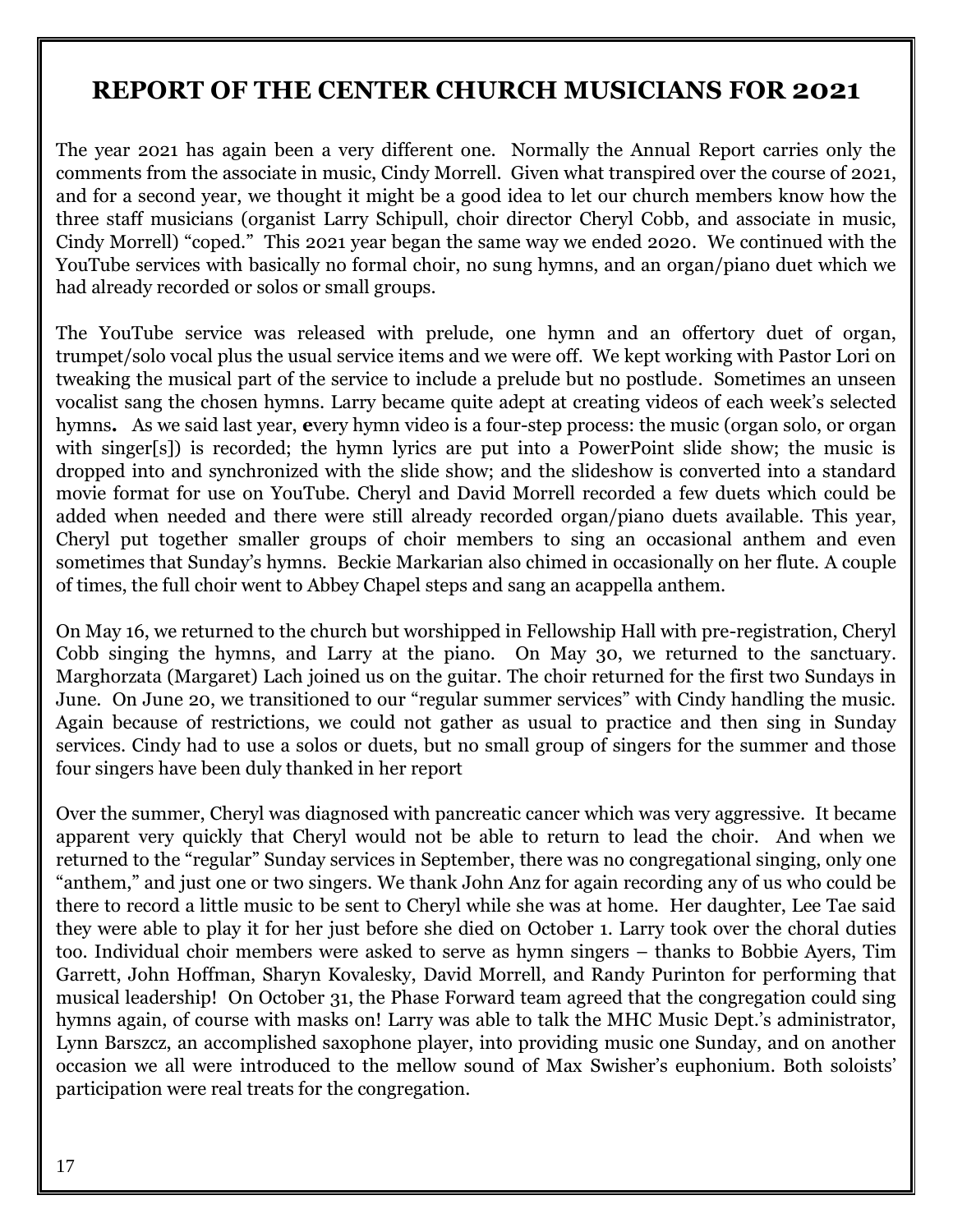Under Larry's leadership and with little rehearsal, the choir was able to sing two of the Advent Sundays as well as Christmas Eve. That first Sunday when the choir sang without Cheryl's physical presence was a hard one for us all. So the three staff musicians became two for the rest of 2021. We continued to work with Lori deciding on Sunday hymns and any time extra music which was needed, especially for Christmas Eve. The church lost two very committed musicians during 2021. Bob Russell, longtime bass member, died in July (he had many other church hats as well!) and then Cheryl. We continue to be thankful for the years they gave to Center Church's music program and we honor them. As of December 31, we did not have a replacement yet for Cheryl, but we continue to be blessed by the remaining staff musicians.

*Cheryl Cobb Cindy Morrell Larry Schipull* Choir Director 1/21-8/21 Associate in Music Organist, Choir Director 9/1-12/21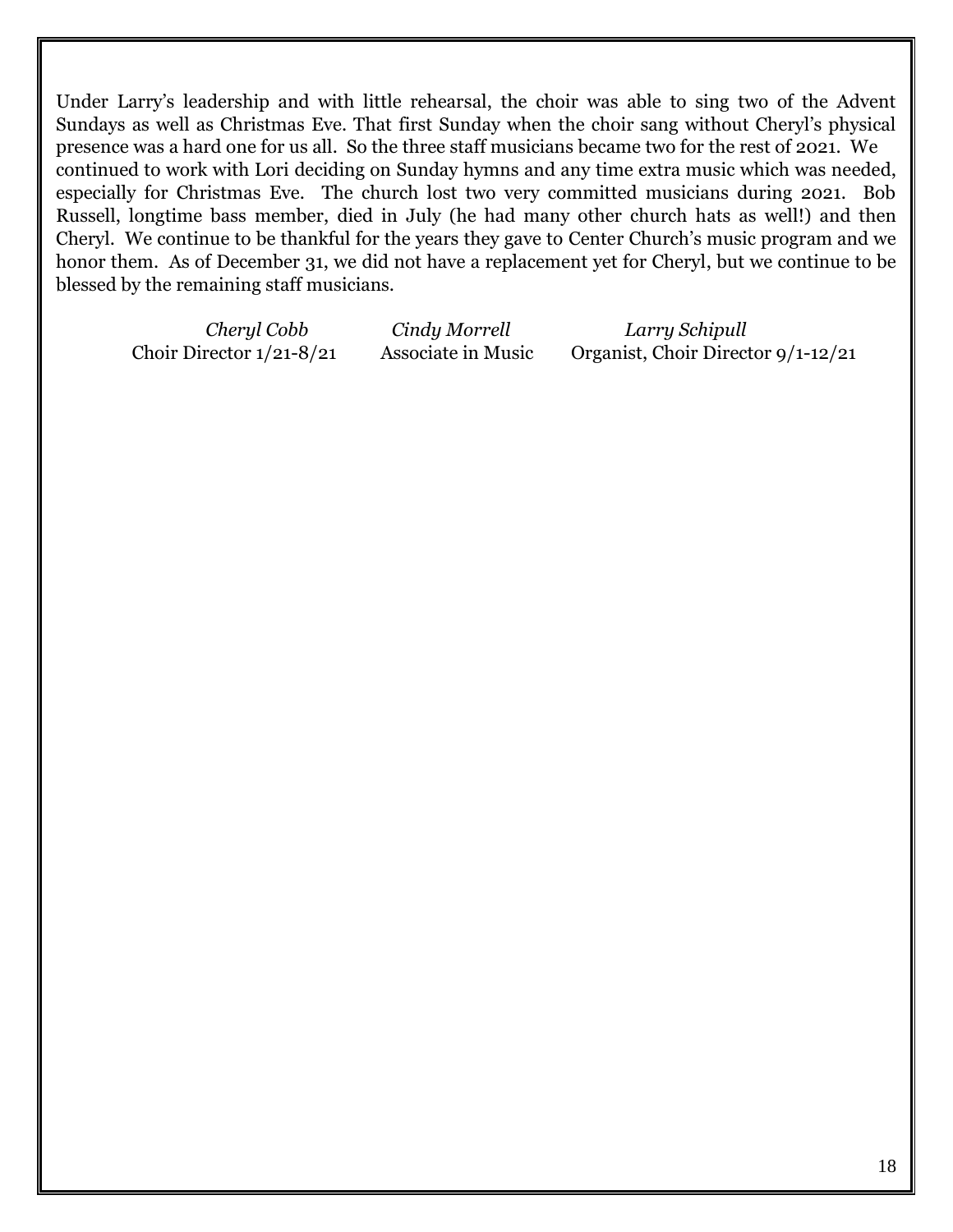### **REPORT OF THE ASSOCIATE IN MUSIC**

Last year, my report started like this. *The 2020 year has been, for the most part, a very abnormal one beginning in March when the COVID-19 pandemic became an issue for us all. So my report will be a bit more different than usual. I have been playing the organ at Center Church, since 1970, for the summer and also serving as the "resident" substitute covering Sundays during the year when first Barbara "Susie" Conant and now Larry Schipull had to be away. It seems like only yesterday that I began this "work."*

The year 2021 began as the year 2020 ended. We were still in the YouTube mode for services with everything recorded ahead of time and available for watching any time after Sunday morning. Larry and I continued to provide at least one organ/piano prelude duet through the end of May (six).

We began our regular summer services on June 20 in the sanctuary. This time, we were still under some COVID-19 restrictions, so that there were only one or two singers up in the choir loft with me each Sunday. It was a much smaller number of soloists than usual and I thank the following profusely for agreeing to sing. My sincere thanks to Sharyn Kovalesky, Gretchen LaBonte, Randy Purinton, and last, but never least, diva Cheryl Cobb, who all answered my plea for a "new" normal summer of singing. Randy and Gretchen stepped up and sang at least twice. Sharyn sang one Sunday. Cheryl sang on July 4 and I had hoped to have her sing on the final summer service on Labor Day, but that did not turn out to be possible. It continued to be different with masks in place and somewhat shorter services, including only two hymns and just one "choral" piece during the offertory. It was also different for me as well because, for the first time in any summer, I was not able to ask David to sing whenever I wanted/needed. His freak accident in mid-June left him with four broken ribs and eventually no spleen. That affected his ability to breathe deeply, which is definitely needed for singing well. Fortunately as fall moved along, he was able to begin singing again.

When the "regular" services returned after Labor Day, music was again limited to just soloists and hymn "leader" singers but no congregational singing. So there was no choir and no Cheryl either. She had been diagnosed with aggressive pancreatic cancer in late summer so could not have continued with the choir. Sadly, although Cheryl died on October 1, she was able to spend seven months with her new grandson Forest, daughter Lee Tae and son-in-law Tyler McGinnis. Larry and I continued to offer one piano/organ duet(s) in October, November and every Advent Sunday through the end of the year, for a total of ten additional ones. On October 21, we were all thrilled to be able to have the congregation singing hymns again, with masks on of course!

As always, I thank Larry for being a willing partner in our duets and playing either organ or piano, whichever I feel less comfortable with on a particular piece. And it is such a pleasure to be able to play our lovely sanctuary piano, thanks to Larry, which has such an amazingly rich tone!

I have also continued writing backgrounds on two, three or four hymns that we sang together or sang along with/or just listened to from the previous month for most of the monthly *CAC*s*.* This year, you have learned about some 28 hymns from our two hymnals (including many which I had talked about previously)! I do try to talk about both older and newer hymns. I actually began these articles back in November 2004 – whew, that seems like a very long time ago! In a non-musical category, I have continued to tell you a little about different members of the congregation in the *CAC,* although again given the continuing COVID issue, there were only two bios written -- on our new MHC students on the staff working with our children/youth.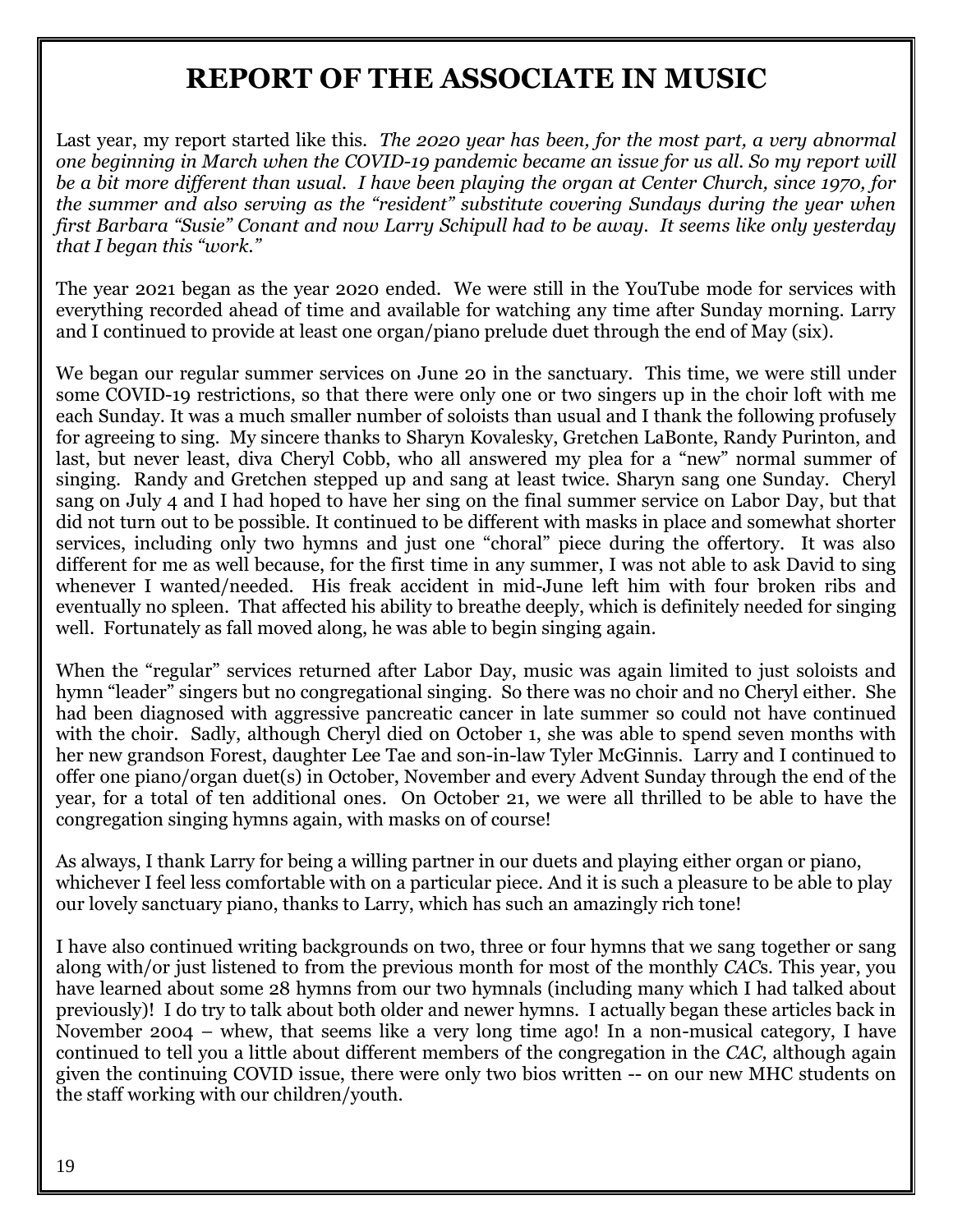I thank you all for the privilege of letting me take part in the very rich musical life of Center Church. Folks comment a lot about how blest we are. So, most especially in the year of COVID-19, music has had the ability to help us get through this very tough time. Please read the 2021 report of the staff musicians of the year which has still proved to be challenging for us all. The music program also has lost two musicians this year. Bob Russell was a dedicated member of the bass section who we lost in July. The choir, the other staff musicians, and the larger congregation lost our dedicated choral director and diva, Cheryl Cobb, in October. So as we enter a new calendar year, we urge you to let music into your life anytime and whenever you can. I know listening to music always helps, consoles and uplifts me. Music continues to bring me a lot of joy every day and I hope it does the same for you.

> *Cynthia J. Morrell* Associate in Music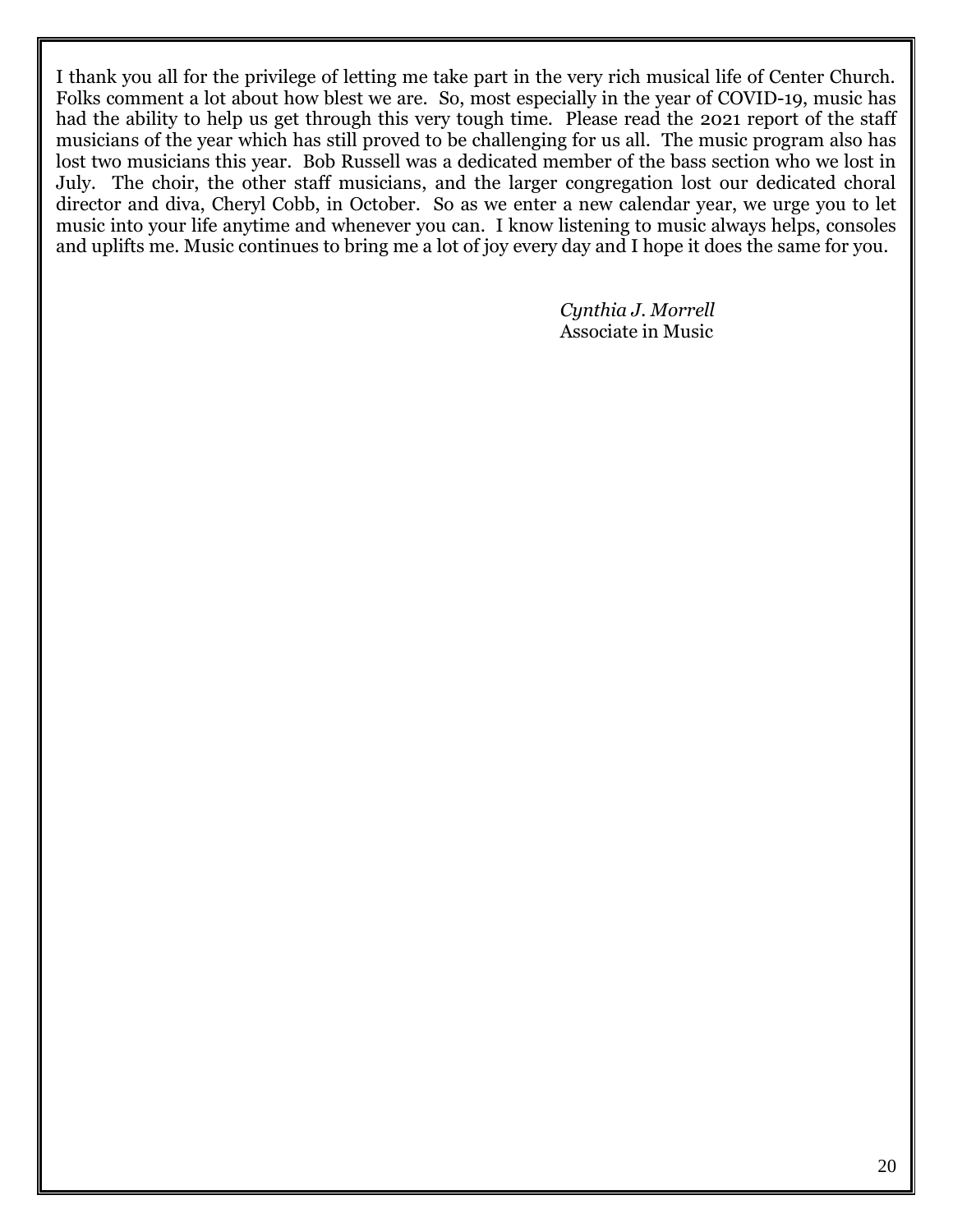### **REPORT OF THE ACTIVITIES TEAM**

Our annual report will be brief as this year of continued sheltering and lack of mobility, necessitated putting a hold on our Fall Fair and Holiday Bazaar. We hope these events were missed by church members, as well as the Activities Team, and you look forward to continuing the tradition. Especially as our earnings contribute to our church operating budget.

We created small gift bags for our Mount Holyoke College students associated with the church Sunday school for Valentine's Day: Easter baskets and Christmas Advent candle lights were distributed to our members unable to attend and connect to our church service.

We welcome new ideas and participation in the many related craft projects in our sights and will have news soon of the planned activities in 2022.

*Corinne Chartrand*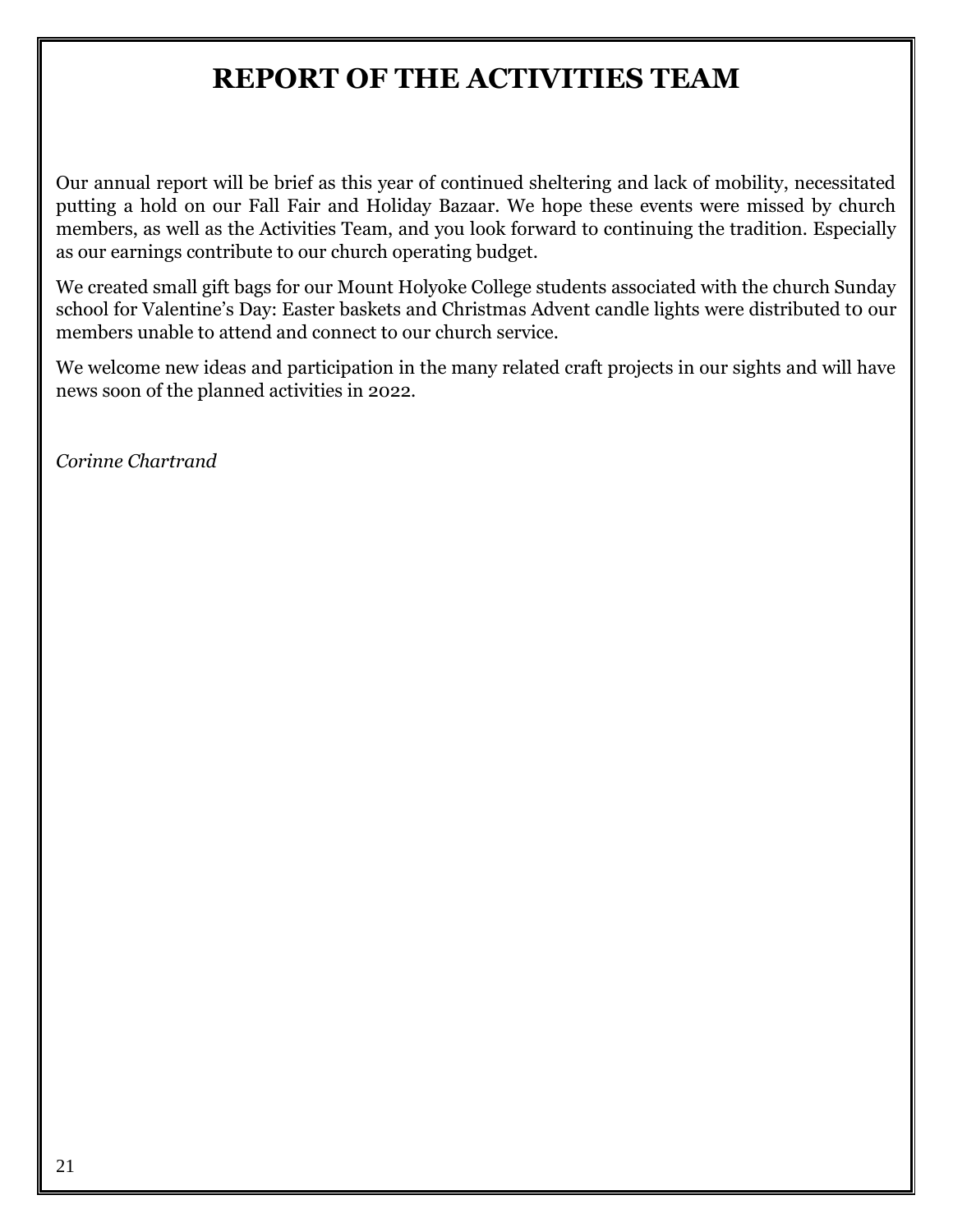### **Annual Report for the Faith Formation Team – 2021**

The Faith Formation Team provided ongoing support Youth and Promised Land programs in various ways throughout 2021. In addition, the team advocated for a name change from "Christian Education for Children and Youth" to "Faith Formation for Children and Youth." The name change reflects the ongoing nature of Faith Formation as a journey encompassing lessons, reflection, discussion, and actions based on the teachings of Jesus. The name change was discussed, voted on and passed at the Annual Meeting in March.

During the winter and spring, the Team supported ideas for curriculum and planning for youth and Sunday school. Both groups continued to meet virtually until May and June, when limited in-person gatherings finally became available.

In the spring there was discussion about a new curriculum for the Promised Land. A few different programs were considered, and "Growing in God's Love Story Bible and Curriculum" was chosen. Story Bibles and several units of the curriculum were ordered over the summer, and the program was successfully implemented in the fall.

Also in the spring, The Faith Formation Team ordered and presented more than 10 Yankee Candle gifts to high school seniors, college and master's degree graduates. The candles were presented as a symbol of their church family's ongoing love and support, and the light that shined through them in the life of the church and wider community.

Some staff changes and adjustments occurred during the summer, and in the fall, we finally welcomed children and youth back into the building! Emily Carle, continues to lead the Youth virtually from her seminary program in Louisville, KY. She partners with Mount Holyoke College student Kayla Scott-McDowell, who leads the hybrid classes from the church. They are an exceptional team with many gifts and a range of experiences that serve to enrich the youth in their faith journeys. Martha Guild continues to offer a progressive, enriching experience to school-age children. She is supported by coteacher Maddie Drake, and assistant Chelsea Korzeniowski.

The Faith Formation Team helped with physical changes to the classroom spaces on the third floor. The Youth Rooms moved upstairs enabling the Tree of Life Learning Center to open on the secondfloor in July. All Faith Formation programs currently meet in the beloved Promised Land on the third floor. Many preparations were made to classroom spaces and materials to keep everyone safe from COVID. Kayla, youth families, and other volunteers worked exceptionally hard to arrange furniture and decorate the new youth rooms into warm, welcoming spaces.

A "Popsicle Party" was offered on the side lawn to children, youth and their families after classes resumed in the fall. The Faith Formation Team offered ongoing guidance and support as groups continued to meet in a hybrid format.

Near the end of the year, a new computer was purchased for the youth room, and improved internet access enabled all classes to meet in person and virtually on Sunday mornings.

Faithfully Submitted, *Kate Hoffman* Chairperson, Faith Formation Team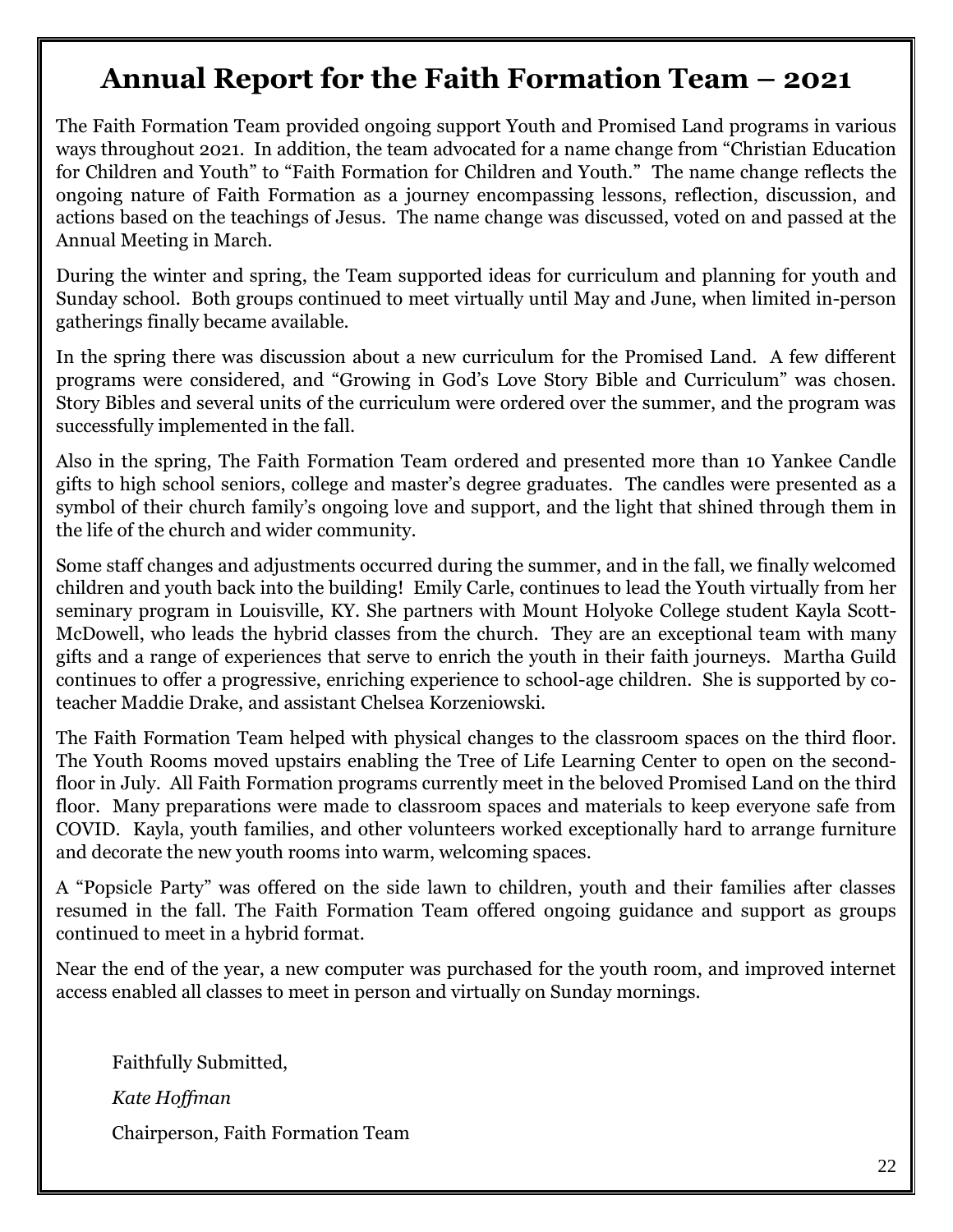### **REPORTS OF THE HUMAN RESOURCES TEAM AND PASTOR-CONGREGATION RELATIONS TEAM**

These two teams have different responsibilities but related functions.

HR supports our Pastor in her responsibilities managing the staff. With the Pastor, we review job descriptions and responsibilities and policies affecting employees. Together, we make recommendations to Trustees on adjustments in hours and compensation adjustment and interview and hire staff as needed. This year two Mount Holyoke students were hired, Maddie Drake as assistant teacher in the Promised Land and Kayla Scott-McDowell as Co-Youth Director. This is the second year that effects of COVID have challenged our staff, making us especially aware of the outstanding work and deep commitment in the face of unexpected challenges each one has brought. And this year brought an especially devastating loss as our beloved Choir Director Cheryl Cobb suffered through illness and death. We are especially grateful to our musician, Larry Schipull for stepping in to assist and support our choir members.

The PCR Team exists to further the covenant relationship. We support our Pastor Lori Souder in her professional and personal development and, with her, identify ways to facilitate that positive relationship. As has been true for the staff, the year 2021 brought new challenges and required new approaches to sustaining our worship and our community. Our Pastor has met each one with grace and humor. We are blessed to have an exceptional spiritual leader. Our Pastor deserves our full support and commitment to her spiritual, professional, and personal growth

Submitted for the team,

*Anita Sarro*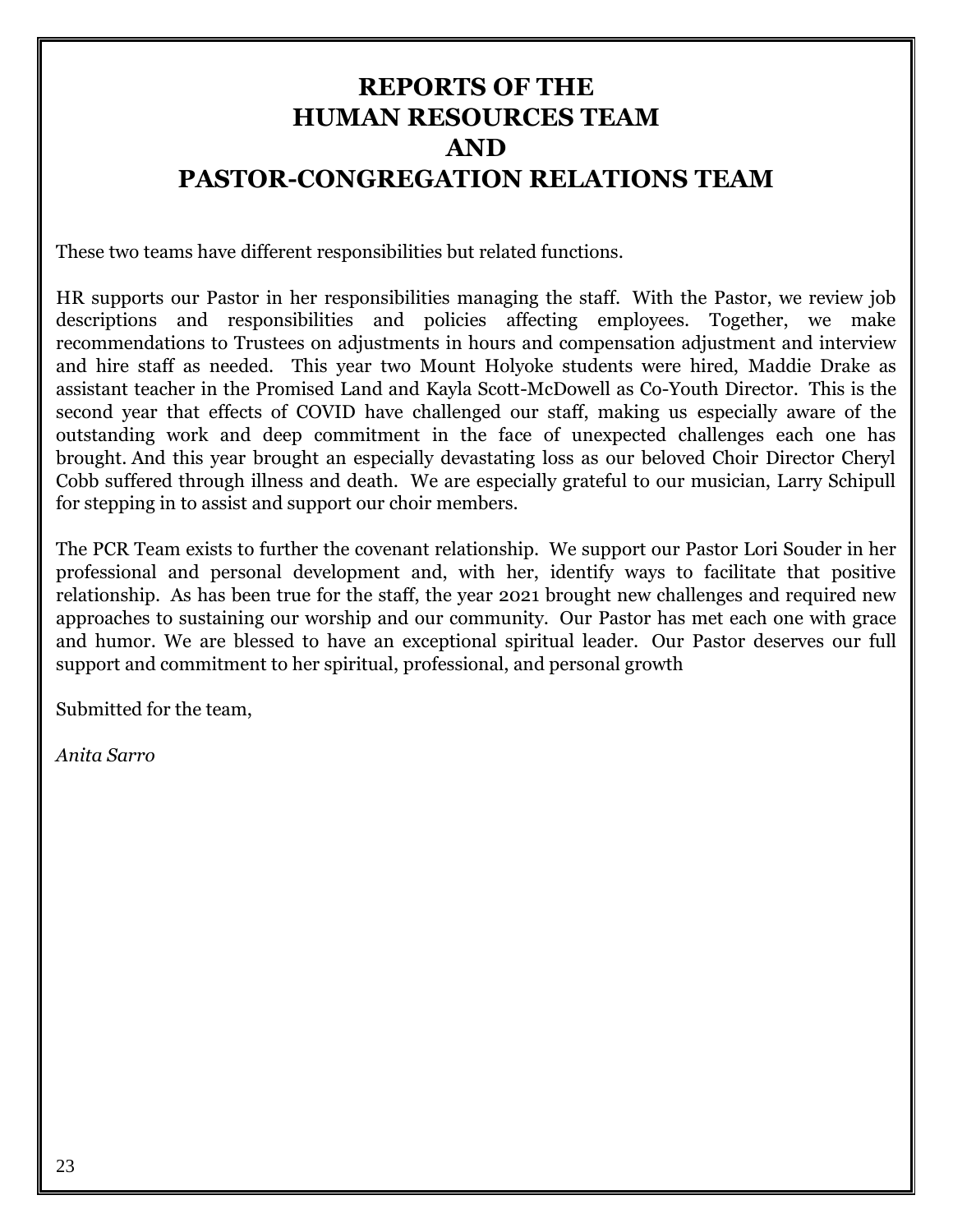### **REPORT OF THE MEMBERSHIP TEAM**

The Membership team works closely with the pastor and clerk exercising its responsibility for church membership, including the existing membership and the development and assimilation of new members.

Due to the COVID-19 pandemic, in-person Sunday morning services were not scheduled until mid-May. Since that time, worship has been hybrid. Thus, the pandemic has limited actual in-person participation, which in turn tends to be linked to member involvement in the church. Therefore, the Membership Team did not send out letters in the fall to members who have been missed during worship and/or have not made a financial contribution to the church.

In an effort to encourage contact with members, the pastor provided names of persons who might enjoy and benefit from intentional phone calls of friendship and concern. This outreach was initiated and continues at this time. It has been found to be both enjoyable and beneficial to both parties.

We have made an effort to reach out with care and concern to members who have not been able to attend church activities or worship. The team recognizes and thanks the Activities Team, who have been providing small tokens of remembrance to these members.

The "All About Us" pamphlets that are placed in each pew rack was updated to reflect any team changes in purpose or outreach.

Pastor Lori forwarded to the team names of possible new members. A special effort was then extended to each in an effort to make a positive connection. This year a Zoom "Getting to Know Us" meeting was held in March. As a result, five new members joined Center Church during a YouTube Sunday morning service.

It is hoped that in 2022 more direct contact can be made with both members and visitors as we strengthen our congregation ties.

Barbara (Bobbie) Ayers, Chair David Morrell, Clerk Robert (Bob) Robertson Nancy Towne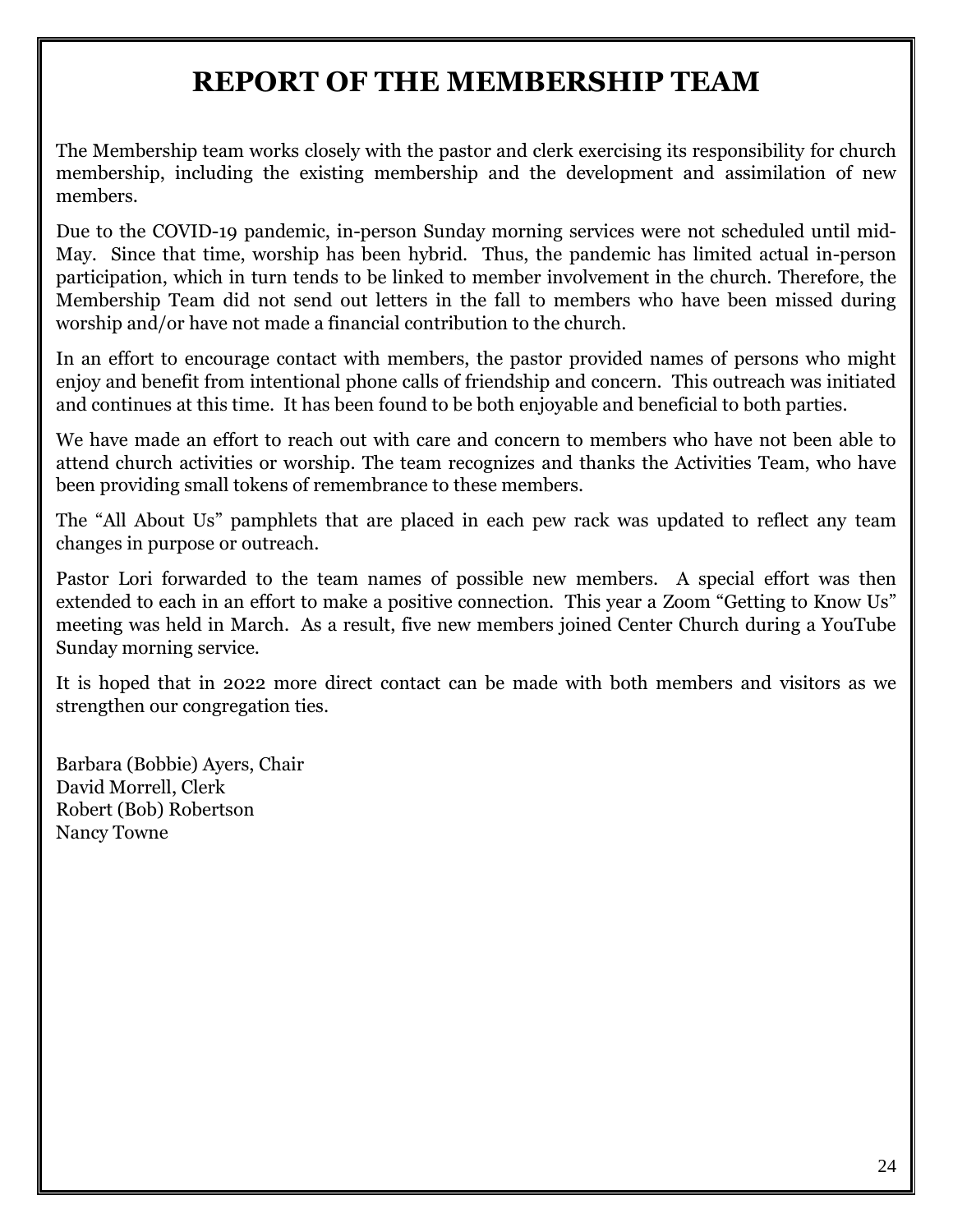### **REPORT OF THE OUTREACH TEAM**

The Outreach Team is responsible for programs that promote human welfare and justice, seek peace, and build community. It exercises this responsibility through research, education and activities that engage the church with its neighbors in surrounding communities and around the world. It raises money and allocates budgeted funds for mission disbursement. It administers the Peterson Fund awards, which are given for educational purposes.

Our team affirmed its focus on "My Front Yard" issues with particular attention to:

- 1. Racial Justice
- 2. Addressing homelessness and hunger in our region
- 3. Connecting with other faith-based organizations
- 4. Working with New Americans and other immigration concerns

We continued to respond to the effects of the pandemic, and to the realities of racially based injustice. In addition to socially distanced and masked weekly vigils, we invited the conference minister for racial justice, Donique McIntosh, to preach and share conversation via Zoom. We also participated in conversation and events with the Interfaith Opportunities Network (ION), a group of area lay faith leaders who work to constructively address local issues that can be affected by cooperative action. We published periodic information about legislation related to injustices and how to contact representatives for comment. Center Church joined other churches in ringing bells across the state to celebrate the newly recognized Juneteenth holiday commemorating the emancipation of slaves in the US. We were invited along with all of South Hadley to attend a local police department forum moderated by our pastor, as we work to preserve and enhance responsive law enforcement here.

During the year, we continued to support our regular mission partners with donations as seen in the accompanying spread sheet. In addition, in kind donations brought staple food goods to Neighbors Helping Neighbors, bathroom supply kits lovingly packed by Promised Land children to new Afghani refugees, warm winter outerwear to three different organizations for distribution and Christmas gifts to children of 7 area families. Volunteers from our congregation also joined others to help prepare, pack and deliver meals to home-bound seniors through Food for Friends and to participants in the Cathedral in the Night Street ministry in Northampton. The team again has assumed organizing leadership for 3 meals for Cathedral in the Night in September, October and November of 2022. Our hopes for a Full Circle Garden work day to benefit the food bank were doused by COVID realities, but may reemerge next year.

Beyond our front yard, our World-Wide Support included Heifer International, along with the five major UCC offerings for service and relief: Our Church's Wider Mission (OCWM), including disaster relief efforts, One Great Hour of Sharing (OGHS), Neighbors in Need (NIN), Strengthen the Church and the Christmas Fund.

We continue to attend to our adopted guidelines for our giving decisions as a team. While not rigid parameters, we aim toward a version of conference suggested allocations, targeting 10% of the church income for giving. Of that 10%, 50% is for wider church support, 15% for national and international support, and 35% for local causes. Using \$230,000 as a rough estimate of our church income, we don't quite meet that goal. However, using our total current figure for *all church giving (not solely Outreach budget)* of \$19,953 this breaks down to about 45% wider church, 13% national/international and 42% local, where again this year the need has been great. We also continue to follow procedures for vetting any new organization.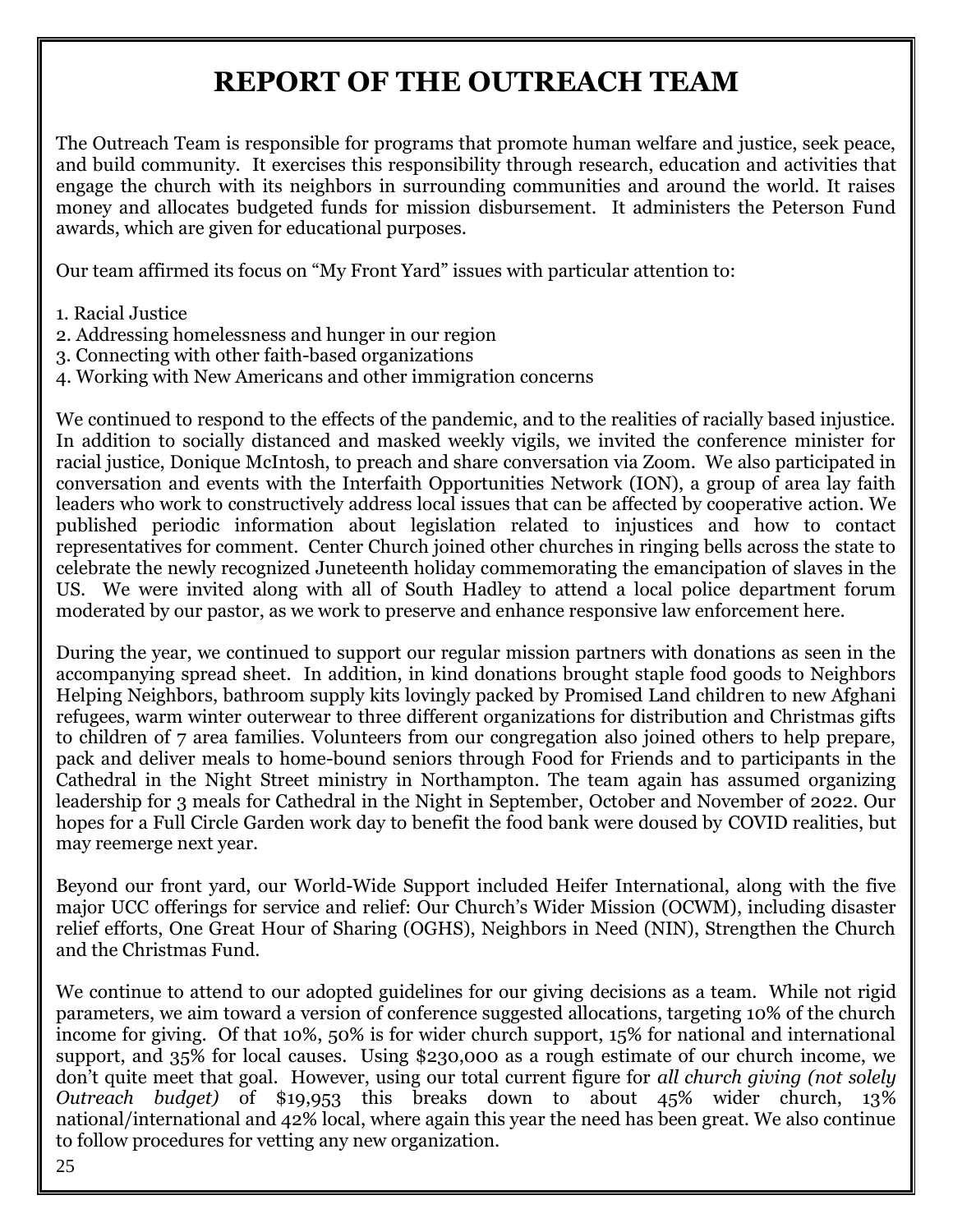| Wider Church-goal \$11,500 Actual \$,9000               |                                           |                            |           |
|---------------------------------------------------------|-------------------------------------------|----------------------------|-----------|
| <b>Contribution Recipients</b>                          | Outreach Budget and Mission Funds         | Collections                | Total     |
| Wider Church (Nat'l + Regional) Proportional<br>Giving* |                                           |                            | 9,000.00  |
| National/International goal \$3,450 Actual \$2,670      |                                           |                            |           |
| Strengthen the Church                                   | 250.00                                    |                            | 250.00    |
| One Great Hour of Sharing                               |                                           | 895.00                     | 895.00    |
| <b>OGHS Disaster Relief</b>                             |                                           | 50.00                      | 50.00     |
| Christmas Fund                                          |                                           | 630.00                     | 630.00    |
| Neighbors in Need                                       | 250.00                                    |                            | 250.00    |
| Heifer International                                    |                                           | 595.00                     | 595.00    |
| Local goal \$8,050 Actual \$8,283                       |                                           |                            |           |
| Neighbors Helping Neighbors (NHN)*                      | 500.00                                    | 300.00                     | 800.00    |
| Girls Inc                                               | 500.00                                    |                            | 500.00    |
| <b>JFS</b>                                              | 200.00                                    | 350.00                     | 550.00    |
| Cathedral in the Night*                                 | (in kind food purchase) $212.85 + 500.00$ | 600.00                     | 1,313.00  |
| Food for Friends                                        | 500.00                                    |                            | 500.00    |
| <b>LGBTQ Asylum Task Force</b>                          | 250.00                                    |                            | 250.00    |
| Pioneer Valley Habitat for Humanity*                    | 500.00                                    | 600.00                     | 1,100.00  |
| Western MA Food Bank                                    |                                           | 570.00                     | 570.00    |
| Healing Racism Institute of Pioneer Valley*             |                                           | 600.00                     | 600.00    |
| <b>SNEUCC Racial Justice Ministries</b>                 | 100.00                                    |                            | 100.00    |
| Peterson Fund *                                         |                                           |                            | 2,000.00  |
| * Center Church \$ beyond Outreach                      |                                           |                            |           |
|                                                         |                                           | <b>Total church giving</b> | 19,953.00 |
|                                                         |                                           |                            |           |

## **Contributions in 2021 were as follows**:

Heartfelt thanks to every member of the team, who have put effort, enthusiasm and heart into our work: Betsy Belden, Emily Carle, Elizabeth Griffin, John Hoffman, Bob Judge and Art Proctor. It is our hope that the work of this team helps and inspires others to carry Jesus' message of love and peace into the world.

*Betty Innocent and Karen Hyvonen* Outreach Team Co-chairs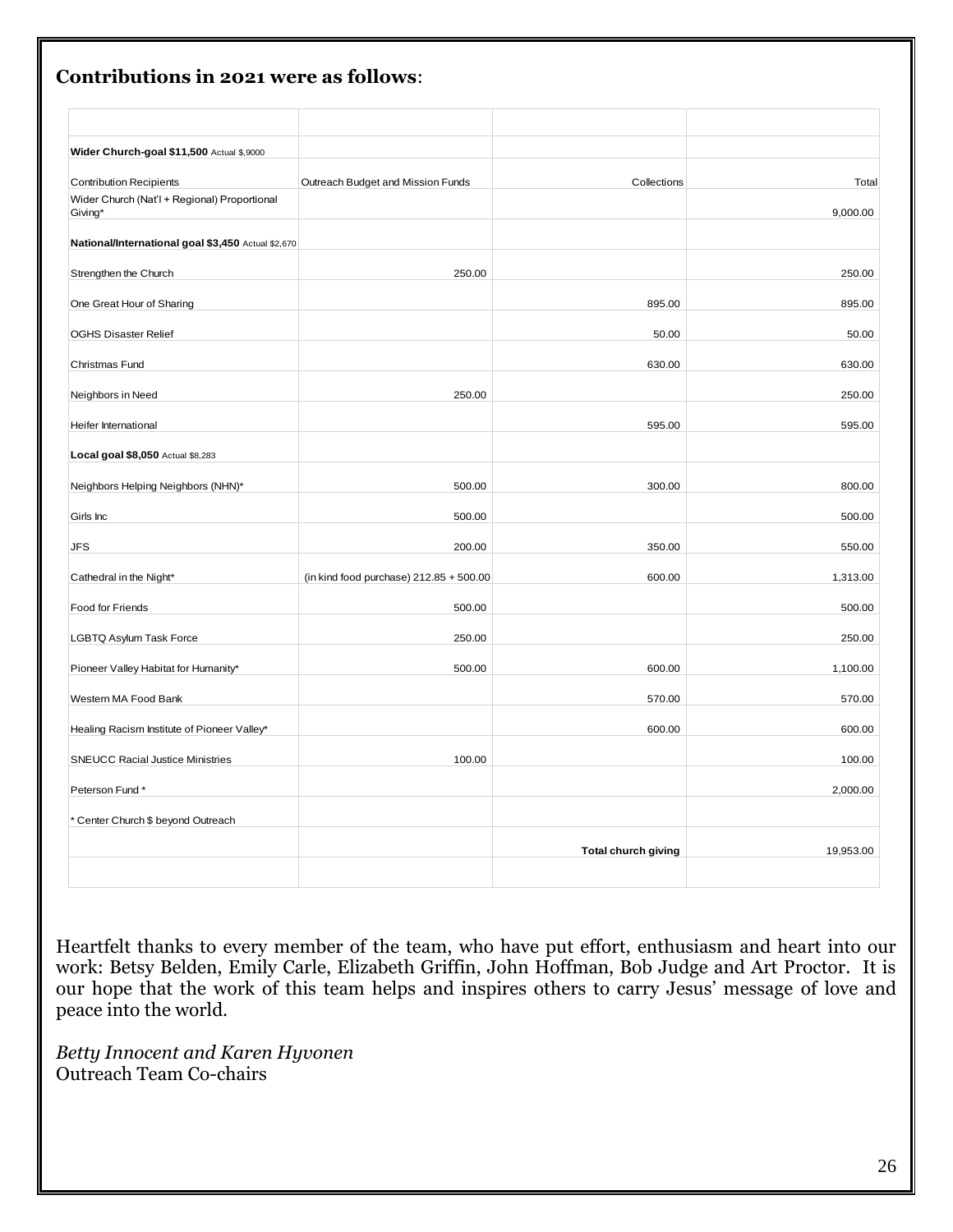### **REPORT OF THE STEWARDSHIP TEAM**

Stewardship Annual Fundraising Campaign:

The theme for the 2021 Center Church stewardship campaign is "Rooted in Love".

"They are like trees planted by streams of water, which yield their fruit in its season." -Psalm 1:3a.

We used the theme and accompanying materials from the United Church of Christ.

We got the word out through traditional mailing, in-worship announcements (in-person & via Facebook live), email, bulletin & newsletter articles, an online pledge portal.

This report is based on pledge data from early January 2022:

Pledged dollars: \$141,337 Pledge Units: 83 (15 fewer pledge units than 2020) Average Pledge: \$1,702 Pledge increases: 29 Pledge decreases: 14 New pledge units: 4 (\$7,340)

The team expresses gratitude to our Church Administrator, Thia Jubinville, for processing our pledges.

Your financial pledges sustain the ministry of Center Church. **THANK YOU for your generosity!** 

Speaking of "thank you", the Stewardship Team designed a "thank you" postcard, which will be mailed to pledge units in early 2022.

There is still time to make a new pledge or increase your existing pledge. Contact Thia in the Center Church office for more information.

Website:

The Stewardship Team has made some subtle adjustments to the Center Church website. More extensive design changes are coming in 2022.

Worship Video:

The Stewardship Team has undertaken the task of live video streaming Sunday worship on the Center Church Facebook page. Special thanks to John Anz for his camerawork!

Submitted for the team: *Brian Lapis*

Stewardship Team: John Anz Gretchen LaBonte Brian Lapis Jane Markarian Lori Souder (ex-officio)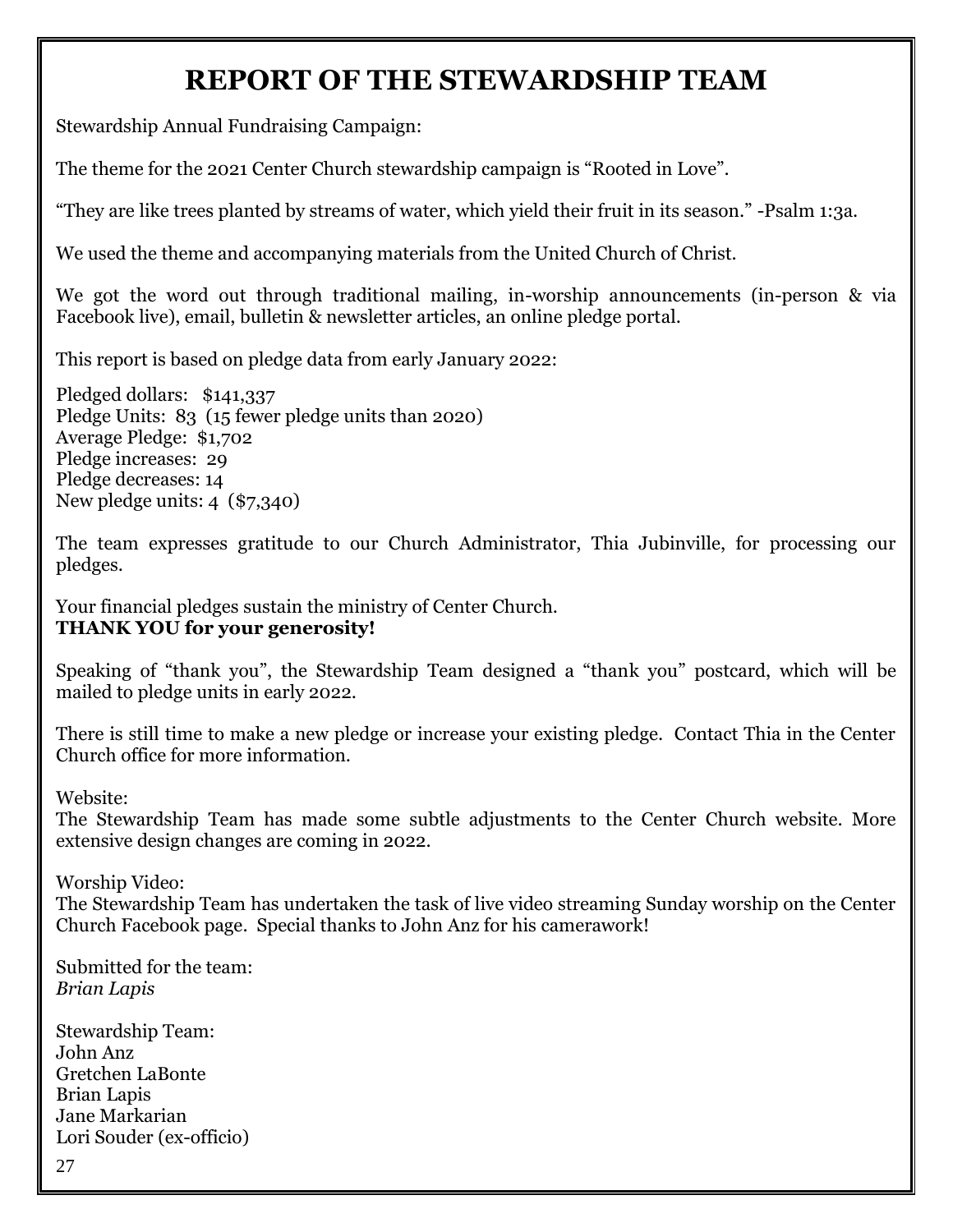### **FINANCIAL REVIEWER'S LETTER**

23 January 2022

I have reviewed and audited the calendar 2020 office operational financial records of First Congregational Church and applying generally accepted accounting methods and principals, have found the records to be acceptable and without fault.

Jeanne E. Hough

Church Auditor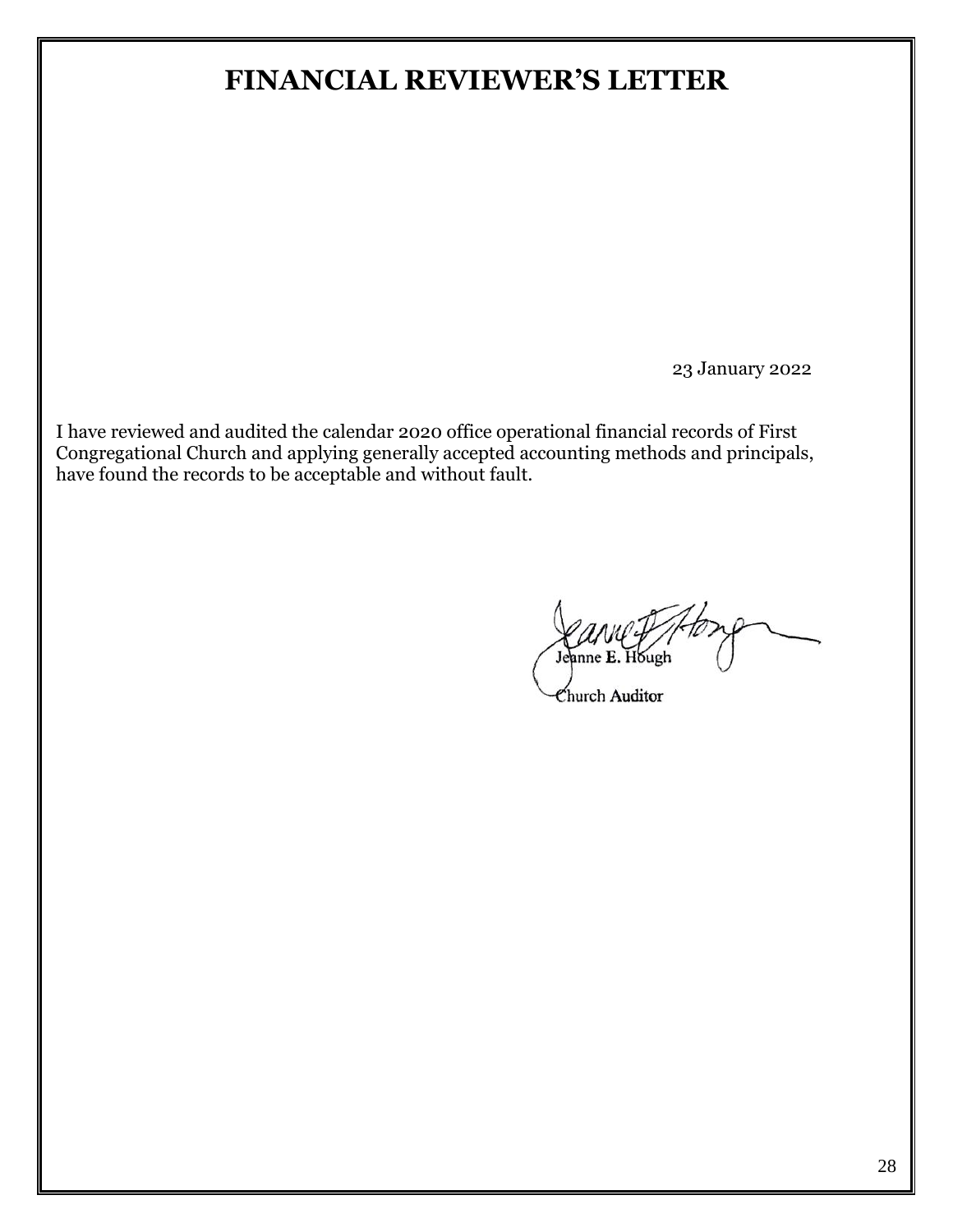## **FINANCIAL REPORTS**

The Treasurers Report for 2021 follows the format appropriate for financial statements for notfor-profit organizations. The terms used are reflective of language used to report for said agencies. Center Church operates with a "fund based" accounting system working with three classes of funds:

#### **Unrestricted Funds: Budget Funds**

#### **Temporarily Restricted Funds: Special Purpose Funds**

#### **Permanently Restricted Funds: Endowments**

The activities of each fund are detailed in the following reports:

### **THE STATEMENT OF FINANCIAL POSITION** (page 31)

An overall summary of the Assets and Liabilities of the Church. Ending balances of the Bank Accounts and Endowment Accounts are listed.

### **THE FUND BALANCE REPORT** (page 32)

A summary of the ending balances of the individual *funds* of the Church with a comparison to the previous year.

|             | for a total of | \$ |
|-------------|----------------|----|
|             | a balance of   |    |
|             | a balance of   |    |
| Close 2021: | a balance of   | \$ |

0.00 for Unrestricted Funds (Budget) 279,763.71 for Temporarily Restricted Funds 1,143,185.65 for Permanently Restricted Funds **for a total of** \$1,422,949.36

#### **THE STATEMENT OF ACTIVITIES** (page 33)

Summarizes the Changes in Net Assets of the three funds of the church.

For 2021, the bottom line was an **increase in net assets of \$24,099** (a net decrease of \$17,785.12 to the Temporarily Restricted Funds; and a net increase of \$41,883.58 in the Permanently Restricted Funds.)

#### **THE STATEMENT OF ACTIVITIES VS. BUDGET - UNRESTRICTED FUNDS** (page 34-35)

A comparison of actual income/expense and budgeted allocations for each of the operating account lines.

For 2021 we **budgeted for a deficit of \$9,681.00**. The year **closed with a deficit of \$6,862.94**.

|                        | Actual                           | <u>Budget</u>                |
|------------------------|----------------------------------|------------------------------|
| Income                 | \$<br>248,853.60                 | \$252,150.00                 |
| <b>Expenses</b><br>NET | (255,716.54)<br>$(6,862.94)^{*}$ | \$ (261,831.00)<br>9,681.00) |
|                        |                                  |                              |

*\*The deficit was cleared with funds transferred from the* Temporarily Restricted: Operating Fund Reserve Fund*, before the 2021 books were closed.*

#### **Income information of note:**

**Pledges:** Pledge fulfillment was very good. Trustees had budgeted for \$172,000 (\$166,402 was actually pledged) and \$167,164.27.00 was collected.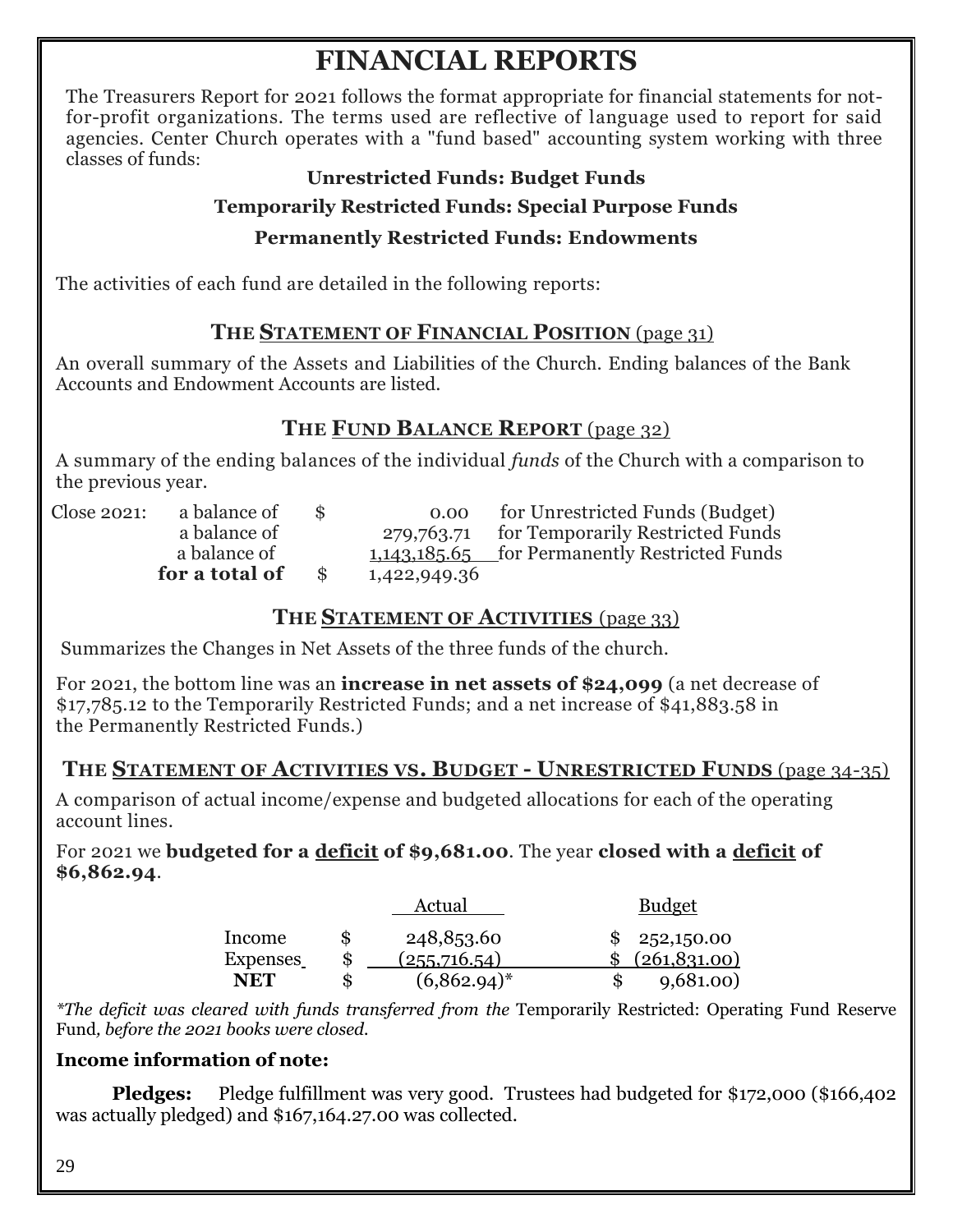**Plate:** Plate was recorded at \$7,784.96. Again this year, we were unable to gather for worship services in the Church building until Mid-May due to the COVID pandemic. In-person worship attendance was also low due to the continuing spread of COVID variants.

**Misc. Income:** We realized \$10,438.00 in donations through generous gifts from members and friends, credited to the Misc. Inc. line**.** The Activities Team was unable to hold any fundraising events again this year, due to the COVID pandemic, but the Stewardship Jazz Concert fundraiser contributed \$938.10 to this line.

**User Donations**: The Tree of Life Learning Center opened in June, thus increasing this line item. Our other tenant, and the AA group, were also able to return to meeting in the building in the fall.

#### THE **SCHEDULE OF CHANGES IN TEMPORARILY RESTRICTED FUNDS** (page 36-37)

Delineates the Income, expense and transfers of the Temporarily Restricted Funds of the church

**Item of note:** The Board of Trustees consolidated the Bequest lines into one fund called The Angel Fund. This helps bookkeeping to be clearer and easier to manage. The Outreach Team also consolidated funds by moving the Hoffman Community Outreach Fund into the Mission Fund.

The Outreach Team continued to support the MACUCC collections for Neighbors in Need and Strengthen The Church with budget funds, keeping us a 5 for 5 Church (OCWM, OGHS, NIN, STC and the Christmas Fund) while reducing the number of requests to the congregation. (See spreadsheet in Outreach Report for breakdown of Mission Giving.)

#### THE **SCHEDULE OF CHANGES IN PERMANENTLY RESTRICTED FUNDS** (page 38)

Delineates the transfers in and out of the Endowment Funds and shows the market value changes.

This year the <u>net</u> increase in the Endowment Fund was \$41,883.58 (\$101,549.92 gross CFP). The Trustees designated \$44,650 of earnings for the Operating Budget, and \$1,300 for the Peterson Scholarship fund. Yearly management fees totaled \$13,716.34.

Also included is a report of Non-budget Spending (expenses paid from Bequest/Benefaction funds as determined by the Board of Trustees (p. 39).

Respectfully submitted, *Cynthia H. Jubinville* Church Admin.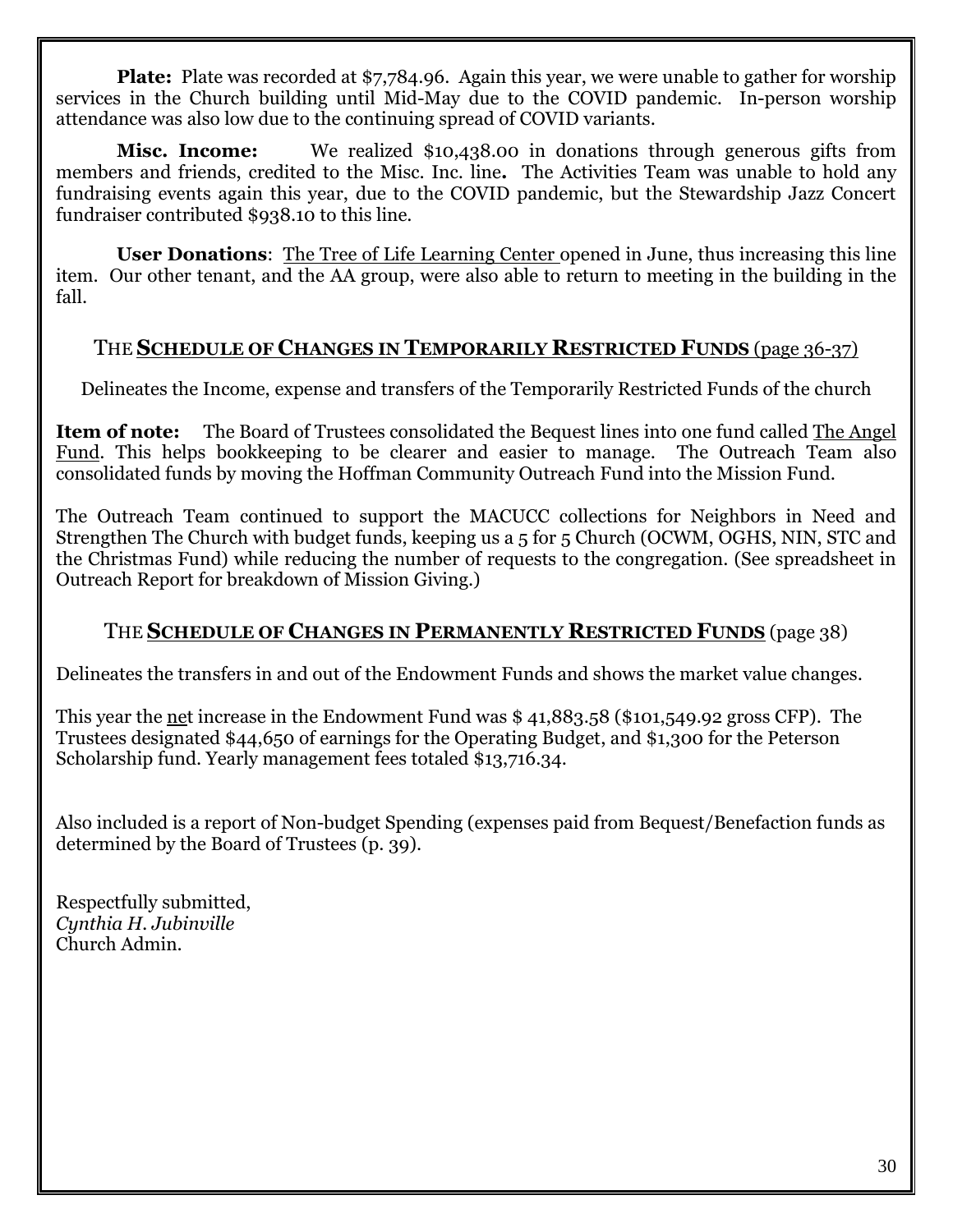## **Statement of Financial Position**

December 31, 2021

| <b>ASSETS</b>                     | 2020         | 2021         |
|-----------------------------------|--------------|--------------|
| <b>Current Assets</b>             |              |              |
| Checking/Savings                  |              |              |
| Peoples Checking Account          | 41,083.12    | 24,695.00    |
| Food For Friends Checking Account | 2,689.94     | 3,119.63     |
| Peoples Money Market              | 1,826.69     |              |
| <b>Total Checking/Savings</b>     | 45,599.75    | 27,814.63    |
| <b>Total Current Assets</b>       | 45,599.75    | 27,814.63    |
| Other Assets                      |              |              |
| Wells Fargo                       | 1,353,251.15 | 1,395,134.73 |
| <b>Total Other Assets</b>         | 1,353,251.15 | 1,395,134.73 |
| <b>TOTAL ASSETS</b>               | 1,398,850.90 | 1,422,949.36 |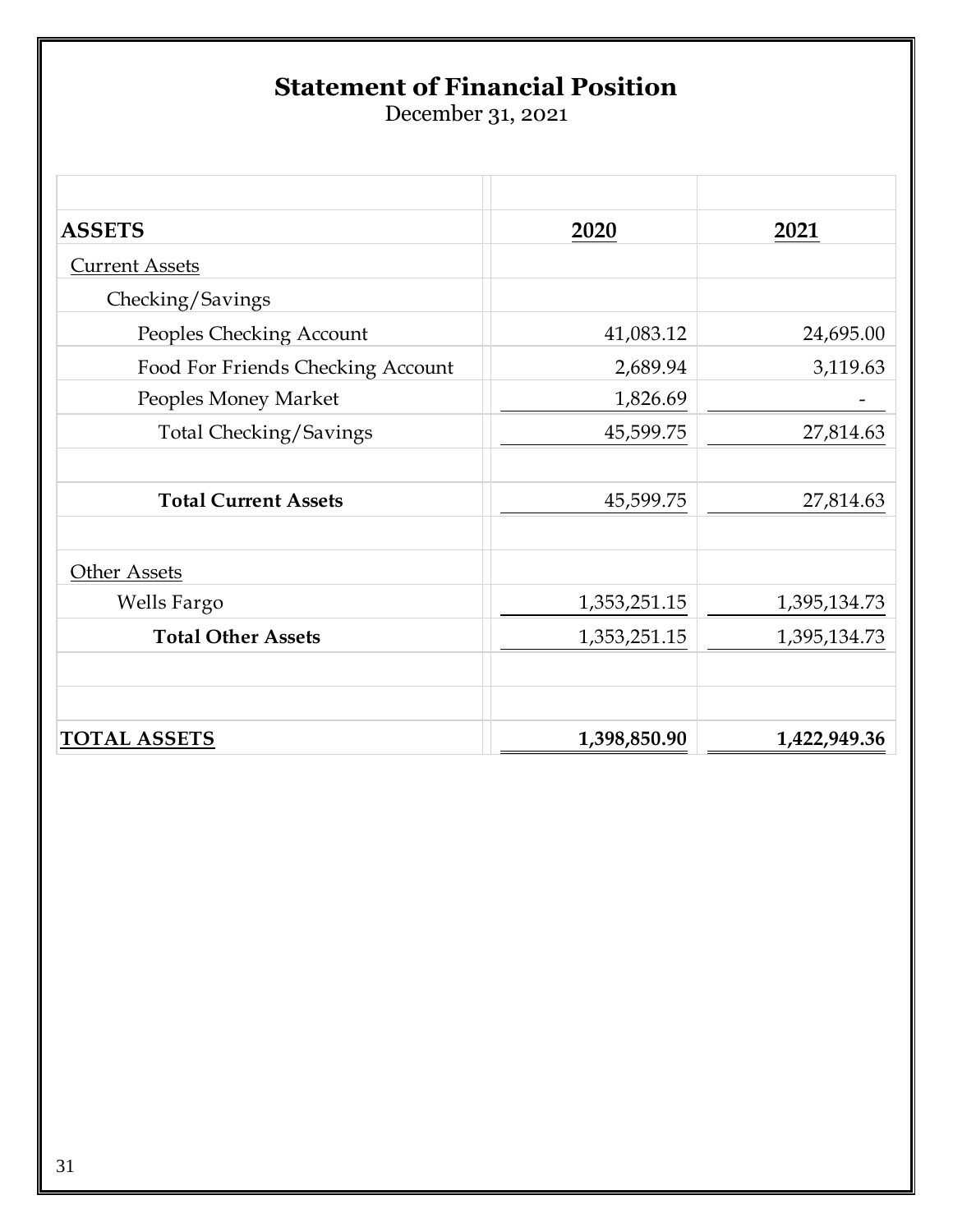### **Fund Balance Report**

December 31, 2021

|                                     | Decmeber 31, 2020        | Decmeber 31, 2021 |
|-------------------------------------|--------------------------|-------------------|
| <b>Temporarily Restricted</b>       |                          |                   |
| Activities Comm.                    |                          |                   |
| Reception                           | 1,414.80                 | 1,399.61          |
| Activities Comm. - Other            | 2,523.39                 | 2,086.96          |
| Altar Fund                          | 812.80                   | 784.39            |
| Benefactions                        | 41,655.00                | 45,655.00         |
| <b>Bequests</b>                     | 170,913.69               | 166,513.38        |
| <b>Building Preservation Fund</b>   | 1,141.81                 | 1,141.81          |
| Deacons Fund                        | 1,170.31                 | 1,210.31          |
| Denton Chapel Fund                  | 1,796.29                 | 1,796.29          |
| Event Inc./Exp.                     |                          | 250.00            |
| Concerts                            | 2,906.00                 | 2,906.00          |
| Fair                                | 240.75                   | 240.75            |
| Fellowship Hall Store               | 44.50                    | 44.50             |
| Holiday Bazaar                      | 61.00                    | 61.00             |
| Flower Fund                         | 1,490.08                 | 1,476.63          |
| Memorial Fund                       | 1,759.26                 | 429.26            |
| Mission Fund                        | 380.00                   | 7,093.64          |
| Christmas Eve                       | 475.00                   | 890.00            |
| Christmas Fund                      | 410.00                   | 630.00            |
| Equal Exchange                      | 297.50                   | 284.99            |
| Food for Friends                    | 2,714.94                 | 3,197.59          |
| Center Church                       | 156.47                   | 156.47            |
| Heifer                              | 45.00                    | 150.00            |
| John E. Hoffman Community Outreach  | 4,876.49                 |                   |
| <b>OGHS</b>                         |                          |                   |
| Other directed gifts                | 610.00                   | 125.00            |
| Music Memorial Fund                 | 1,634.79                 | 2,084.79          |
| Next Year                           |                          |                   |
| <b>Building Upkeep</b>              | $\overline{\phantom{a}}$ | (395.50)          |
| Insurance prepay                    | (2,904.75)               | (792.75)          |
| Misc Income                         | 459.62                   | (80.03)           |
| Payroll                             |                          | 3,000.00          |
| Pledges                             | 26,313.05                | 9,310.50          |
| User                                |                          | 2,000.00          |
| Worker's Comp                       |                          | 173.00            |
| Operating Reserve Fund              | 13,788.45                | 3,925.51          |
| Peterson Fund                       | 280.00                   | 268.01            |
| Promised Land Fund                  | 1,641.02                 | 1,641.02          |
| Sabbatical Reserve                  | 6,800.00                 | 6,800.00          |
| Sr. Minister Study Fund             | 8,372.63                 | 9,972.63          |
| Unknown                             | $\overline{\phantom{a}}$ | 200.00            |
| Window Restoration                  | 1,967.41                 | 1,967.41          |
| Women's Club                        | 124.52                   | 38.52             |
| Youth Program                       | 1,177.01                 | 1,127.02          |
| <b>Total TRest</b>                  | 297,548.83               | 279,763.71        |
| <b>Total Permanently Restricted</b> | 1,101,302.07             | 1,143,185.65      |
|                                     |                          |                   |
| Unrestricted                        | 1,398,850.90             |                   |
| <b>TOTAL</b>                        |                          | 1,422,949.36      |

32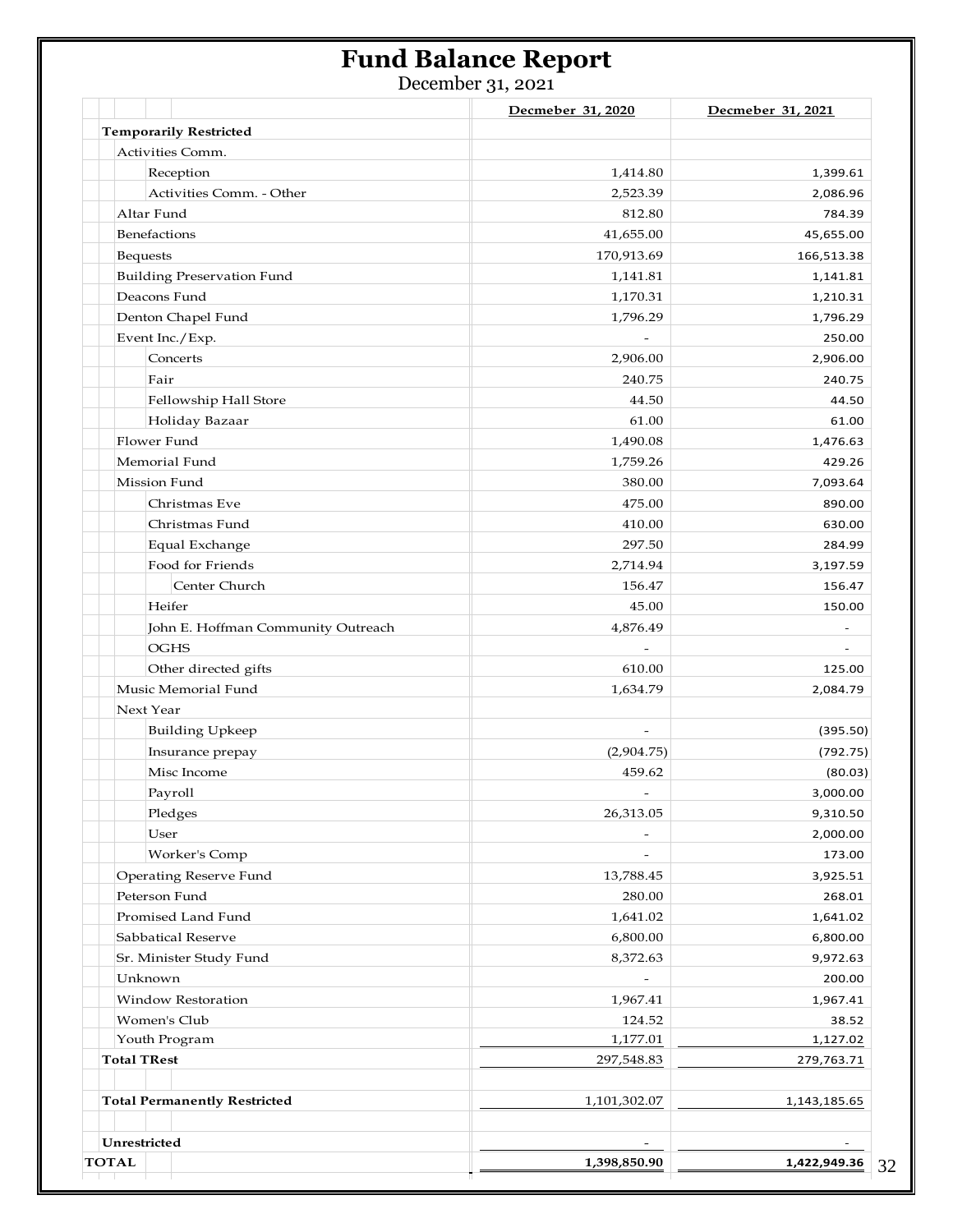## **Statement of Activities**

December 31, 2021

| <b>Changes in Unrestricted Net Assets</b>               |              |             |
|---------------------------------------------------------|--------------|-------------|
| Results of Church Operations                            | (6,862.94)   |             |
|                                                         |              |             |
| Transfer fromTempRest: Operating Reserve fund           | 6,862.94     |             |
| <b>Change in Unrestricted Net Assets</b>                |              |             |
| <b>Changes in Temporarily Restricted Net Assets</b>     |              |             |
| Contributions                                           | 56,720.27    |             |
| <b>Transfers from Permanently Restricted Net Assets</b> |              |             |
| Peterson Memorial Scholarship Fund                      | 1,300.00     |             |
| <b>Transfers from Unrestricted Net Assets</b>           |              |             |
| Payroll exp: Sr. Pastor: Study fund                     | 1,600.00     |             |
| Insurance                                               | 2,904.75     |             |
| Expenditures                                            | (45,736.43)  |             |
| <b>Transfers to Unrestricted Net Assets</b>             | (6,862.94)   |             |
| Next Year: Pledges to Pledges: Current Year             | (26,313.05)  |             |
| Next Year: Misc. Income to: Misc. Income                | (459.62)     |             |
| <b>Event Inc: Concerts</b>                              | (938.10)     |             |
| Decrease in Temporarily Restricted Net Assets           |              | (17,785.12) |
| <b>Changes in Permanently Restricted Net Assets</b>     |              |             |
| Contributions                                           |              |             |
| <b>Transfers from Temporarily Restricted Net Assets</b> |              |             |
| Expenditures (fees)                                     | (13,716.34)  |             |
| Transfer to Unrestricted: Investment Income             | (42, 490.00) |             |
| Transfer to Unrestricted: Investment Income: Music      | (2,160.00)   |             |
| Transfer to TempRest: Peterson Fund                     | (1,300.00)   |             |
| Net increase in Market Value of Trust Funds             | 101,549.92   |             |
| <b>Increase in Permanently Restricted Assets</b>        |              | 41,883.58   |
| <b>Increase in Net Assets</b>                           |              | 24,098.46   |
| Net Assets January 1, 2021                              | 1,398,850.90 |             |
| Net Assets December 31, 2021                            | 1,422,949.36 |             |
|                                                         |              |             |

33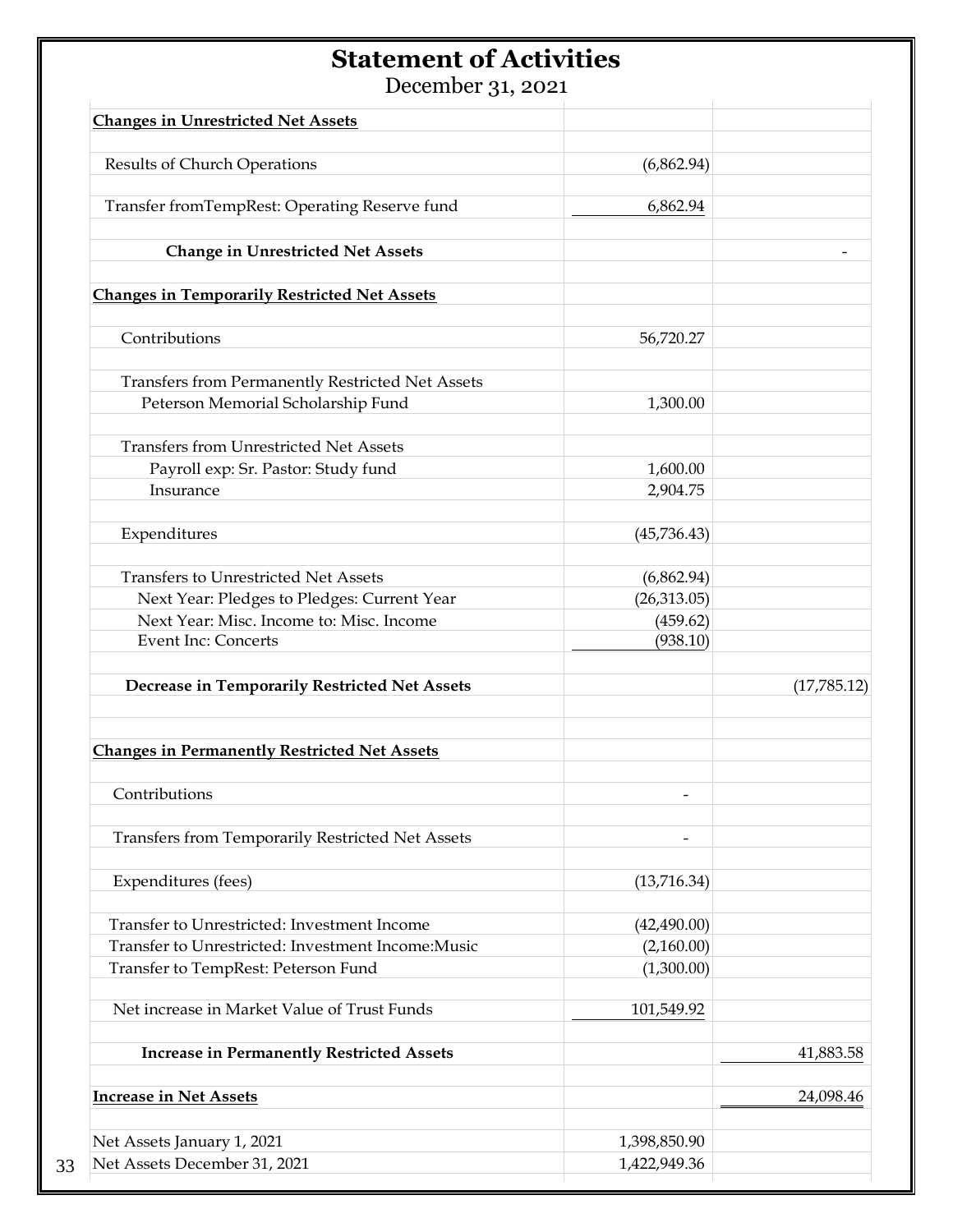# **Statement of Activities vs. Budget**

|                                     | Jan - Dec 21 | <b>Budget</b> | % of<br><b>Budget</b> |
|-------------------------------------|--------------|---------------|-----------------------|
| <b>Ordinary Income/Expense</b>      |              |               |                       |
| <b>Income</b>                       |              |               |                       |
| <b>Investment Income</b>            |              |               |                       |
| <b>Music</b>                        | 2,160.00     | 2,160.00      | 100.0%                |
| <b>Investment Income - Other</b>    | 42,490.00    | 42,490.00     | 100.0%                |
| <b>Total Investment Income</b>      | 44,650.00    | 44,650.00     | 100.0%                |
| <b>Memorial Gifts</b>               | 1,050.00     | 1,000.00      | 105.0%                |
| <b>Misc. Income</b>                 | 10,438.07    | 17,000.00     | 61.4%                 |
| Plate                               | 7,784.96     | 10,000.00     | 77.85%                |
| <b>Pledges</b>                      |              |               |                       |
| <b>Current</b> year                 | 167,164.27   | 172,000.00    | 97.19%                |
| Past year                           | 2,001.30     | 2,000.00      | 100.07%               |
| <b>Total Pledges</b>                | 169,165.57   | 174,000.00    | 97.22%                |
| <b>User Donations</b>               | 15,765.00    | 5,500.00      | 286.64%               |
| <b>Total Income</b>                 | 248,853.60   | 252,150.00    | 98.69%                |
| <b>Expense</b>                      |              |               |                       |
| <b>Building Upkeep</b>              |              |               |                       |
| Church                              | 16,434.03    | 15,000.00     | 109.56%               |
| <b>Cleaning Services</b>            | 999.65       | 1,000.00      | 99.97%                |
| <b>Grounds Upkeep</b>               | 3,839.59     | 1,500.00      | 255.97%               |
| <b>Total Building Upkeep</b>        | 21, 273. 27  | 17,500.00     | 121.56%               |
| <b>Christian Education</b>          |              |               |                       |
| <b>Adult Program</b>                | 0.00         | 100.00        | 0.0%                  |
| <b>Children's Program</b>           | 1,113.23     | 1,000.00      | 111.32%               |
| <b>Youth Program</b>                | 349.61       | 350.00        | 99.89%                |
| <b>Total Christian Education</b>    | 1,462.84     | 1,450.00      | 100.89%               |
| Contingency                         | 680.00       | 400.00        | 170.0%                |
| <b>Delegates</b>                    | 0.00         | 220.00        | 0.0%                  |
| <b>Diaconate</b>                    |              |               |                       |
| <b>Pulpit Supply</b>                | 600.00       | 1,000.00      | 60.0%                 |
| Diaconate - Other                   | 305.02       | 800.00        | 38.13%                |
| <b>Total Diaconate</b>              | 905.02       | 1,800.00      | 50.28%                |
| <b>Insurance</b>                    | 7,371.50     | 5,427.00      | 135.83%               |
| <b>Membership Team</b>              | 0.00         | 400.00        | $0.0\%$               |
| MinExp (Milage reimb.)              |              |               |                       |
| <b>Annual Meeting Expenses</b>      | 125.00       | 250.00        | 50.0%                 |
| MinExp (Milage reimb.) - Other      | 630.76       | 1,500.00      | 42.05%                |
| <b>Total MinExp (Milage reimb.)</b> | 755.76       | 1,750.00      | 43.19%                |
| <b>Music Team</b>                   | 333.30       | 400.00        | 83.33%                |
| Office                              |              |               |                       |
| Copier                              | 2,580.00     |               |                       |
| Postage                             | 807.20       |               |                       |
| <b>Supplies</b>                     | 348.36       |               |                       |
| Office - Other                      | 2,578.50     | 6,000.00      | 42.98%                |
| <b>Total Office</b>                 | 6,314.06     | 6,000.00      | 105.23%               |
| <b>Outreach Team</b>                | 2,100.00     | 2,100.00      | 100.0%                |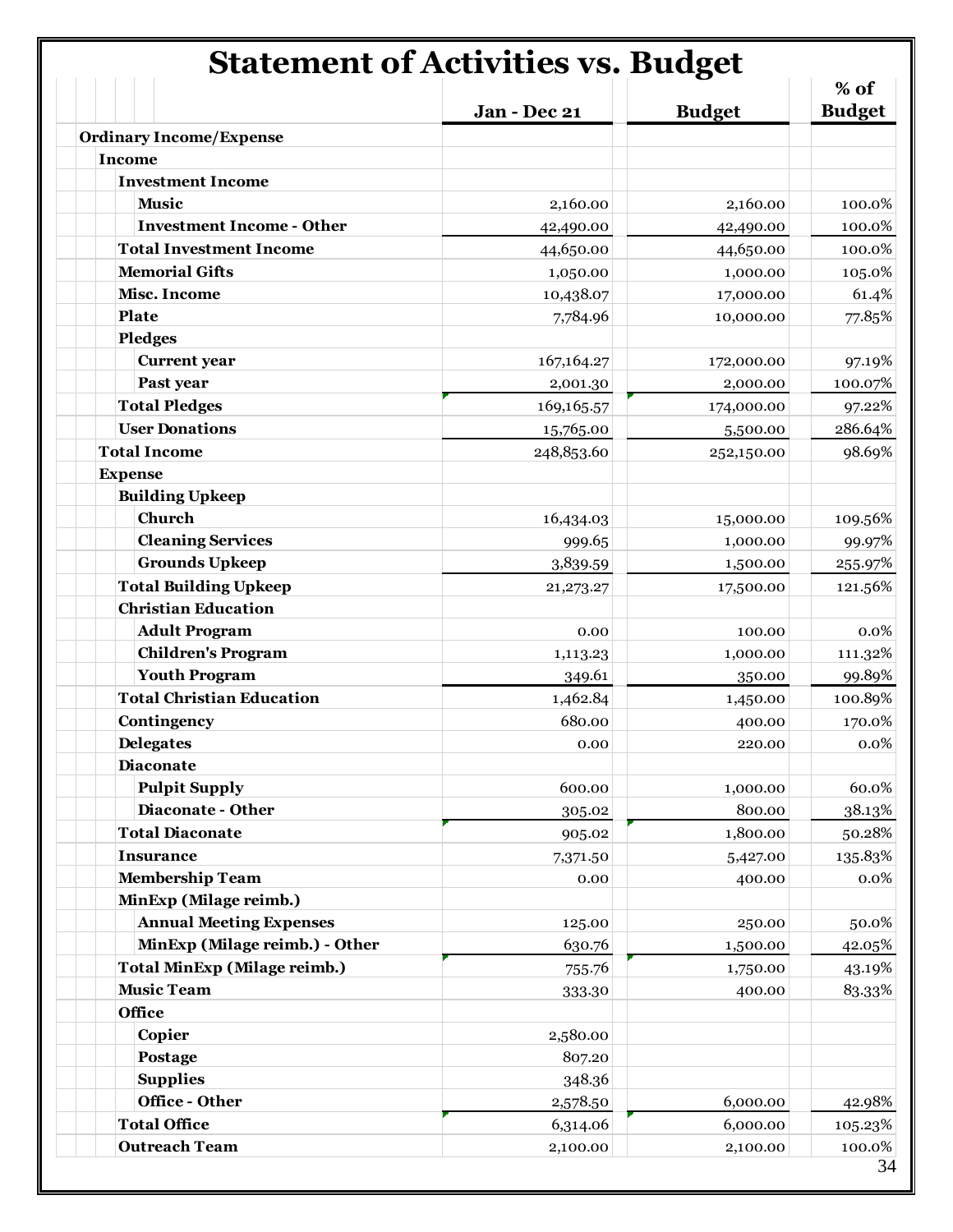| <b>Net Income</b> |                                         | 0.00                  | $-9,681.00$ | $0.0\%$ |
|-------------------|-----------------------------------------|-----------------------|-------------|---------|
|                   | <b>Net Other Income</b>                 | 6,862.94              |             |         |
|                   | <b>Total Other Income</b>               | 6,862.94              |             |         |
|                   | <b>Fund Balance Transfer</b>            | 6,862.94              |             |         |
|                   | <b>Other Income</b>                     |                       |             |         |
|                   | <b>Other Income/Expense</b>             |                       |             |         |
|                   | <b>Net Ordinary Income</b>              | $-6,862.94$           | $-9,681.00$ | 70.89%  |
|                   | <b>Total Expense</b>                    | 255,716.54            | 261,831.00  | 97.67%  |
|                   | <b>Total Utilities-Church</b>           | 15,810.22             | 20,000.00   | 79.05%  |
|                   | <b>Utilities-Church - Other</b>         | 0.00                  | 20,000.00   | 0.0%    |
|                   | Water                                   | 98.20                 |             |         |
|                   | <b>Sewer</b> fee                        | 280.00                |             |         |
|                   | Gas                                     | 10,630.57             |             |         |
|                   | Electric                                | 4,801.45              |             |         |
|                   | <b>Utilities-Church</b>                 |                       |             |         |
|                   | <b>Upkeep Instruments</b>               | 197.00                | 1,500.00    | 13.13%  |
|                   | <b>Total Telephone</b>                  | 3,977.65              | 3,400.00    | 116.99% |
|                   | <b>Telephone - Other</b>                | 399.99                | 3,400.00    | 11.76%  |
|                   | Church                                  | 2,797.66              |             |         |
|                   | <b>Cell</b>                             | 780.00                |             |         |
|                   | <b>Telephone</b>                        |                       |             |         |
|                   | Stewardship                             | 264.93                | 350.00      | 75.69%  |
|                   | Scholarship 2021                        | 0.00                  | 500.00      | 0.0%    |
|                   | <b>Proportional Giving - SNEUCC</b>     | 9,000.00              | 9,000.00    | 100.0%  |
|                   | <b>Total Payroll Expenses</b>           | 185,270.99            | 189,634.00  | 97.7%   |
|                   | <b>Payroll Expenses - Other</b>         | 0.00                  |             |         |
|                   | <b>Worker's Compensation</b>            | 1,500.00              | 1,700.00    | 88.24%  |
|                   | <b>Total Sr.Pastor</b>                  | 108,726.80            | 108,730.00  | 100.0%  |
|                   | <b>Study Fund</b>                       | 1,600.00              | 1,600.00    | 100.0%  |
|                   | <b>SP Social Security</b>               | 5,820.00              | 5,820.00    | 100.0%  |
|                   | <b>MedIns</b>                           | 14,591.08             | 14,590.00   | 100.01% |
|                   | <b>Housing</b>                          | 19,999.92             | 20,000.00   | 100.0%  |
|                   | Compensation                            | 56,066.40             | 56,070.00   | 99.99%  |
|                   | Annuity                                 | 10,649.40             | 10,650.00   | 99.99%  |
|                   | <b>Sr.Pastor</b>                        |                       | 5,450.00    | 94.37%  |
|                   | <b>Payroll Taxes</b>                    | 5,142.92              | 8,213.00    | 100.0%  |
|                   | <b>Total Office Manager</b><br>Organist | 38,060.55<br>8,213.20 | 38,061.00   | 100.0%  |
|                   | <b>Office Manager - Other</b>           | 34,526.32             | 34,525.00   | 100.0%  |
|                   | <b>Health Insurance</b>                 | 2,498.39              | 2,500.00    | 99.94%  |
|                   | 403b                                    | 1,035.84              | 1,036.00    | 99.99%  |
|                   | <b>Office Manager</b>                   |                       |             |         |
|                   | Custodial                               | 6,885.00              | 7,020.00    | 98.08%  |
|                   | <b>Total Christian Education</b>        | 8,886.69              | 9,586.00    | 92.71%  |
|                   | <b>Youth Leader</b>                     | 3,588.24              | 3,585.00    | 100.09% |
|                   | <b>Teacher</b>                          | 107.25                | 810.00      | 13.24%  |
|                   | <b>Children Director</b>                | 5,191.20              | 5,191.00    | 100.0%  |
|                   | <b>Christian Education</b>              |                       |             |         |
|                   | <b>Choir Director</b>                   | 5,912.72              | 7,772.00    | 76.08%  |
|                   | <b>Caregivers</b>                       | 742.61                | 1,731.00    | 42.9%   |
|                   | <b>Associate in Music</b>               | 1,200.50              | 1,371.00    | 87.56%  |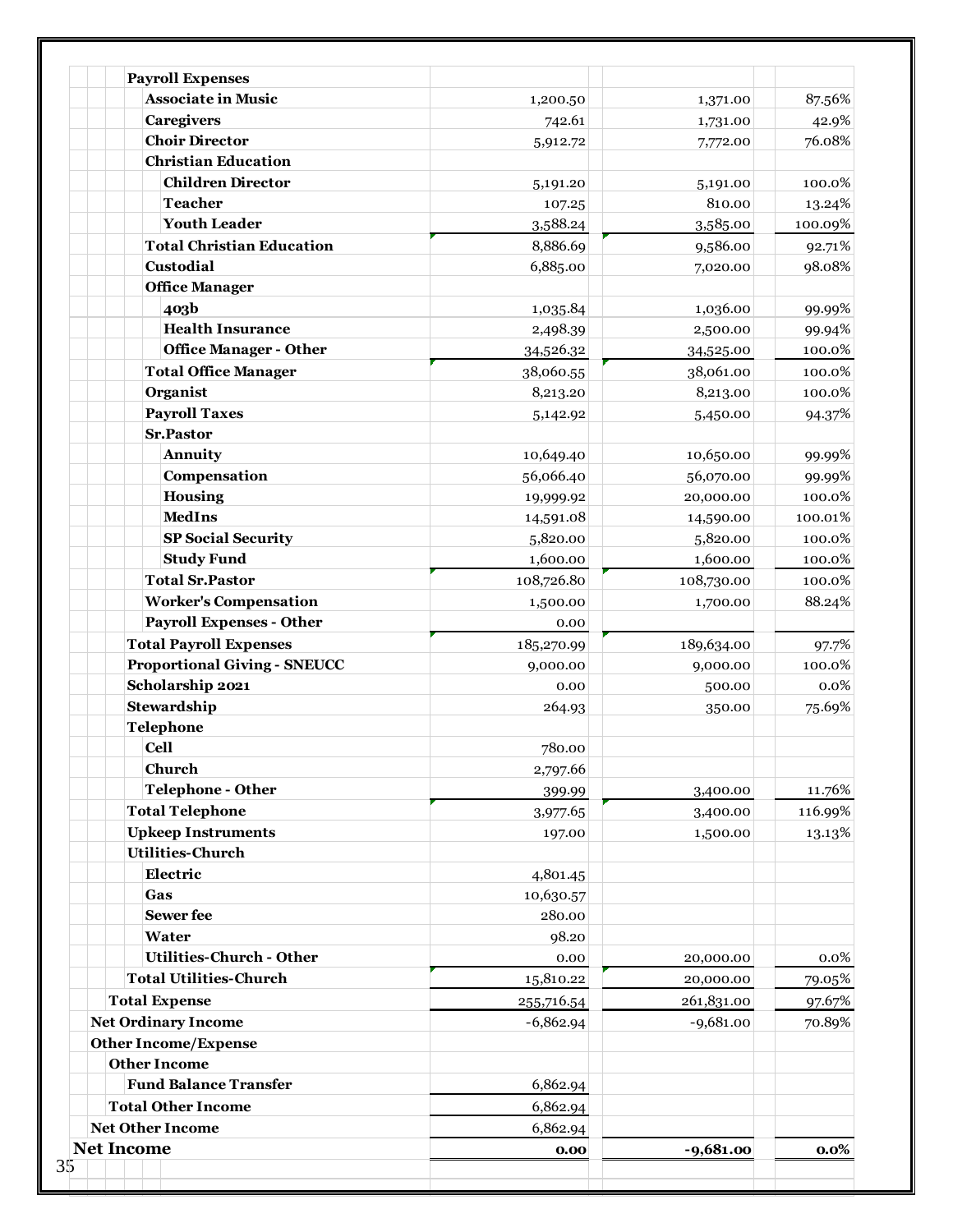# **12 Schedule of Changes in Temporarily Restricted Funds**

| Fund                                                        | Balance<br>12/31/2020    | Contributions | <b>Transfers</b><br>In | Expenditures         | <b>Transfers</b><br>Out | <b>Balance</b><br>12/31/2021 |
|-------------------------------------------------------------|--------------------------|---------------|------------------------|----------------------|-------------------------|------------------------------|
|                                                             |                          |               |                        |                      |                         |                              |
| Activities Team<br>Receptions                               | 2,523.39<br>1,414.80     | 300.00        |                        | (436.43)<br>(315.19) |                         | 2,086.96<br>1,399.61         |
|                                                             |                          |               |                        |                      |                         |                              |
| Altar Fund Priestly/Conforti                                | 812.80                   |               |                        | (28.41)              |                         | 784.39                       |
| Benefactions                                                |                          |               |                        |                      |                         |                              |
| Annonomus                                                   | $\overline{\phantom{a}}$ | 10,000.00     |                        |                      |                         | 10,000.00                    |
| Granger                                                     | 10,000.00                |               |                        |                      |                         |                              |
| to TRest: Bequest: Angels                                   |                          |               |                        |                      | (10,000.00)             | $\overline{\phantom{a}}$     |
| T. Hazen                                                    | 8,520.00                 |               |                        |                      |                         | 8,520.00                     |
| Laderach                                                    | 23,135.00                | 4,000.00      |                        |                      |                         | 27,135.00                    |
| Bequests:                                                   |                          |               |                        |                      |                         |                              |
| Abbey                                                       | 2,000.00                 |               |                        |                      | (2,000.00)              | $\overline{\phantom{a}}$     |
| Angels                                                      | $\overline{\phantom{a}}$ | 871.92        |                        | (21,916.56)          |                         |                              |
| from TRest: Benefactions: Granger                           |                          |               | 10,000.00              |                      |                         |                              |
| from TRest: Bequest: Abbey                                  |                          |               | 2,000.00               |                      |                         |                              |
| from TRest: Bequest: Bergen                                 |                          |               | 1,845.00               |                      |                         |                              |
| from TRest: Bequest: Bresee                                 |                          |               | 1,446.54               |                      |                         |                              |
| from TRest: Bequest: Carpenter                              |                          |               | 400.00                 |                      |                         |                              |
| from TRest: Bequest: Carter<br>from TRest: Bequest: Johnson |                          |               | 1,328.57<br>140,489.43 |                      |                         |                              |
| from TRest: Bequest: Sheehy                                 |                          |               | 1,469.43               |                      |                         | 137,934.33                   |
|                                                             | 1,845.00                 |               |                        |                      | (1,845.00)              | $\overline{\phantom{a}}$     |
| Bergen                                                      |                          |               |                        |                      |                         |                              |
| <b>Bresee</b>                                               | 1,446.54                 |               |                        |                      | (1,446.54)              | $\overline{\phantom{a}}$     |
| Carpenter                                                   | 400.00                   |               |                        |                      | (400.00)                | $\overline{\phantom{a}}$     |
| Carter                                                      | 1,328.57                 |               |                        |                      | (1,328.57)              | $\overline{\phantom{a}}$     |
| Fowler                                                      | 14,935.08                |               |                        |                      | (14,935.08)             | $\overline{\phantom{a}}$     |
| Graham                                                      | 7,000.00                 |               |                        |                      | (7,000.00)              | $\overline{\phantom{a}}$     |
| Johnson                                                     | 140,489.07               | 0.36          |                        |                      | (140, 489.43)           | $\overline{\phantom{a}}$     |
| Sheehy                                                      | 1,469.43                 |               |                        |                      | (1,469.43)              | $\overline{\phantom{a}}$     |
| Legacy                                                      |                          |               |                        |                      |                         |                              |
| Fowler                                                      | $\overline{\phantom{a}}$ | 3,540.00      |                        | (1,200.00)           |                         |                              |
| from TRest: Bequest: Fowler                                 |                          |               | 14,935.08              |                      |                         | 17,275.08                    |
| Graham                                                      | $\overline{\phantom{a}}$ | 9,014.75      |                        | (4,710.78)           |                         |                              |
| from TRest: Bequest:Graham                                  |                          |               | 7,000.00               |                      |                         | 11,303.97                    |
| <b>Building Preservation Fund</b>                           | 1,141.81                 |               |                        |                      |                         | 1,141.81                     |
| Deacons Fund                                                | 1,170.31                 | 40.00         |                        |                      |                         | 1,210.31                     |
|                                                             | 1,796.29                 |               |                        |                      |                         | 1,796.29                     |
| Denton Chapel Fund                                          |                          |               |                        |                      |                         |                              |
| Event Inc/Exp:                                              | $\overline{\phantom{a}}$ | 1,178.06      |                        | (928.06)             |                         | 250.00                       |
| Concerts<br>to Unrestricted Misc. Income                    | 2,906.00                 | 6,527.00      |                        | (5,588.90)           | (938.10)                | 2,906.00                     |
| Columbus Day Fair                                           | 240.75                   |               |                        |                      |                         | 240.75                       |
| Holiday Bazaar                                              | 61.00                    |               |                        |                      |                         | 61.00                        |
| Fellowship Hall Store                                       | 44.50                    |               |                        |                      |                         | 44.50                        |
| Flower                                                      | 1,490.08                 | 495.00        |                        | (508.45)             |                         | 1,476.63                     |
|                                                             |                          |               |                        |                      |                         |                              |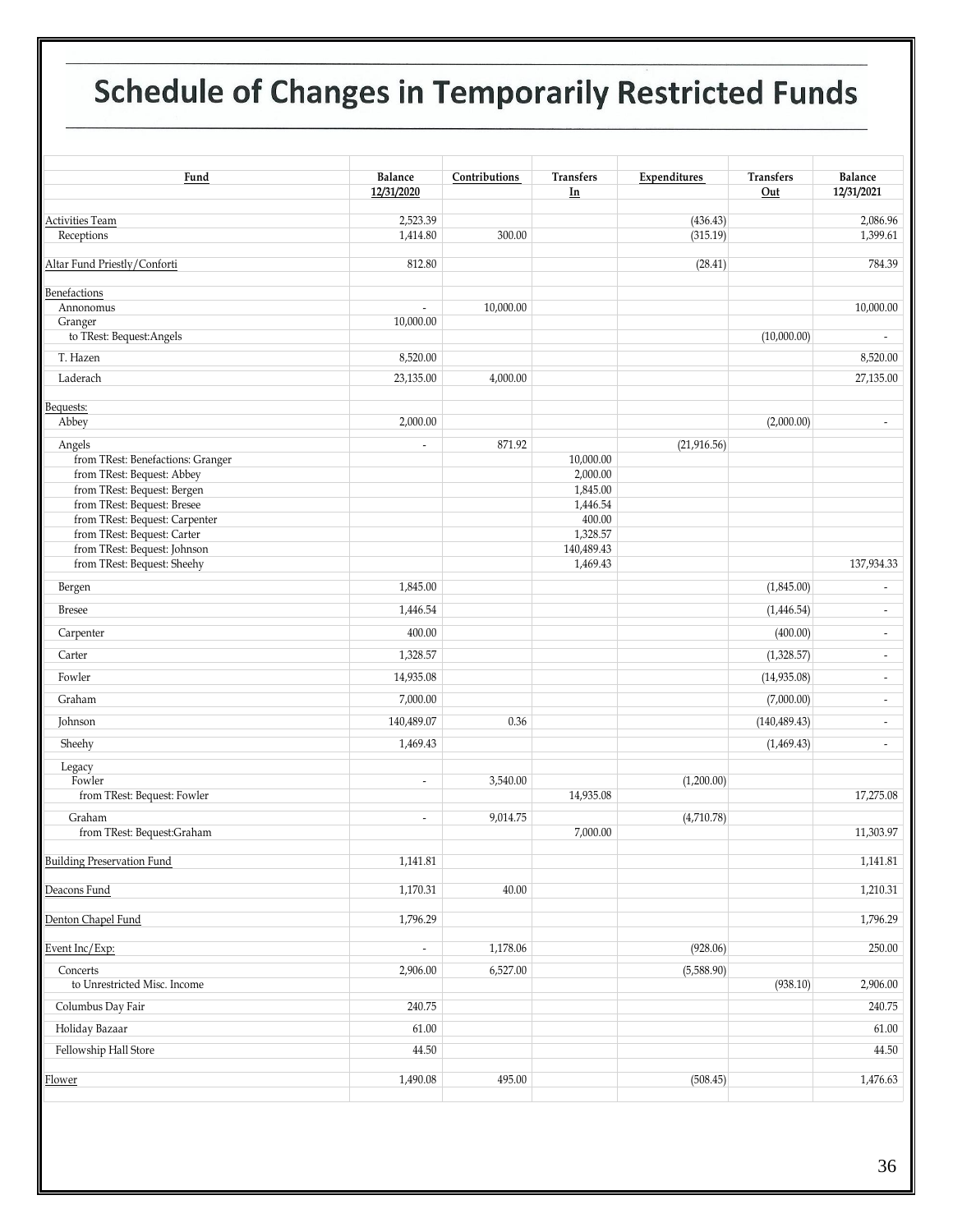# **Schedule of Changes in Temporarily Restricted Funds**

| Fund                                                               | Balance                  | Contributions | Transfers<br>In          | Expenditures | Transfers<br>Out         | <b>Balance</b>           |
|--------------------------------------------------------------------|--------------------------|---------------|--------------------------|--------------|--------------------------|--------------------------|
| Memorial                                                           | 1,759.26                 | 750.00        |                          | (2,080.00)   |                          | 429.26                   |
| Mission Outreach<br>from TRest: John E. Hoffman Community Outreach | 380.00                   | 3,500.00      | 4,876.49                 | (1,162.85)   |                          |                          |
| to TRest: Mission:Food for Friends                                 |                          |               |                          |              | (500.00)                 | 7,093.64                 |
| Christmas Eve                                                      | 475.00                   | 890.00        |                          | (475.00)     |                          | 890.00                   |
| Christmas Fund                                                     | 410.00                   | 630.00        |                          | (410.00)     |                          | 630.00                   |
| <b>Equal Exchange Products Sales</b>                               | 297.50                   | 292.75        |                          | (305.26)     |                          | 284.99                   |
| Food for Friends<br>from TRest: Mission Outreach                   | 2,714.94                 | 1,410.00      | 500.00                   | (1,427.35)   |                          | 3,197.59                 |
| Center Church                                                      | 156.47                   |               |                          |              |                          | 156.47                   |
| Heifer                                                             | 45.00                    | 150.00        |                          | (45.00)      |                          | 150.00                   |
| John E. Hoffman Community Outreach<br>to TRest: Mission Outreach   | 4,876.49                 |               |                          |              | (4,876.49)               | $\overline{\phantom{a}}$ |
| OGHS                                                               | $\overline{\phantom{a}}$ | 885.00        |                          | (885.00)     |                          | $\sim$                   |
| Other Directed Gifts                                               | 610.00                   | 525.00        |                          | (1,010.00)   |                          | 125.00                   |
| Music Memorial                                                     | 1,634.79                 | 600.00        |                          | (150.00)     |                          | 2,084.79                 |
| Next Year                                                          |                          |               |                          |              |                          |                          |
| Building Upkeep: Church                                            | $\overline{\phantom{a}}$ | (395.50)      |                          |              |                          | (395.50)                 |
| Insurance pre-pay                                                  | (2,904.75)               | (792.75)      |                          |              |                          |                          |
| from Unrestricted: Insurance                                       |                          |               | 2,904.75                 |              |                          | (792.75)                 |
| Misc. Income<br>to Unrestricted: Misc. Income                      | 459.62                   | (80.03)       |                          |              | (459.62)                 | (80.03)                  |
| Payroll<br>from TRest: Operating Reserve Fund                      | $\overline{\phantom{a}}$ |               | 3,000.00                 |              |                          | 3,000.00                 |
| Pledges<br>to Unrestricted: Pledges: Current Year                  | 26,313.05                | 9,310.50      |                          |              | (26,313.05)              | 9,310.50                 |
| User                                                               | $\overline{\phantom{a}}$ | 2,000.00      |                          |              |                          | 2,000.00                 |
| Worker's Comp                                                      | $\overline{\phantom{a}}$ | 173.00        |                          |              |                          | 173.00                   |
| Operating Reserve Fund                                             | 13,788.45                |               |                          |              |                          |                          |
| to Unrestricted (to clear deficit)<br>to Trest: Next Year: Payroll |                          |               |                          |              | (6,862.94)<br>(3,000.00) | 3,925.51                 |
| Peterson Memorial                                                  | 280.00                   | 688.01        |                          | (2,000.00)   |                          |                          |
| from PermRest:Peterson Trust                                       |                          |               | 1,300.00                 |              |                          | 268.01                   |
| Promised Land Fund                                                 | 1,641.02                 |               |                          |              |                          | 1,641.02                 |
| Sabbatical Reserve                                                 | 6,800.00                 |               |                          |              |                          | 6,800.00                 |
| Study Fund                                                         | 8,372.63                 |               |                          |              |                          |                          |
| from: Unrestricted:Payroll Exp: Sr. Pastor: Study fund             |                          |               | 1,600.00                 |              |                          | 9,972.63                 |
| Unknown                                                            | $\overline{\phantom{a}}$ | 200.00        |                          |              |                          | 200.00                   |
| Window Restoration                                                 | 1,967.41                 |               |                          |              |                          | 1,967.41                 |
| Women's Club                                                       | 124.52                   | 17.20         |                          | (103.20)     |                          | 38.52                    |
| Youth Program                                                      | 1,177.01                 |               | $\overline{\phantom{a}}$ | (49.99)      |                          | 1,127.02                 |
| <b>TOTAL</b>                                                       | 297,548.83               | 56,720.27     | 195,095.29               | (45, 736.43) | (223, 864.25)            | 279,763.71               |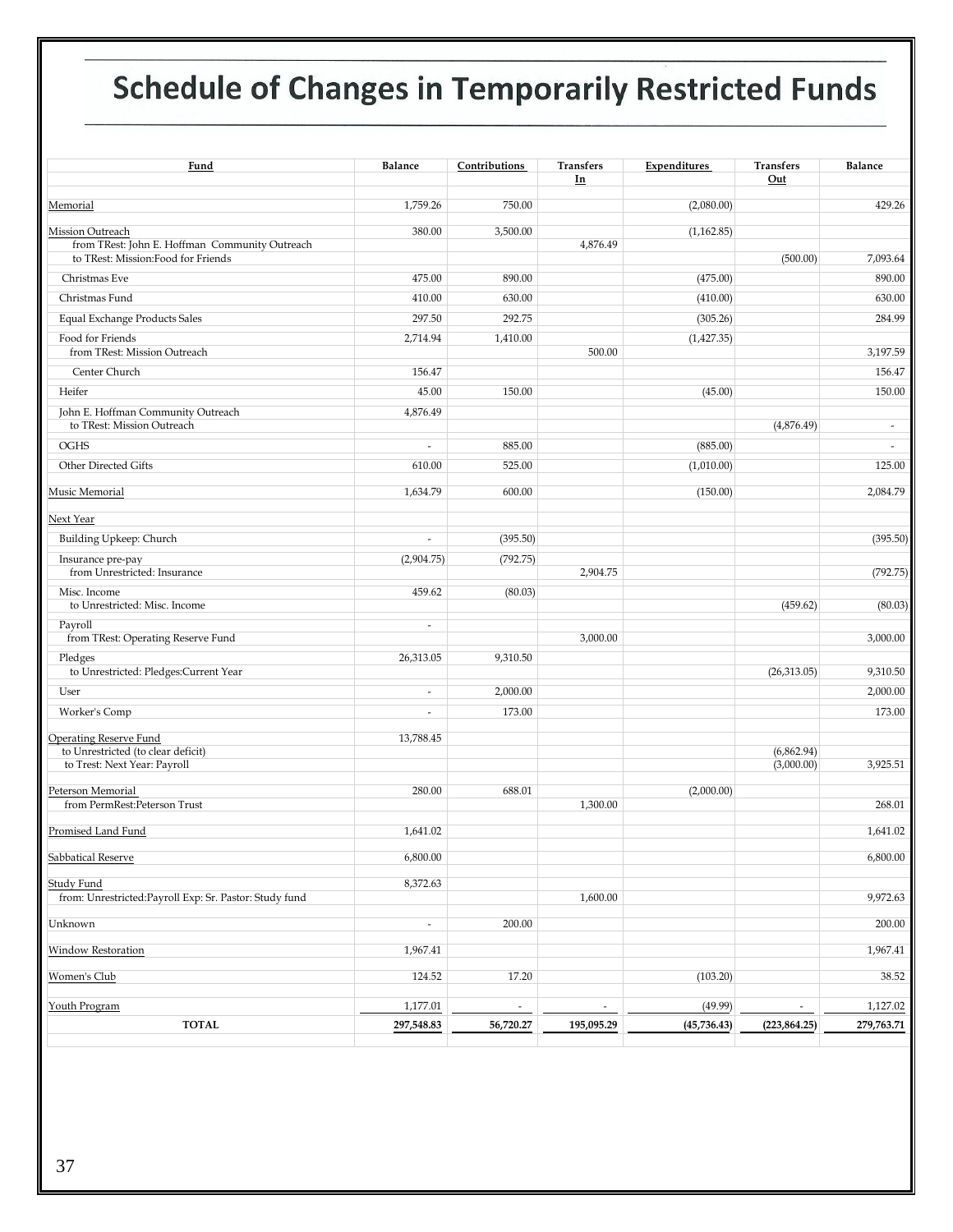# **Statement of Permanently Restricted Funds**

December 31, 2021

| Fund                                                              | <b>Balance</b> | Contributions |    | Transfers Market Value Expenditures |              | <b>Transfers</b>         | <b>Balance</b> |
|-------------------------------------------------------------------|----------------|---------------|----|-------------------------------------|--------------|--------------------------|----------------|
|                                                                   | 12/31/2020     |               | In | <b>Changes</b>                      | (fees)       | Out                      | 12/31/2021     |
|                                                                   |                |               |    |                                     |              |                          |                |
| Wells Fargo fbo So. Hadley FCC*                                   | 999,922.55     |               |    | 92,207.32                           | (12, 454.43) |                          |                |
| to Unrestricted Investment Income                                 |                |               |    |                                     |              | (42, 490.00)             | 1,037,185.44   |
| Dolly Denton Memorial Fund*                                       | 18,882.74      |               |    | 1,726.34                            | (233.18)     |                          |                |
| to TRest: Denton Chapel Fund                                      |                |               |    |                                     |              | $\overline{\phantom{a}}$ | 20,375.90      |
| <b>Music Endowment Fund</b>                                       | 51,250.17      |               |    | 4,772.85                            | (644.67)     |                          |                |
| to UnRest: Investment Income: Music                               |                |               |    |                                     |              | (2,160.00)               | 53,218.35      |
| Peterson Endowment Fund*                                          | 31,246.61      |               |    | 2,843.41                            | (384.06)     |                          |                |
| to TRest:Peterson Fund                                            |                |               |    |                                     |              | (1,300.00)               | 32,405.96      |
| <b>TOTAL</b>                                                      | 1,101,302.07   |               |    | 101,549.92                          | (13,716.34)  | (45,950.00)              | 1,143,185.65   |
| * Beginning Balance numbers adjusted to reflect bookeeping error. |                |               |    |                                     |              |                          |                |
| Total Balance was unaffected                                      |                |               |    |                                     |              |                          |                |

#### Investment Team Sub-Committee

In 2021 the investment team members were Bob Russell, Sandy Belden, Eliot Chartrand, Art Coffin, Bill Giles, and John Hoffman. We met 3 times with Melody Foti and her team at Wells Fargo Advisors. The Wells Fargo portfolio consists of co-mingled funds for the Endowment (Permanently Restrict Funds) and Temporarily Restricted Funds. At present there are four Endowed funds: Undesignated, Music, Denton, and Peterson. The Wells Fargo account opened 2021 at \$1.353 million and closed the year at \$1.395 million. The Board of Trustees, according to Church Policy, determines spending amounts from these funds. Typically, 4 to 4.5% of the Endowment can be made available. In 2021, we pulled \$2,160 from the Music Memorial Endowment Fund to support the Music program line items and \$42,490 from the Undesignated Endowment to support general line items for a total of \$44,650 support to the operating budget. Similarly, \$1,300 was withdrawn from the Peterson Fund to support scholarships. Funds from the Denton account are withdrawn as necessary to support the Chapel projects. Similar distributions will be made in 2022.

In 2022, the Investment Tam will be focused on updating the endowment policy to include an investment policy statement that delineates goals, risk, and an appropriate benchmark from which to monitor performance.

We thank Sandy Belden for his thoughtful stewardship on the investment team. Also, while we mourn the loss of Bob Russell, we lift up praise for his long-term support of the financial management of the church's resources.

*John Hoffman*, Treasurer Chair of Investment Team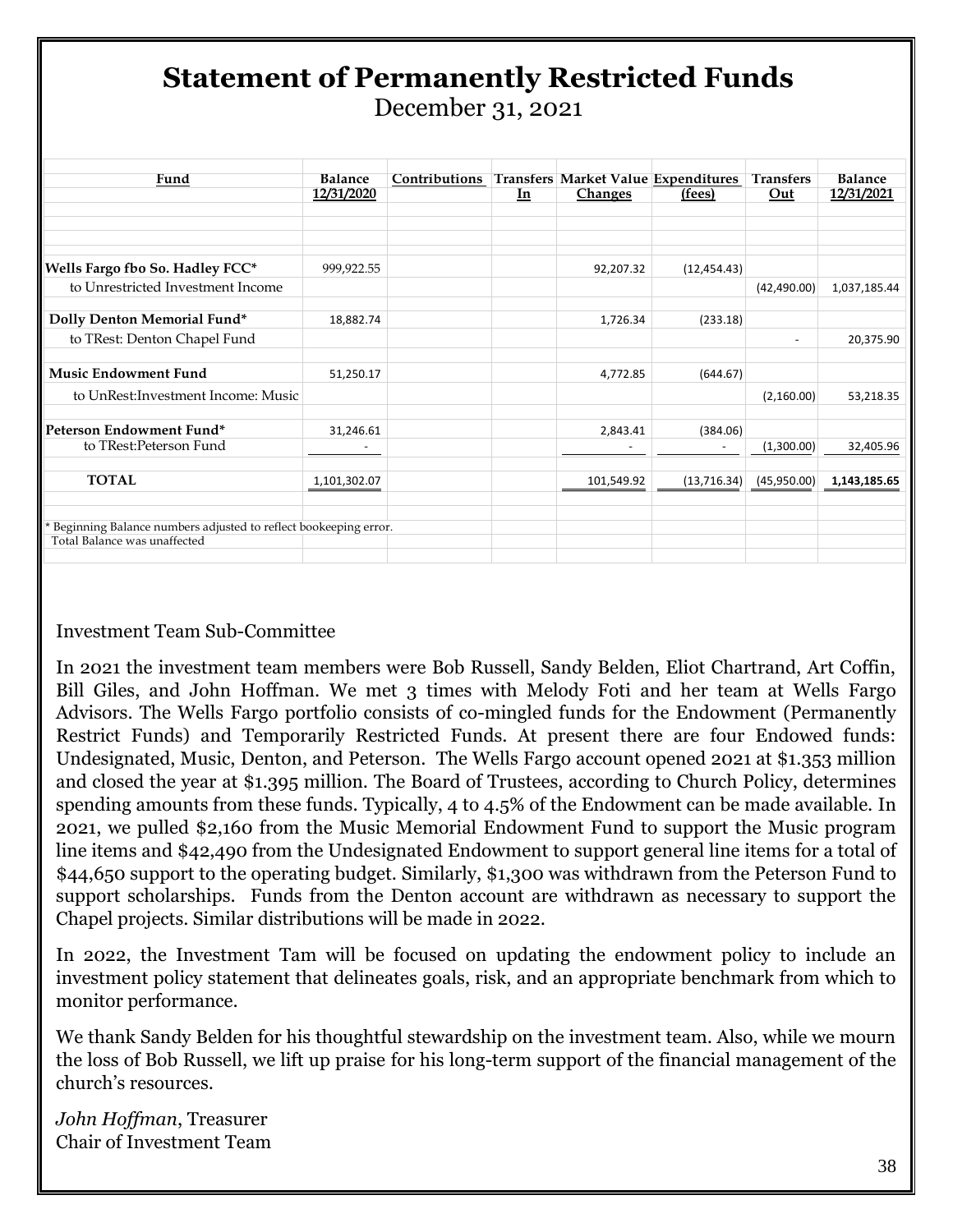## **Non-Budget Spending/Fund Transfers From Temporarily Restricted Funds As authorized by the 2021 Board of Trustees**

| <b>From Bequest:Angels</b>               |           |
|------------------------------------------|-----------|
| Tree of Life Learning Center Renovations | 20,870.06 |
| Worship video preparation                | 575.00    |
| National Register Plaque                 | 471.50    |
|                                          |           |
| From Bequest: Fowler                     |           |
| Loomis Bus to/from Worship               | 1,200.00  |
|                                          |           |
| <b>From Bequest: Graham</b>              |           |
| Heating repairs                          | 4,710.78  |
|                                          |           |
|                                          |           |
| <b>Total</b>                             | 27,827.34 |
|                                          |           |
|                                          |           |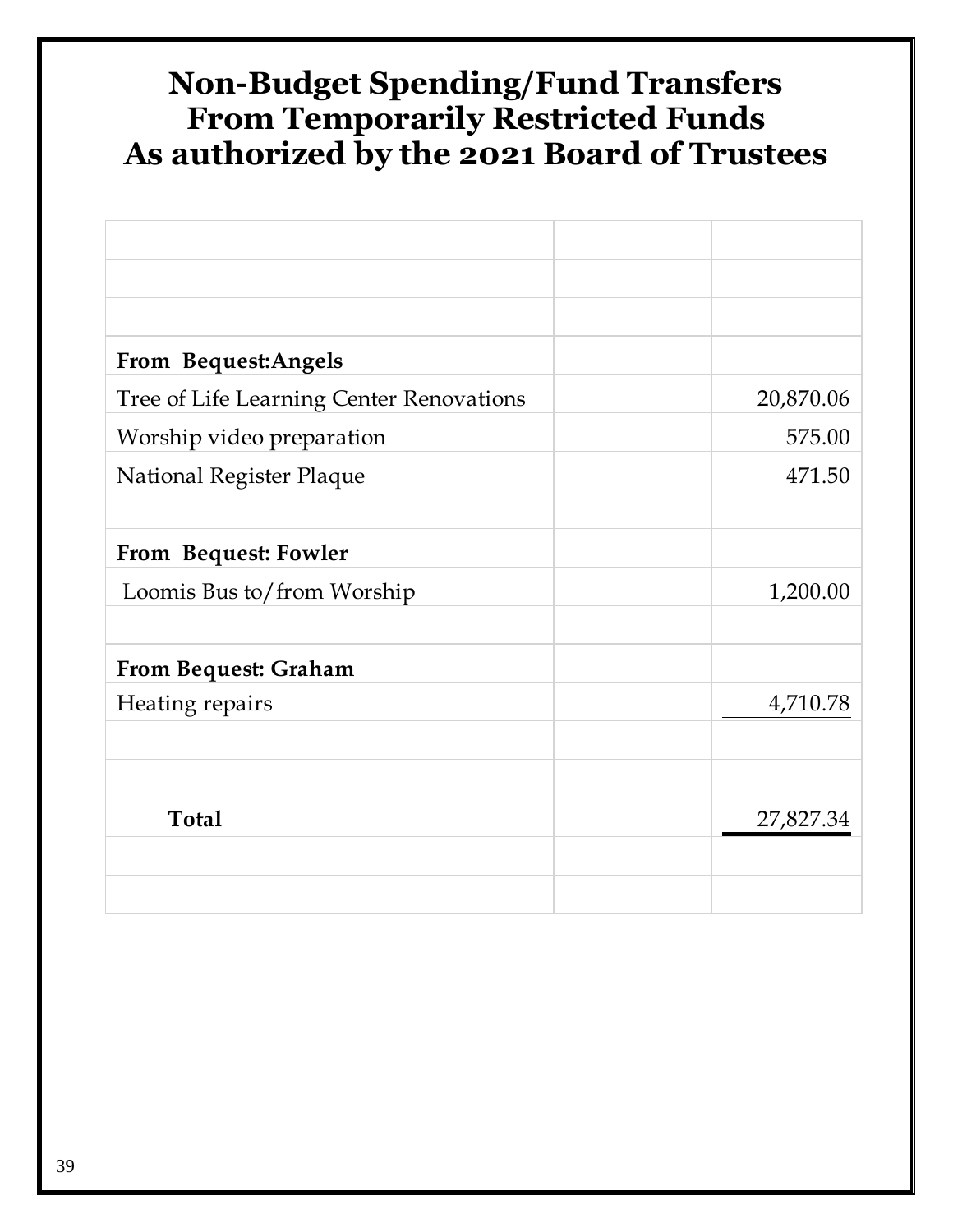# **2022 Proposed Budget Draft 2**

|                                      |             |              | Draft <sub>2</sub> |
|--------------------------------------|-------------|--------------|--------------------|
|                                      | 2021 Budget | 2021 Actual  | 2022 Proposed      |
| <b>Income</b>                        |             |              |                    |
| <b>Investment Income</b>             | 44,650.00   | 44,650.00    | 49,300.00          |
| Misc. Income                         | 17,000.00   | 10,438.07    | 10,000.00          |
| Plate                                | 10,000.00   | 7,784.96     | 5,000.00           |
| Pledges (current year)               | 172,000.00  | 167, 164. 27 | 145,500.00         |
| (past year)                          | 2,000.00    | 2,001.30     | 2,000.00           |
| <b>Memorial Gifts</b>                | 1,000.00    | 1,050.00     | 1,000.00           |
| User donation                        | 5,500.00    | 15,765.00    | 30,000.00          |
| <b>TOTAL Income</b>                  | 252,150.00  | 248,853.60   | 242,800.00         |
| <b>Operating Expence</b>             |             |              |                    |
| Office                               | 6,000.00    | 6,314.06     | (6,000.00)         |
| Telephone                            | 3,400.00    | 3,977.65     | (3,400.00)         |
| Contingency                          | 400.00      | 680.00       | (400.00)           |
| Insurance                            | 5,427.00    | 7,371.50     | (6,600.00)         |
| MinExp                               | 1,500.00    | 630.76       | (1,000.00)         |
| Minister - Annual Meeting            | 250.00      | 125.00       | (250.00)           |
| <b>Operating - Physical Plant</b>    |             |              |                    |
| <b>Bldg</b> upkeep                   | 15,000.00   | 16,434.03    | (15,000.00)        |
| <b>Cleaning Service</b>              | 1,000.00    | 999.65       | (1,000.00)         |
| Grounds upkeep                       | 1,500.00    | 3,839.59     | (2,000.00)         |
| <b>Upkeep Instruments</b>            | 1,500.00    | 197.00       | (1,500.00)         |
| Utilities-Church                     | 20,000.00   | 15,810.22    | (18,000.00)        |
| Delegates                            | 220.00      |              | (220.00)           |
| Proportional Giving (2021)           | 9,000.00    | 9,000.00     | (9,000.00)         |
| Program Expense                      |             |              |                    |
| <b>Christian Education Team</b>      |             |              |                    |
| Children's Program                   | 1,000.00    | 1,113.23     | (1,000.00)         |
| Youth Program                        | 350.00      | 349.61       | (350.00)           |
| <b>Adult Program</b>                 | 100.00      |              | (100.00)           |
| Diaconate                            | 800.00      | 305.02       | (800.00)           |
| <b>Pulpit Supply</b>                 | 1,000.00    | 600.00       | (1,000.00)         |
| Membership Team                      | 400.00      |              | (400.00)           |
| Outreach Team                        | 2,100.00    | 2,100.00     | (2,100.00)         |
| Music Team                           | 400.00      | 333.30       | (400.00)           |
| Stewardship                          | 350.00      | 264.93       | (350.00)           |
| <b>TOTAL Programs and Operations</b> | 72,197.00   | 70,445.55    | (70, 870.00)       |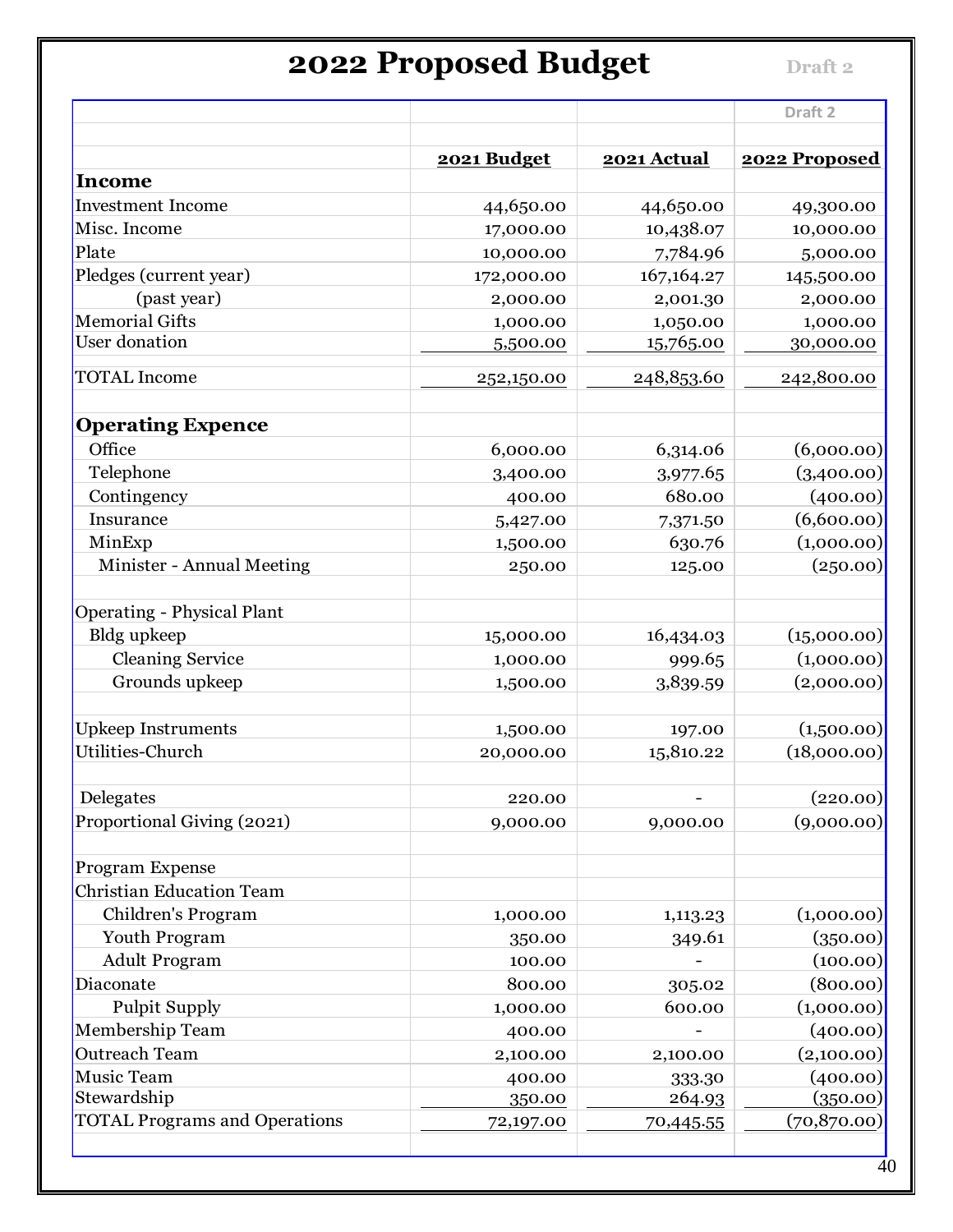| Payroll Expense                                         |            |            |               |
|---------------------------------------------------------|------------|------------|---------------|
| Sr. Minister                                            | 108,730.00 | 108,726.80 | (109,380.00)  |
| <b>Office Manager</b>                                   | 34,525.00  | 34,526.32  | (34,525.00)   |
| 403 <sub>b</sub>                                        | 1,036.00   | 1,035.84   | (1,036.00)    |
| <b>Health Insurance</b>                                 | 2,500.00   | 2,498.39   | (2,500.00)    |
| CE Director & teacher/Youth Leader                      |            |            |               |
| <b>CE Director</b>                                      | 5,191.00   | 5,191.20   | (5,191.00)    |
| Teacher                                                 | 810.00     | 107.25     | (810.00)      |
| Youth Leader(s)                                         | 3,585.00   | 3,588.24   | (3,585.00)    |
| Caregivers                                              | 1,731.00   | 742.61     | (1,731.00)    |
| Custodian                                               | 7,020.00   | 6,885.00   | (7,020.00)    |
| Organist                                                | 8,213.00   | 8,213.20   | (8,213.00)    |
| Choir Director                                          | 7,772.00   | 5,912.72   | (7,772.00)    |
| Associate In Music                                      | 1,371.00   | 1,200.50   | (1,371.00)    |
| <b>Payroll Taxes</b>                                    | 5,450.00   | 5,142.92   | (5,450.00)    |
| <b>Workers Comp</b>                                     | 1,700.00   | 1,500.00   | (1,700.00)    |
| <b>TOTAL Payroll</b>                                    | 189,634.00 | 185,270.99 | (190, 284.00) |
| <b>TOTAL Expenses</b>                                   | 261,831.00 | 255,716.54 | (261,154.00)  |
| Projected deficit/Actual deficit                        | (9,731.00) | (6,862.94) | (18,354.00)   |
| <b>Clear deficit from TRest: Operating Reserve fund</b> |            | 6,862.94   |               |
| <b>Ending Balance</b>                                   |            |            |               |
|                                                         |            |            |               |

**Prepared by the 2021 Board of Trustees**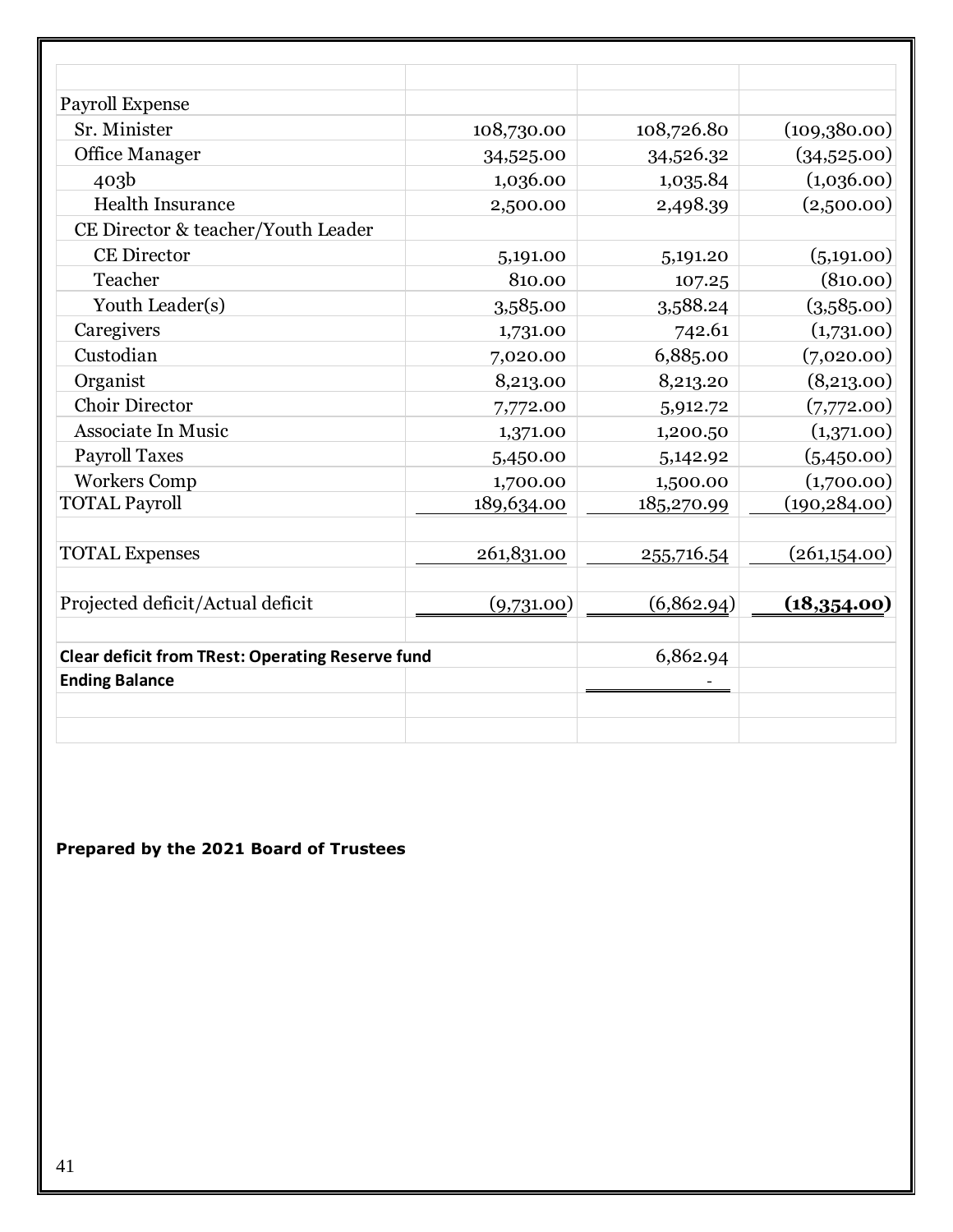# **Nominating Team Report**

|                               | February 2022                                                                |                      |               |
|-------------------------------|------------------------------------------------------------------------------|----------------------|---------------|
|                               |                                                                              |                      |               |
|                               | Church Officers, Committee Members and Delegates                             |                      |               |
|                               | (only those in <b>bold font</b> are to be voted on in February 2022)         |                      |               |
|                               | Each term will be completed at the end of January following the year shown.  |                      |               |
|                               |                                                                              |                      |               |
| <b>Moderator</b>              |                                                                              |                      |               |
| <b>Clerk</b>                  | David C. Morrell, 135 Woodbridge Street, South Hadley 01075                  | 532-1864             | 2024          |
| Treasurer                     | dmorrell@mtholyoke.edu                                                       | 650-0445             | 2024          |
|                               | John Hoffman, 21 Red Bridge Lane, South Hadley 01075<br>hoffmanje3@gmail.com |                      |               |
|                               | <b>Church Council Members At-Large</b>                                       |                      |               |
| Open                          |                                                                              |                      |               |
|                               | <b>Delegates</b>                                                             |                      |               |
|                               |                                                                              |                      |               |
| Randall Hyvonen               | 1 Spruce Run South Hadley 01075                                              | 538-4674             | 2023 2nd term |
|                               | <b>Board of Deacons</b>                                                      |                      |               |
| Gretchen LaBonte              | 46 Woodlawn Street South Hadley 01075                                        | 440-477-1044         | 2022 2nd term |
| Julie Burke<br>Karen Anderson | 244 Greystone Ave. W.Spfld 01089<br>13 Wright Place South Hadley 01075       | 363-9433<br>536-0005 | 2023<br>2024  |
|                               |                                                                              |                      |               |
|                               | <b>Board of Trustees</b>                                                     |                      |               |
|                               |                                                                              |                      |               |
| William Giles                 | 168 Stony Brook Village South Hadley 01075                                   | 538-4958             | 2022          |
| Randolph Purinton             | 39 Chapel Road Amherst MA                                                    | 687-4343             | 2024          |
|                               | Cynthia Morrell (non-voting) 135 Woodbridge Street South Hadley 01075        | 532-1864             | 2024          |
| <b>Elliot Chartrand</b>       | 114 Woodbridge St. South Hadley 01075                                        | 533-2658             | 2022          |
| Karen Anderson                | 13 Wright Place South Hadley 01075                                           | 536-0005             | 2022          |
| Arthur Coffin                 | 419 S. Gulf Road Belchertown 01007                                           | 508-254-1542         | 2023          |
| Arthur Procter                | 101 Pine Street South Hadley 01075                                           | 201-213-1429         | 2023          |
|                               |                                                                              |                      |               |
| <b>Mary Nelson</b>            | 4 Leahey Ave. South Hadley 01075                                             | 802-735-5703 2024    |               |
|                               | <b>Activities Team</b>                                                       |                      |               |
| Valerie Bonzek                | 353 Fuller Street Unit 20 Ludlow 01056                                       | 589-9339             | 2024          |
|                               |                                                                              |                      |               |
| Corinne Chartrand             | 114 Woodbridge Street, South Hadley 01075                                    | 533-2658             | 2024          |
| Patricia Landry               | 3 Warwick Road Chicopee 01020                                                | 356-2252             | 2024          |
| Nancy Perman                  | 1092 James Street Chicopee 01020                                             | 265-5070             | 2022 2nd term |
| Karen Anderson                | 13 Wright Place, South Hadley 01075                                          | 536-0005             | 2023          |
| David Morrell                 | 135 Woodbridge Street South Hadley 01075                                     | 532-1864             | 2023          |
|                               |                                                                              |                      |               |
|                               | <b>Faith Formation Team For Children and Youth</b>                           |                      |               |
| Kathryn Hoffman               | 21 Red Bridge Lane South Hadley 01075                                        | 650-0445             | 2024          |
| Janis Sokop                   | 28 Carol Lane Holyoke 01040                                                  | 535-2345             | 2022 2nd term |
| Julie Burke                   | 244 Greystone Ave. W.Spfld 01089                                             | 363-9433             | 2022          |
| Annabell Burke                |                                                                              |                      | 2022          |
|                               |                                                                              |                      |               |
| Blake Brvan                   | 7 Pheasant Lane SH 01075                                                     | 519-7420             | 2022          |
| Brittany Bryan                | 7 Pheasant Lane SH 01075                                                     | 204-6135             | 2022          |
|                               | <b>Human Resources Team</b>                                                  |                      |               |
| (Trustee Designee)            | (not chosen by Nominating Team)                                              |                      |               |
| Katherine Tipton              | 13 Brittany Road South Hadley 01075                                          | 533-4903             | 2022          |
| Brittany Bryan                | 7 Pheasant Lane SH 01075                                                     | 204-6135             | 2022          |
| Anita Sarro                   | 39 Chapel Road Amherst 01002                                                 | 374-6761             | 2022          |
|                               |                                                                              |                      |               |
|                               | <b>Membership Team</b>                                                       |                      |               |
| (Clerk)                       | (not chosen by Nominating Team)                                              |                      |               |
| Nancy Towne                   | 6 Young Circle South Hadley 01075                                            | 536-8128             | 2024          |
| Barbara Ayers                 | 12 Roundelay Road South Hadley 01075                                         | 533-3833             | 2022 2nd term |
| <b>Carol White</b>            | 27 Hadley Street South Hadley 01075                                          | 533-2705             | 2022          |
|                               | <b>Nominating Team</b>                                                       |                      |               |
|                               |                                                                              |                      |               |
| David Morrell                 | 135 Woodbridge Street South Hadley 01075                                     | 532-1864             | 2022          |